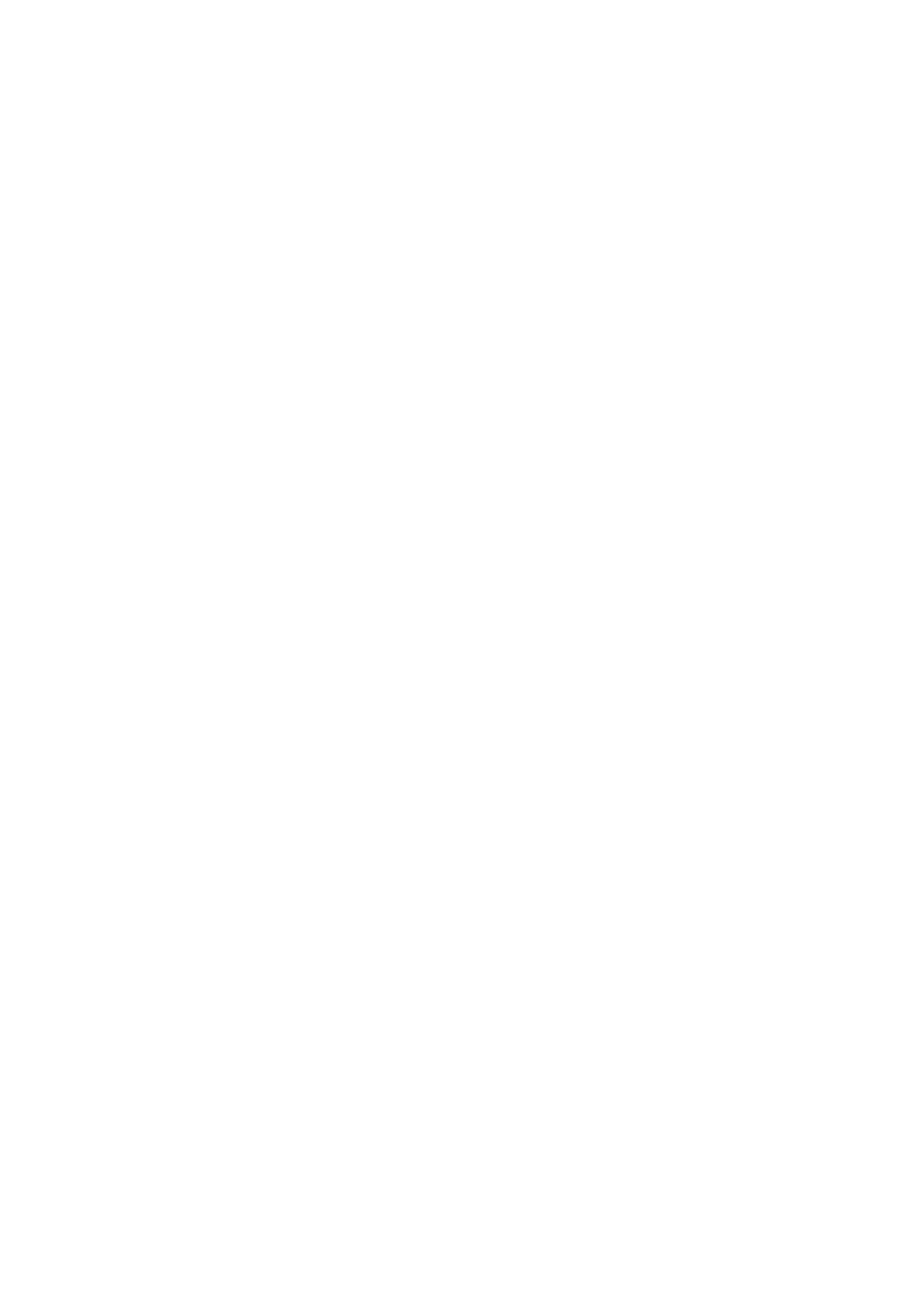## TABLE OF CONTENTS

| Handbook Overview                                                                                                                             | 1              |
|-----------------------------------------------------------------------------------------------------------------------------------------------|----------------|
| PART A - National information from relevant sections of the NAPLAN national protocols<br>for test administration - alternative format (paper) | $\overline{2}$ |
| 1 Introduction                                                                                                                                | $\overline{2}$ |
| 2 Code of Conduct                                                                                                                             | 3              |
| 3 Communications                                                                                                                              | 5              |
| 4 Security and integrity of test materials                                                                                                    | 6              |
| 5 Student participation cohorts                                                                                                               | 8              |
| 6 Adjustments for students with disability                                                                                                    | 12             |
| 7 Preparing students for the test                                                                                                             | 20             |
| 8 Administering the tests                                                                                                                     | 21             |
| 9 Marking                                                                                                                                     | 27             |
| 10 Breaches of test protocols                                                                                                                 | 28             |
| 11 Definitions                                                                                                                                | 29             |
| 12 Test Administration Authority contact details                                                                                              | 31             |
| <b>PART B - Operational Instructions</b>                                                                                                      | 32             |
| Term 1 Schedule and Checklist                                                                                                                 | 32             |
| Term 2 Schedule and Checklist                                                                                                                 | 34             |
| Test Week Schedule and Checklist                                                                                                              | 36             |
| Post-Test Period Schedule and Checklist                                                                                                       | 38             |
| Additional information                                                                                                                        | 39             |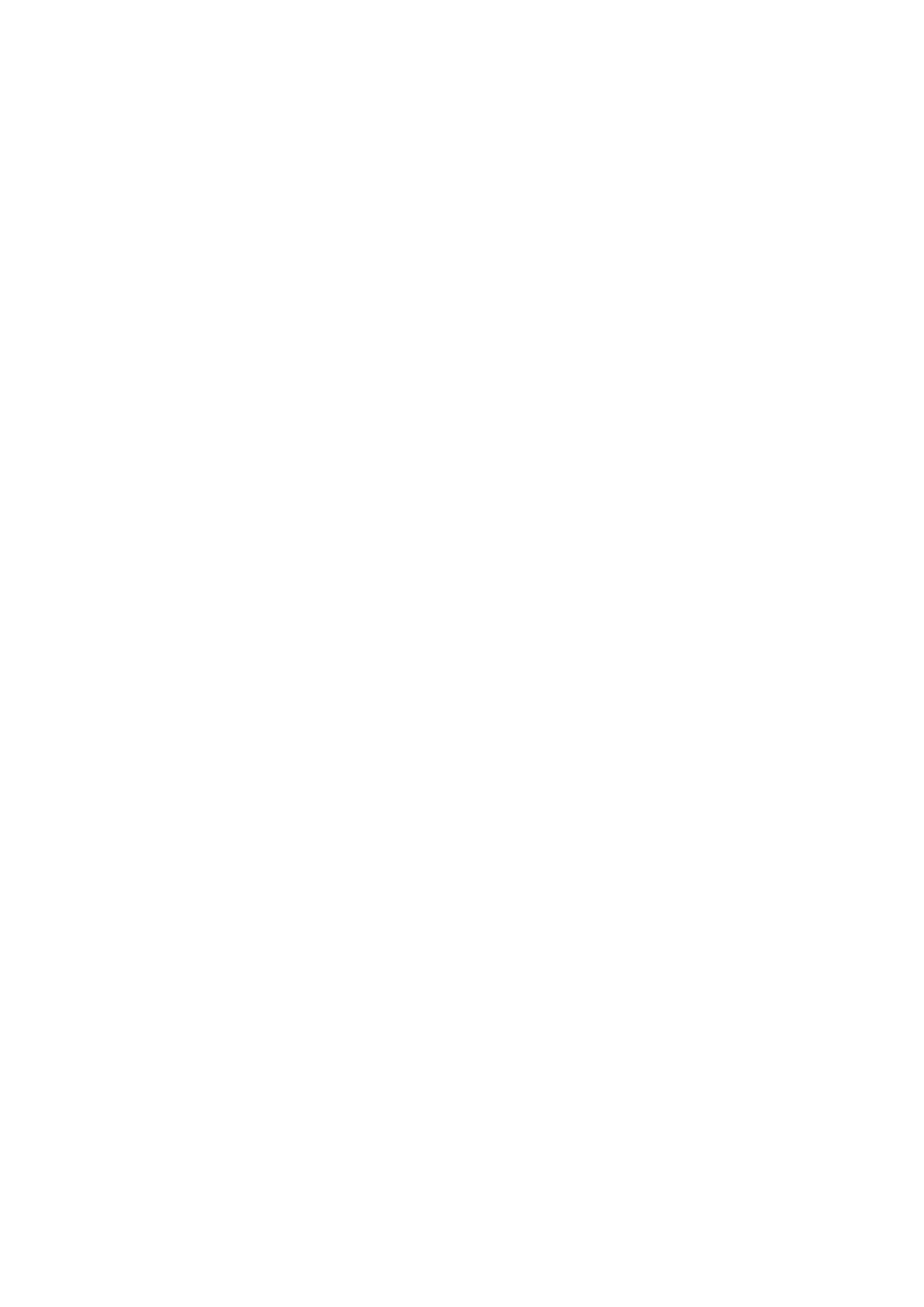## HANDBOOK OVERVIEW

NAPLAN tests are held during May each year. The purpose of the *NAPLAN handbook for principals and NAPLAN coordinators – alternative format (paper) 2022* is to make sure that principals understand what is required to administer NAPLAN.

The following organisations are involved in the NAPLAN tests:

- The Australian Curriculum, Assessment and Reporting Authority (ACARA) has responsibility for the development and central management of the National Assessment Program – Literacy and Numeracy (NAPLAN).
- The test administration authority (TAA) in each state or territory is responsible for the administration of the tests in their jurisdiction. All states and territories administer the tests in accordance with nationally agreed protocols.

Principals have ultimate responsibility within their school for ensuring that the tests are appropriately administered. Principals are expected to ensure that all relevant information is conveyed in a timely manner to all staff members involved in the administration of NAPLAN at the school.

There are two parts to this handbook:

- Part A: Relevant sections of the *NAPLAN national protocols for test administration alternative format (paper)*, including the code of conduct. These protocols apply to all schools administering the NAPLAN paper-based tests.
- Part B: State or territory operational information and instructions.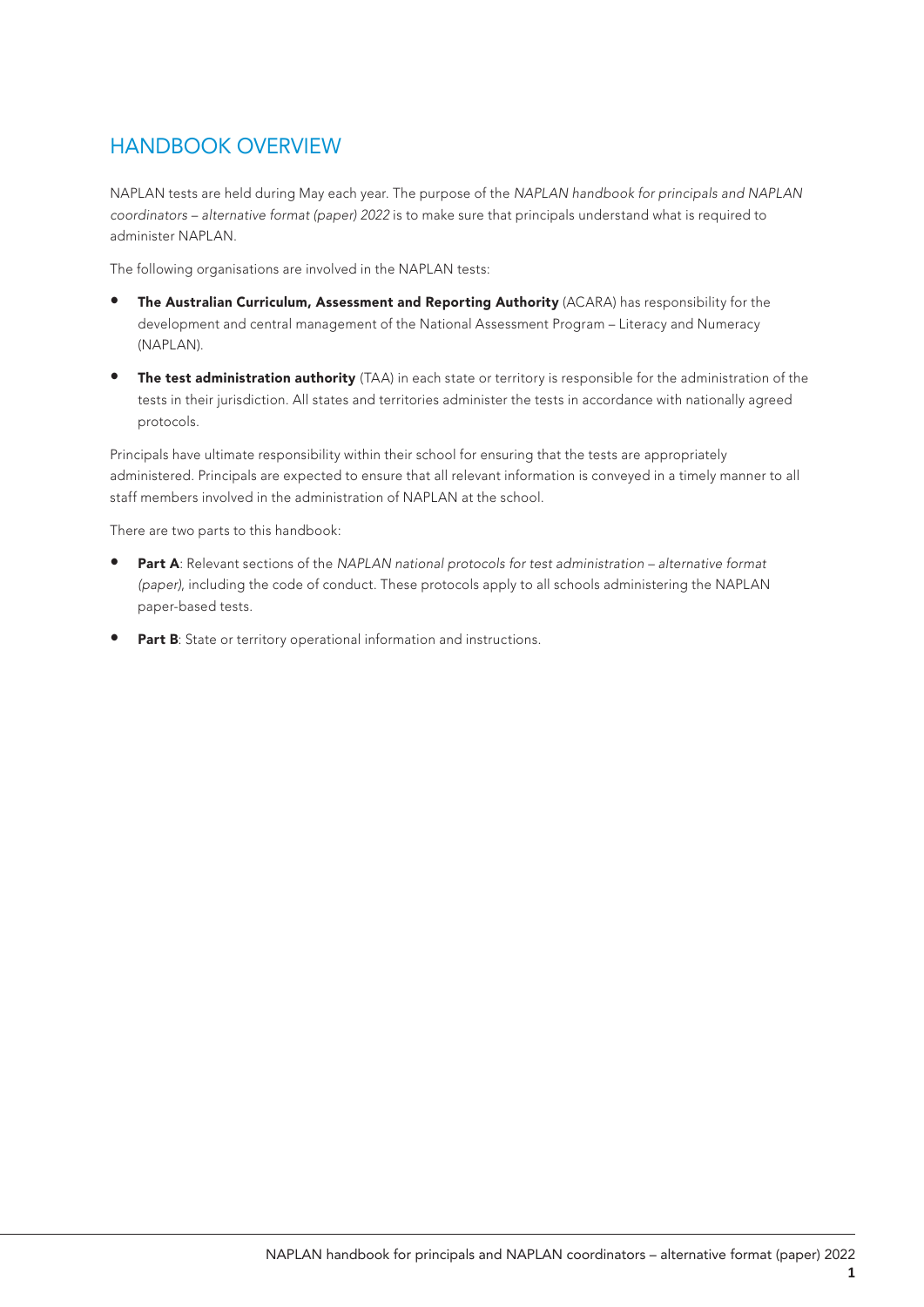## PART A: National information from relevant sections of the *NAPLAN national protocols for test administration - alternative format (paper)*

## 1 INTRODUCTION

The Australian Curriculum, Assessment and Reporting Authority (ACARA) has responsibility for the development and central management of the National Assessment Program – Literacy and Numeracy (NAPLAN). The test administration authority (TAA) in each state or territory is responsible for the administration of the tests in their jurisdiction. All states and territories administer the tests in accordance with nationally agreed protocols. The NAPLAN tests are held during May each year for students in Years 3, 5, 7 and 9.

The *NAPLAN national protocols for test administration – alternative format (paper)* (the protocols) provide detailed information on all aspects of the administration of the NAPLAN paper-based tests. Please note there are also *NAPLAN national protocols for test administration – online* for the online NAPLAN tests. The protocols set out the principles to manage security of the tests, the test environment and other relevant factors to ensure reliable, nationally comparable results are obtained. These protocols specify security requirements and uniform processes and procedures to ensure students complete the tests under similar conditions. In cases where individual students require special arrangements to complete the tests, these arrangements are provided at the school in consultation with the school and the relevant TAA.

In order to maintain the integrity of the tests, the testing process and, ultimately, test results, these protocols must be followed carefully. Breaches of the *NAPLAN national protocols for test administration – alternative format (paper)* and allegations of cheating or improper behaviour are taken very seriously. Substantiated cases of improper behaviour will be reported publicly in ACARA's annual test incident report. A code of conduct (section 2) is included in order to assist TAAs and schools in determining what are appropriate and inappropriate behaviours. Information on how breaches are dealt with is provided in section 10.

ACARA, in cooperation with states and territories, will continue to review the *NAPLAN national protocols for test administration – alternative format (paper)* to ensure that tests are delivered in an appropriate and consistent manner across all states and territories.

These protocols are designed to cater for the majority of situations. However, the relevant TAA should be contacted for specific advice if it is apparent the protocols do not adequately provide guidance or if there are problems meeting the requirements in these protocols.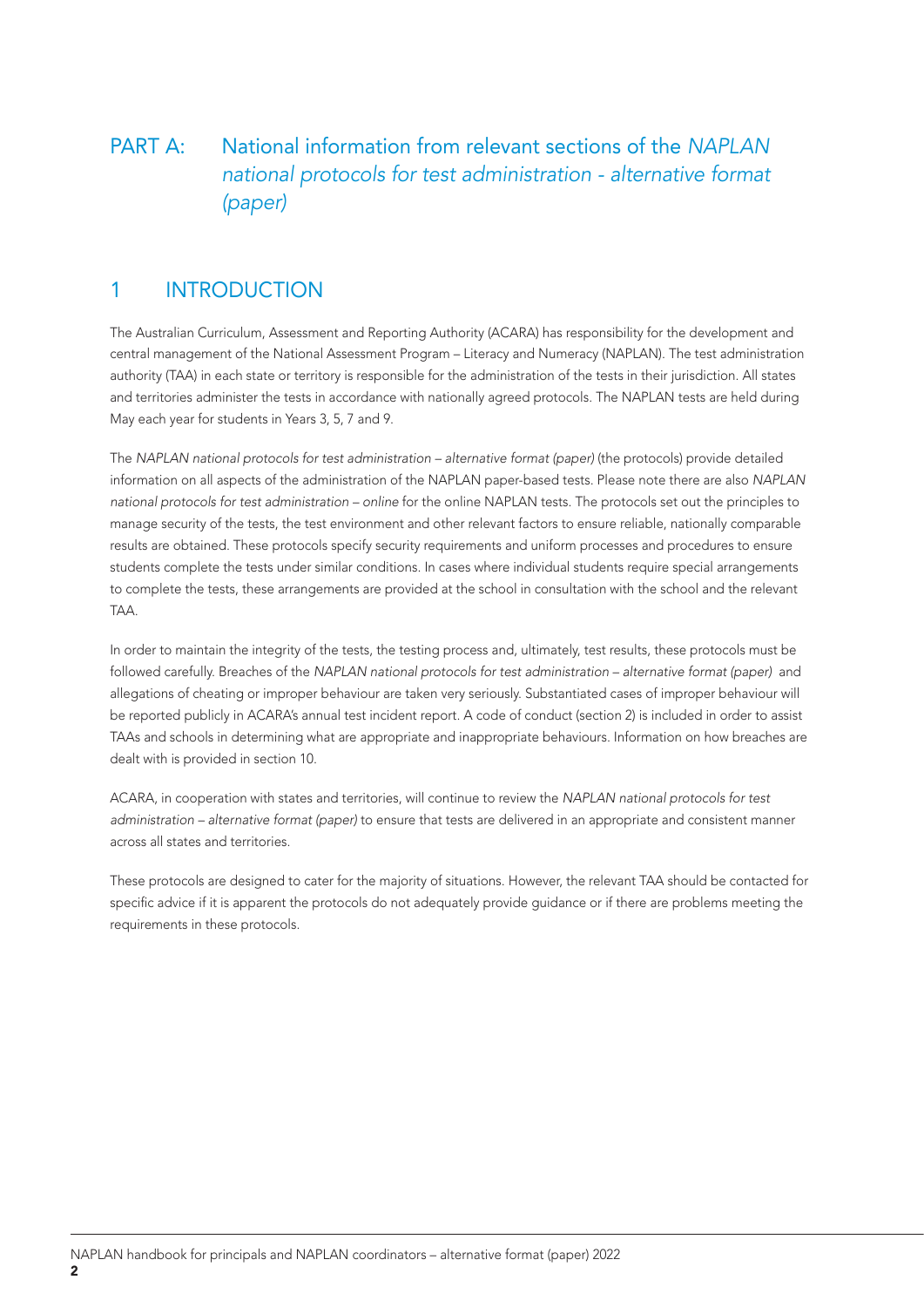## 2 CODE OF CONDUCT

The NAPLAN code of conduct is designed to uphold the integrity of the tests by outlining the fundamental principles upon which the tests are based. Undermining test integrity by breaching these principles or the *NAPLAN national protocols for test administration – alternative format (paper)* will lead to an investigation and, if allegations are substantiated, to potentially serious consequences.

This code provides a summary of acceptable and unacceptable behaviours. At all times, educators must ensure that tests are administered in a way that is fair and equitable for all students, in order to provide an accurate assessment of students' capabilities at the time of testing.

## 2.1 Participation and accessibility NAPLAN is a national assessment, and all students are expected to participate. NAPLAN should be accessible

- 2.1.1 Disability adjustments that are appropriate for students to access, and participate in, the tests should be granted.
- 2.1.2 It is unacceptable to exert influence on parents/carers to withdraw their children from testing.

to all eligible students to allow them to demonstrate their actual skills and knowledge.

#### 2.2 Test integrity

NAPLAN is primarily an assessment of learning, so the test environment must be tightly controlled to maintain test integrity. This includes the conduct of test administrators, support staff, and the presence of unauthorised teaching or support material.

- 2.2.1 The integrity of the tests must be maintained at all times; cheating is not permitted.
- 2.2.2 The test environment must neither advantage nor disadvantage any student.
- 2.2.3 Tests should be appropriately administered, with administrators being mindful of the time, location, and supervision requirements.
- 2.2.4 Active supervision of students during the tests is required (see section 8.8.7).
- 2.2.5 Providing unauthorised assistance to students during the tests is not permitted.
- 2.2.6 Providing unauthorised additional time for the tests is not permitted.
- 2.2.7 Allowing students access to unauthorised materials and aids during the tests is not permitted.
- 2.2.8 Test administrators should ensure their actions before, during and after the tests do not unduly impact on students' results.
- 2.2.9 Any attempt by school staff to unfairly or dishonestly manipulate test results is not permitted.
- 2.2.10 Any attempt by any party to modify an answer after the test is completed by the student is not permitted.

#### 2.3 Test preparation

Schools and teachers should adopt appropriate test preparation strategies that familiarise students with the test process and question formats, but do not excessively rehearse students such that results reflect prepared work rather than students' own abilities.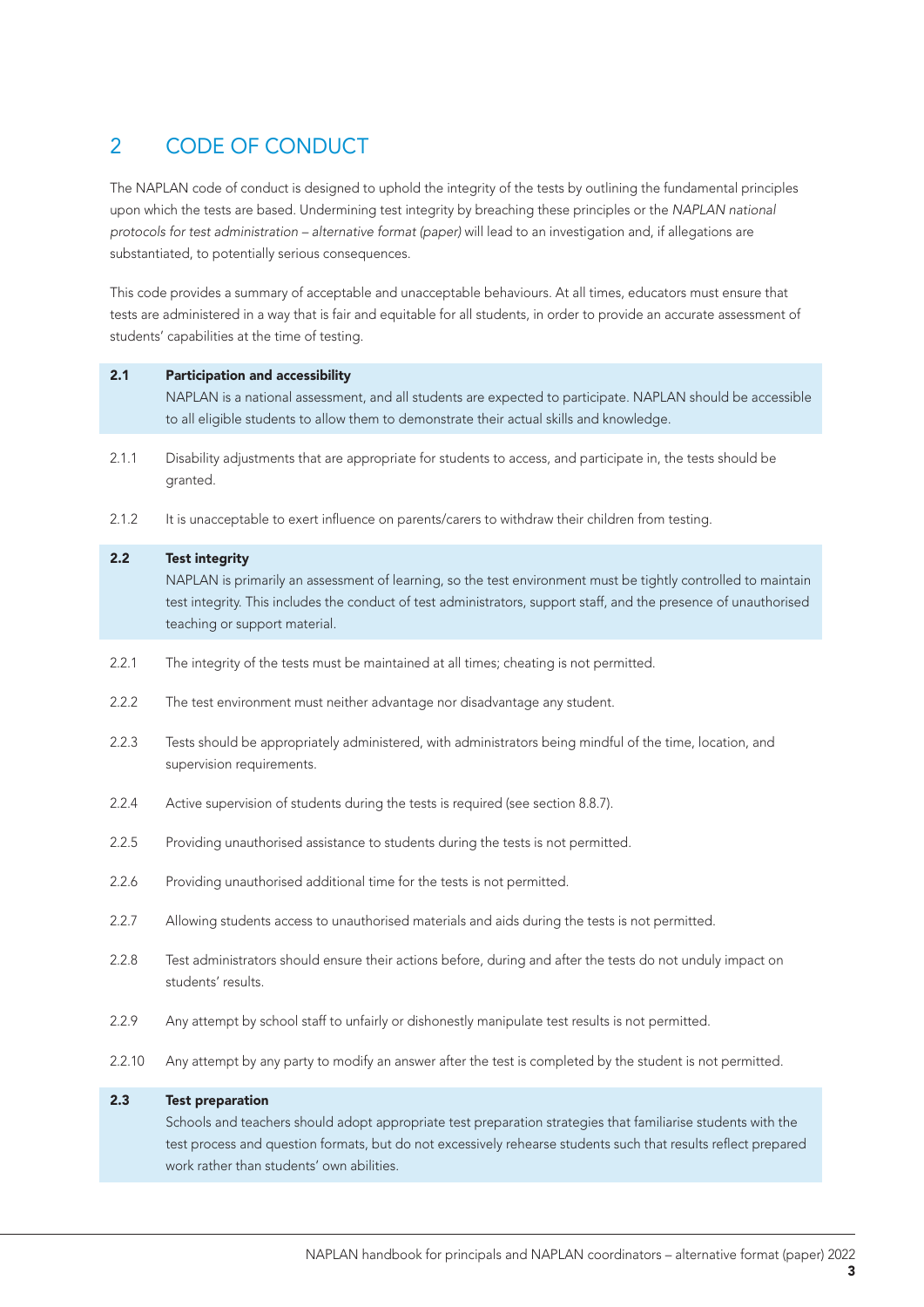- 2.3.1 The best preparation schools can provide for students is teaching the Australian Curriculum, as implemented in all states and territories.
- 2.3.2 Any actions that compromise the ability of students to produce results that reflect their own unrehearsed knowledge and skills are inappropriate.
- 2.3.3 The preparation of possible responses for any test is inappropriate.
- 2.3.4 Any attempt by students to gain an unfair advantage is inappropriate.

#### 2.4 Test security

The security of the tests is critical to ensure that students' individual results accurately reflect their abilities. Test materials must be kept locked in a secure location to avoid any premature disclosure of content, or unauthorised disclosure of test materials at any time.

- 2.4.1 The security and confidentiality of the test materials must be maintained from the time they are delivered to the school to the end of the test security period.
- 2.4.2 The content of the tests must not be disclosed prior to the scheduled tests or during the test security period.
- 2.4.3 The tests should not be conducted outside the secure school location, unless prior permission has been granted by the TAA.
- 2.4.4 All used and unused test books must be secured immediately after each test period (not left in possession of the test administrator, in classrooms or other insecure storage areas).
- 2.4.5 Schools should ensure that completed materials are stored securely in such a way that cannot lead to allegations of tampering with responses prior to their collection or return of materials for marking.
- 2.4.6 Schools must not copy, transcribe or transmit student responses, or cause responses to be recorded by any means, including electronic means, except as outlined by these protocols.

#### 2.5 Communication

Effective communication at all levels is essential for the efficient and transparent delivery of the tests.

- 2.5.1 Principals and all relevant school staff must read and understand the *NAPLAN handbook for principals and NAPLAN coordinators – alternative format (paper)* and the *NAPLAN test administration handbook for teachers – alternative format (paper).*
- 2.5.2 Failure to read, or become aware of, these protocols and documents is not a valid reason for breaching the protocols.
- 2.5.3 Principals and test administrators must adhere to the instructions outlined in the *NAPLAN handbook for principals and NAPLAN coordinators – alternative format (paper)* and the *NAPLAN test administration handbook for teachers – alternative format (paper).*
- 2.5.4 Dishonest and inappropriate practices should be actively discouraged and will not be tolerated. Allegations of breaches of the *NAPLAN national protocols for test administration – alternative format (paper)* should be reported promptly.
- 2.5.5 It is the responsibility of the principal to make parents and carers aware of the main aspects of the testing program.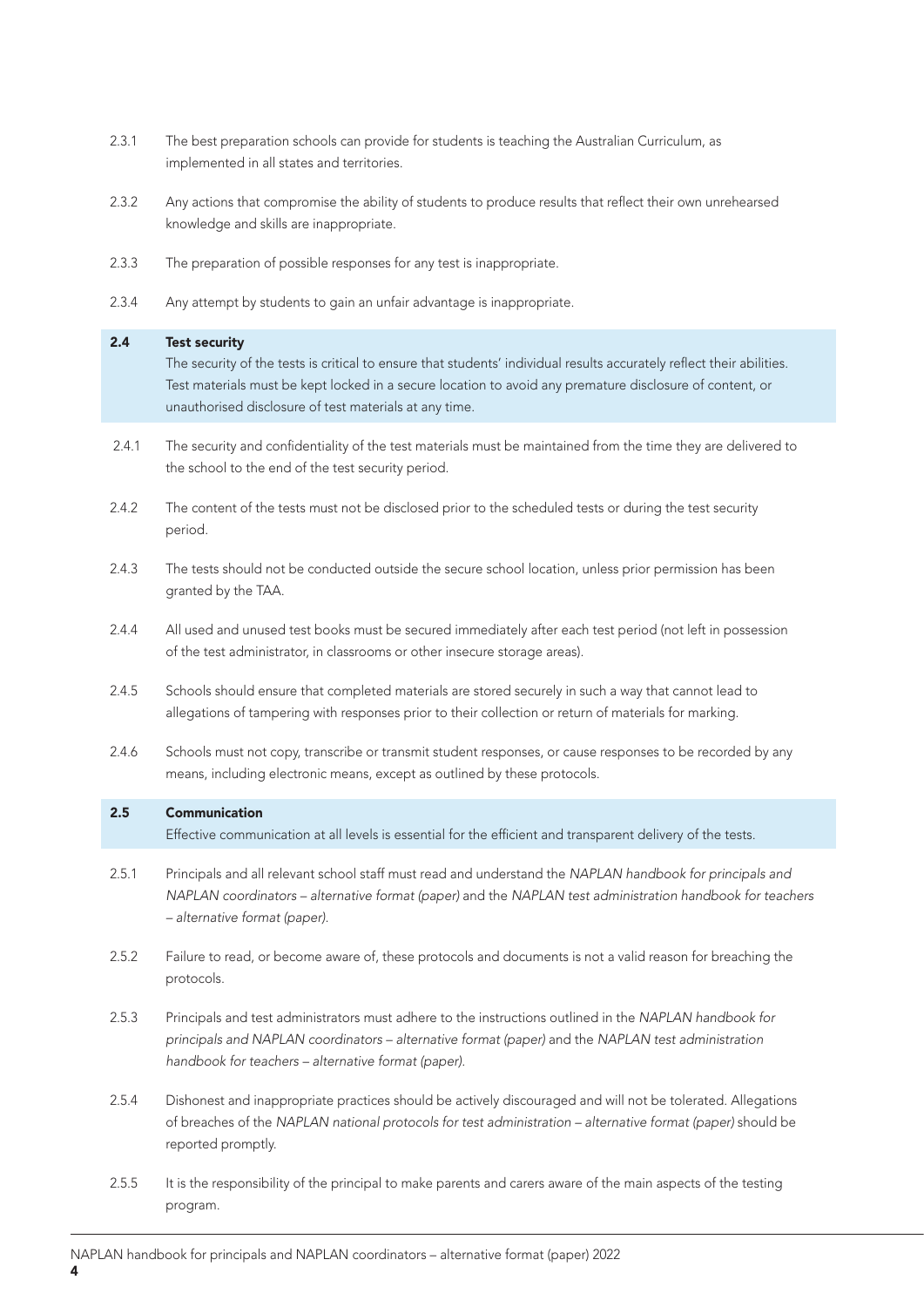## 3 COMMUNICATIONS

#### 3.1 Responsibilities of ACARA

- 3.1.1 ACARA is responsible for:
	- maintaining a website for NAPLAN information (www.nap.edu.au) with updates on all aspects of the national tests
	- a communications strategy clearly outlining the respective roles played by ACARA and TAAs. This includes communication to schools that will be made available to TAAs. Materials arising from this strategy for which ACARA is responsible will be made available on the NAP website (www.nap.edu.au)
	- maintaining the *NAPLAN national protocols for test administration alternative format (paper)*, which is a key risk control and communication document for the NAPLAN program
	- developing national communication messaging, to be adapted by TAAs for local dissemination.

#### 3.2 Responsibilities of test administration authorities (TAAs)

Content for this section can be found in the complete *NAPLAN national protocols for test administration – alternative format (paper)*, on ACARA's NAP website www.nap.edu.au.

#### 3.3 Responsibilities of principals

- 3.3.1 Principals may delegate tasks to staff but the responsibility remains with the principal.
- 3.3.2 Principals are required to:
	- ensure that parents/carers of students in Years 3, 5, 7 and 9 are fully informed about the program
	- discuss, and plan for, disability adjustments and exemptions, where appropriate
	- ensure that all relevant staff are fully informed of their roles and responsibilities, and test administration requirements
	- ensure that all staff are aware that they must maintain test security until the end of the test security period
	- ensure that NAPLAN individual student reports are delivered to parents/carers in a timely manner after they are received at the school
	- be aware of any additional jurisdiction-specific responsibilities outlined in Part B of the *NAPLAN handbook for principals and NAPLAN coordinators – alternative format (paper).*
- 3.3.3 Principals are responsible for acknowledging, in a manner prescribed by their TAA, that they have read and understood the *NAPLAN handbook for principals and NAPLAN coordinators – alternative format (paper)*. This acknowledgement must be done by the principal and cannot be delegated.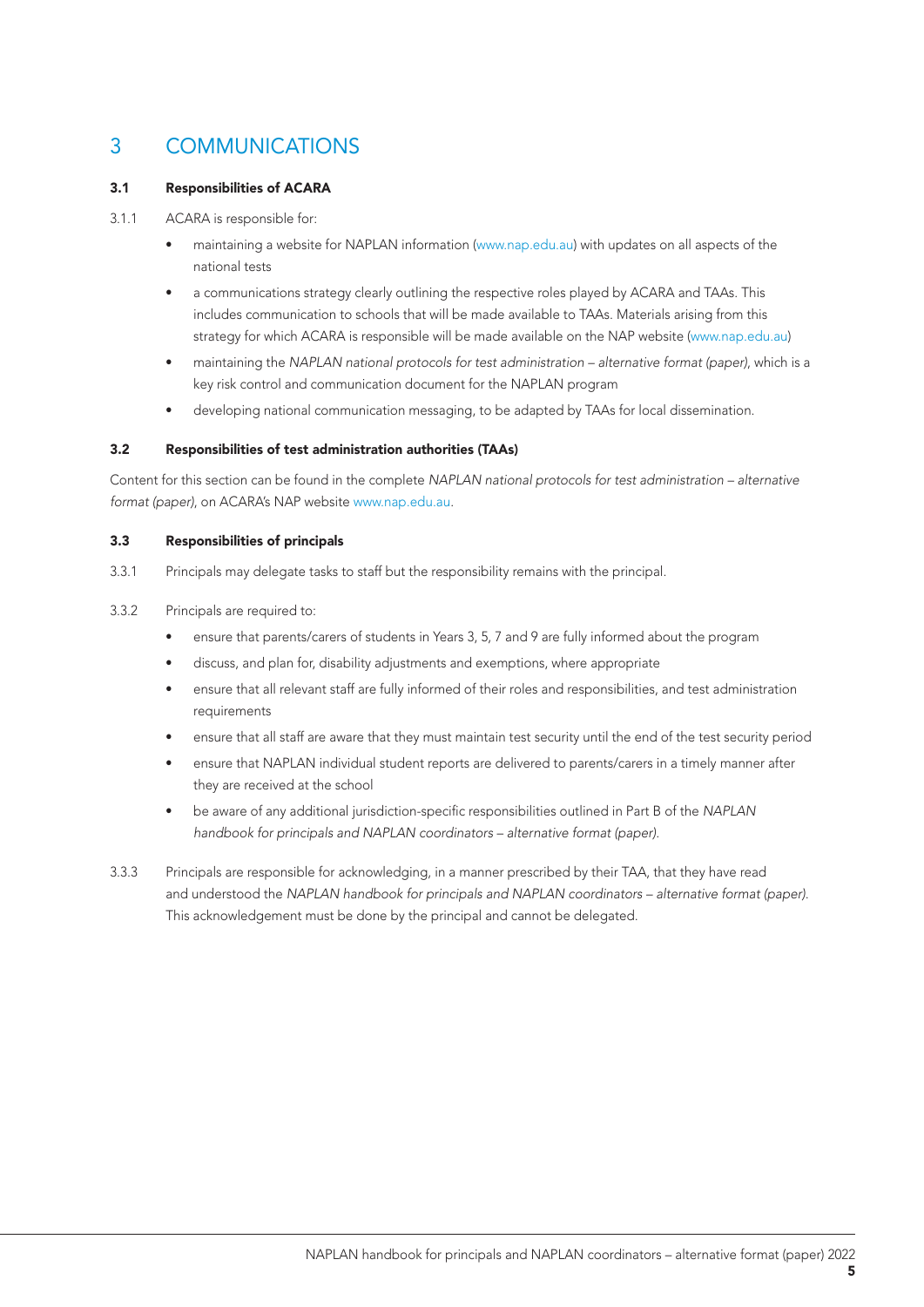## 4 SECURITY AND INTEGRITY OF TEST MATERIALS

#### 4.1 Responsibilities of test administration authorities (TAAs)

Content for this section can be found in the complete *NAPLAN national protocols for test administration*, on ACARA's NAP website www.nap.edu.au.

#### 4.2 Responsibilities of test administration authorities with contractors

Content for this section can be found in the complete *NAPLAN national protocols for test administration*, on ACARA's NAP website www.nap.edu.au.

#### 4.3 Responsibilities of principals

- 4.3.1 The principal is responsible for the overall security, receipt and confidentiality of all test materials from the time the materials are delivered to the school to the end of the test security period. This includes the safe collection or dispatch of those materials on conclusion of the tests.
- 4.3.2 The principal must notify the TAA immediately if test material security has been breached in any way from the time of receipt of the test materials to the end of the test security period.
- 4.3.3 NAPLAN materials must be received in person by the principal or the principal's delegate(s) (someone who occupies a position of suitable responsibility, whom the principal nominates as an eligible person to accept the test material delivery). The principal is to ensure that the authorised person who receives the test materials signs for them and legibly records their name and the time the material arrives at the school. This information may be requested by the TAA. Materials must not be left unattended by a courier. If this occurs, the TAA must be notified immediately.
- 4.3.4 Where couriers cannot avoid making deliveries after school hours, the principal or the principal's delegate must take delivery of the test materials.
- 4.3.5 The principal, or the principal's delegate who signs for the materials, is to ensure the contents and quantities of deliveries are correct as soon as possible after the receipt of the material. Packages must be checked for tampering to ensure, without opening the tamper-evident packages, that correct quantities have been delivered.
- 4.3.6 In the event of incorrect/incomplete delivery or evidence of tampering or other compromise in security during transit, the relevant TAA must be notified immediately and any jurisdiction-specific process followed. Any additional test materials dispatched to schools will be forwarded using the same level of security as that used for the original dispatch.
- 4.3.7 The principal is responsible for ensuring test materials are sorted and prepared for distribution to classes in advance of the test period, but no earlier than is necessary for the effective administration of the tests. A reasonable period to sort materials may be up to one day. Test materials must be returned to secure storage after sorting until the morning of the relevant test. Test content must not be accessed during this process. Schools that need greater flexibility must apply to their TAA.
- 4.3.8 Any person(s) acting as a delegate of the principal and assisting the principal in the sorting of materials should not be a classroom teacher of any class taking the tests, except in special circumstances where the size of the school precludes this.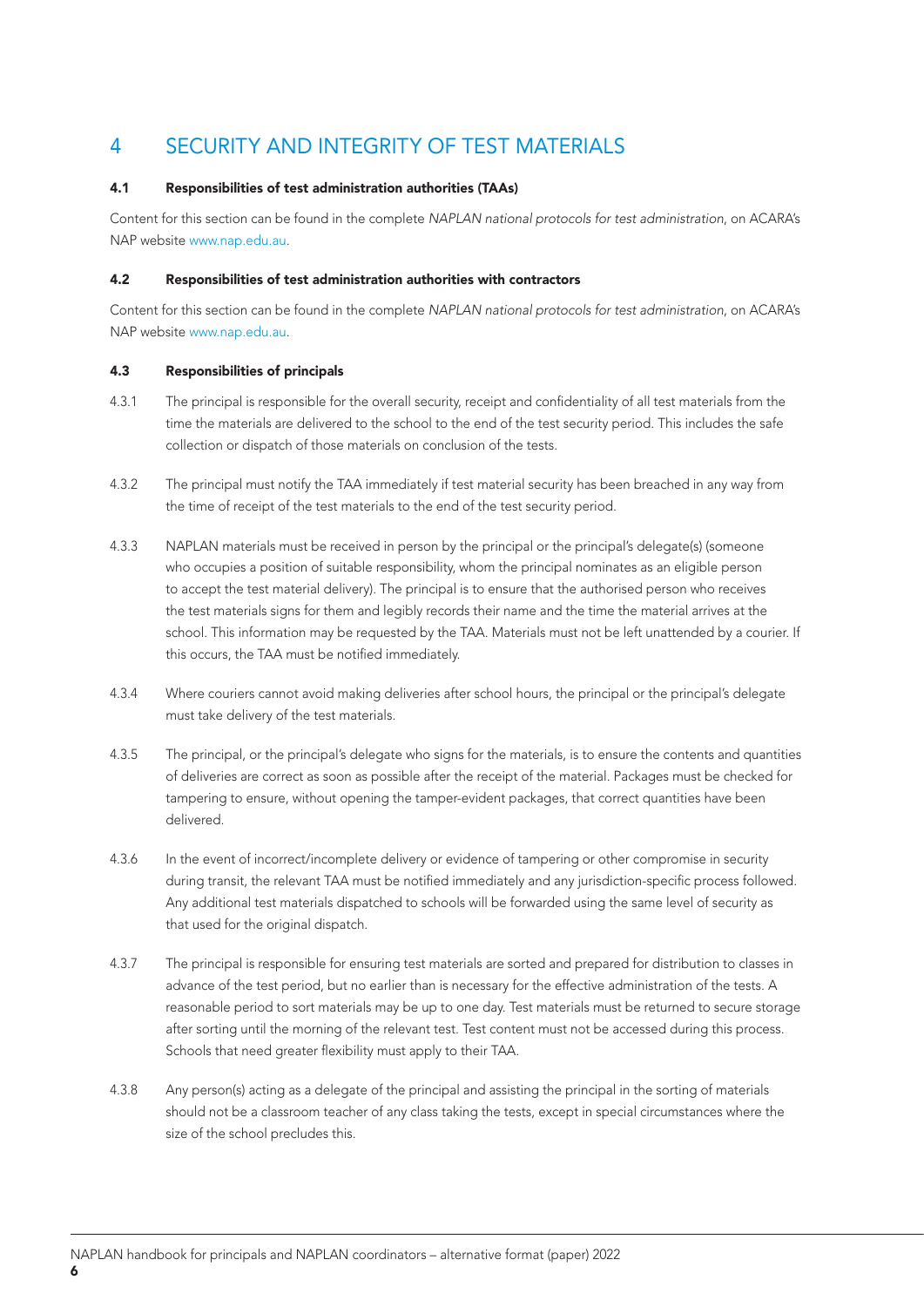- 4.3.9 The principal must ensure that all test materials, including the reading magazines and the writing stimulus, are kept secure until the end of the test security period. Under no circumstances can materials be shown or given to parents/carers or members of the wider community, including the media.
- 4.3.10 The principal must ensure that teachers and students not involved in the tests do not have access to the test materials during the test security period.
- 4.3.11 The principal must ensure that videos or photographs are not taken during test sessions. This is to protect students from being distracted and to ensure the security of the test. Videos and photographs for media opportunities, including social media, must be taken outside the test sessions and must not show test materials.
- 4.3.12 The principal must ensure that test administrators are informed of test processes and are made familiar with information provided on test security.
- 4.3.13 Post-security period use of test materials:
	- The test materials referred to in this clause are all NAPLAN test materials from 2008 onwards and the exemplars in the online student and school summary report (SSSR).
	- As used in this clause and clause 4.3.14, 'ICT platform' means any service or medium used for electronic communication, including (without limitation) websites, social media, mobile telephony, internet protocol television (IPTV), multimedia programs and apps, and any other relevant service or medium that comes into existence after the date of these protocols.
	- Principals (and their teaching staff) will have access to released NAPLAN test materials<sup>1</sup> for non-commercial educational use within their school after the test security period has ended. ACARA will provide schools with visibility of released items through the SSSR.
	- Principals (and their teaching staff) are not permitted to publicly release the NAPLAN test materials and the exemplars in the SSSR and must not upload the NAPLAN test materials and exemplars to any public ICT platform (i.e. an ICT platform that is not password-protected).
- 4.3.14 Uploading previous NAPLAN paper tests to password-protected ICT platforms:
	- Principals (and their teaching staff) may upload the 2008–2016 NAPLAN paper tests to their passwordprotected ICT platforms and are responsible for ensuring that any access to these papers is consistent with section 113P of the Copyright Act 1968 (Cth).
	- The 2017–2022 NAPLAN paper tests (noting that NAPLAN 2020 did not proceed) are not released to the public and remain secure test material.
	- Principals (and their teaching staff) are not permitted to upload the 2017–2022 NAPLAN paper tests to any ICT platform (including their password-protected ICT platforms) and are not permitted to provide the 2017–2022 NAPLAN paper tests or SSSR exemplars to parents/carers or members of the wider community, including the media, at any time.

<sup>1</sup> Not all NAPLAN items will be released. Schools are permitted to use released items for educational purposes after the NAPLAN test security period.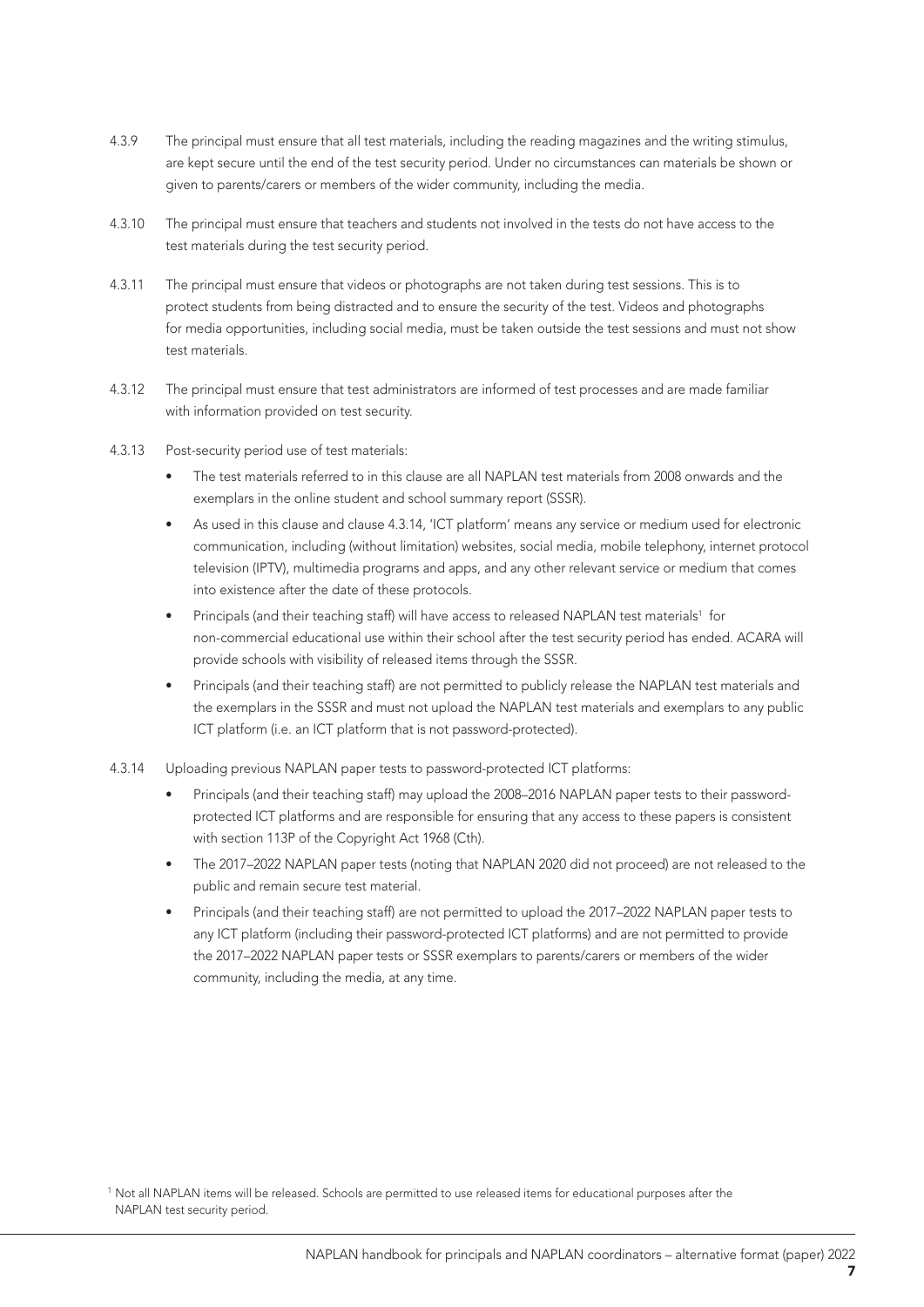## 5 STUDENT PARTICIPATION COHORTS

All students in Years 3, 5, 7 and 9 (and only these students) in each state and territory attending government and non-government schools are expected to participate in NAPLAN tests. Students in all other year levels do not participate in NAPLAN tests.

Students in ungraded classes, who are equivalent in age to students in Years 3, 5, 7 and 9, are expected to take the relevant year-level national tests.

#### 5.1 Participating students

5.1.1 Assessed students include

- students who attempt the test (and are not otherwise treated as absent because of abandonment due to illness or injury)
- students who are exempt from testing
- students who are present but do not respond to any items, e.g. refusals (see section 5.6).

#### 5.2 Exempt students

5.2.1 Students may be exempt from one or more of the tests (i.e. language conventions, writing, reading, numeracy) on the grounds of English language proficiency or disability.

#### Criteria for exemption:

- Students with a language background other than English who arrived from overseas and have been attending school in Australia for less than a year before the test should be given an opportunity to participate in testing but may be exempted.
- Students with significant intellectual disability and/or students with significant comorbidity that severely limits their capacity to participate in the tests may be exempt from taking NAPLAN. This is decided after the principal, student and the relevant parent/carer have consulted with each other and agreed that the student is not able to access the tests even with adjustments.

#### 5.2.2 Parent/Carer signed consent for exemptions

• Principals must obtain signed parent/carer consent for all exempted students prior to testing. Principals can expect information from TAAs on the preferred method for collecting and recording this information.

#### 5.2.3 Recording the reason for exemption

The reason for exemption (English language proficiency or student with disability) must be recorded by the school. For students with disability, the level of adjustment reported for the Nationally Consistent Collection of Data on School Students with Disability (NCCD)<sup>2</sup> must be recorded. The NCCD identifies four levels of adjustment:

- support provided within quality differentiated teaching practice
- supplementary adjustments
- substantial adjustments
- extensive adjustments.

<sup>2</sup> www.nccd.edu.au/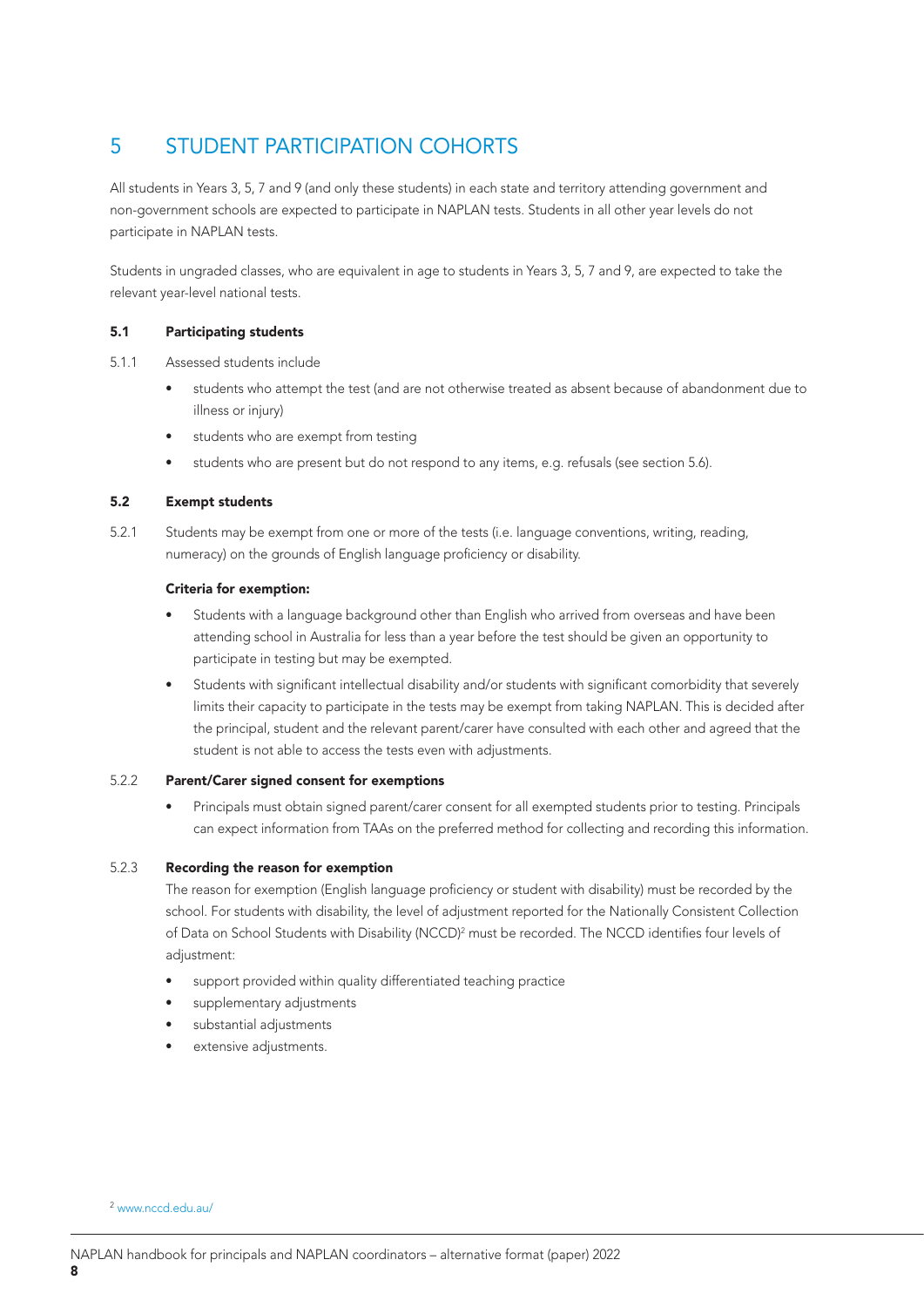#### 5.2.4 Treatment of exempt students' data and results

- Students who qualify for exemption and do not submit a test attempted under test conditions are considered as participating students and will be counted in the 'below minimum standard' calculations for reporting purposes in national and jurisdictional summary data. Results for exempt students will not be included in school-level calculations of means.
- Students who meet the criteria for exemption but who take any or all of the tests under test conditions and formally submit those tests will be counted as assessed students with the score that they achieved.
- Exempt students who are absent on the testing day will still be reported as exempt students rather than absent students.
- The text that will appear on an individual student report for tests for which students are exempted will read: *Your child was exempt from this test and is considered not to have achieved the national minimum standard.*
- Where a student is exempted from all tests, it is recommended that an individual student report not be issued.

#### 5.3 Withdrawn students

#### 5.3.1 Criteria for withdrawal:

• Students may be withdrawn from the testing program by their parent/carer. This is a matter for consideration by individual parents/carers in consultation with their child's school. School staff must not influence parents to withdraw their child (see section 2.1.2). Withdrawals are intended to address issues such as religious beliefs and philosophical objections to testing.

#### 5.3.2 Parent/Carer signed consent for withdrawals

• Principals must obtain signed parent/carer consent for all withdrawn students prior to testing. Principals can expect information from TAAs on the preferred method for collecting and recording this information.

#### 5.3.3 Treatment of withdrawn students' data and results

- Withdrawn students are not counted as a part of the cohort of participating students.
- Withdrawn students who are absent at any time during the test window must still be recorded as withdrawn students, rather than absent students.
- The text that will appear on the individual student report for tests for which students are withdrawn will read: *Your child was withdrawn from this test.*
- Where a student is withdrawn from all tests, it is recommended that an individual student report not be issued.

#### 5.4 Absent students

- 5.4.1 Students must be recorded absent if:
	- they are not present when the test is administered and are identified as absent by the school for the purpose of the test session
	- they are present at school but are unable to take the test as a result of an accident or mishap preventing their participation (including catch-up sessions).

#### 5.4.2 Students must not be recorded as absent if:

- they are not present on a testing day, but consent has been received for them to be exempt or withdrawn (see section 5.2 Exempt students and 5.3 Withdrawn students)
- they are present for the tests but do not attempt any part of the test (see section 5.6 Non-attempts and refusals).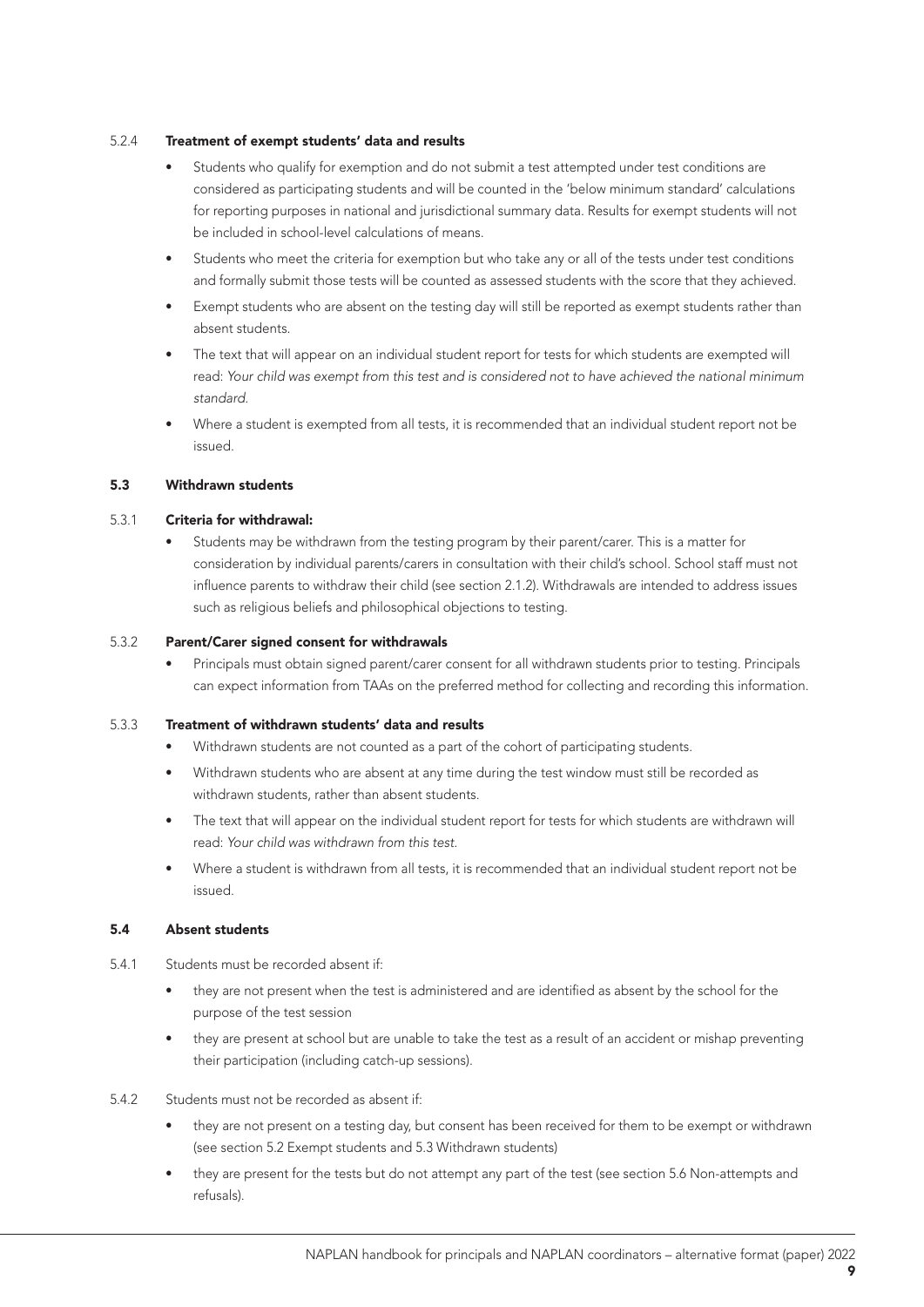5.4.3. Principals are encouraged to facilitate participation in the tests by holding a catch-up session for those students who were identified as absent on the day of the test but who return to school within the week scheduled for NAPLAN testing.

#### 5.4.4. Treatment of absent students' data and results

- Absent students will not be counted as a part of the cohort of participating students.
- Students who are marked as absent but for whom a test is formally submitted must be counted as assessed. TAAs must validate discrepancies; for example, where a student was absent for a test but then completed the test in a catch-up session.
- Students must not be marked absent if consent has been received for them to be exempt or withdrawn (see sections 5.2 and 5.3).
- The text that will appear on an individual student report for tests for which students are absent will read: *Your child was absent from this test and no result has been recorded.*
- Where a student is absent from all tests, it is recommended that an individual student report be issued. TAAs can provide further advice on the issuing of reports to students who are absent from all tests.

#### 5.5 Sanctioned abandonment

- 5.5.1. Abandonment of a test applies only where sanctioned and verified by the TAA and refers only to students who have started a test but who abandon the test due to illness (i.e. a medical or social/emotional condition) or injury.
- 5.5.2. Sanctioned abandonment does NOT apply to students who do not complete the test but are present for the entire test session, or who choose to leave the session without a sanctioned reason that is verified by the TAA; such students must be counted as participating with the score that they achieve (see section 5.6 Non-attempts and refusals). These students are not permitted to complete the test in a catch-up or rescheduled session.
- 5.5.3. All instances of students who attempt one or more questions in the test, but who then abandon the test due to illness or injury, must be reported to the TAA as soon as practicable for advice on appropriate actions.

#### 5.5.4. Treatment of students' results and data where abandonment applies

- Reasons for abandonment due to illness or injury must be recorded and sanctioned by the TAA to avoid the student being considered participating. When abandonment due to illness or injury is reported to, and sanctioned by, the TAA, students are not counted as a part of the cohort of participating students.
- Where the school fails to contact the TAA regarding a potential sanctioned abandonment, the student will be considered as assessed, with the mark based on any test items completed.
- The text that will appear on an individual student report for tests that students have abandoned due to illness or injury will read: *Your child does not have a result for this test due to illness or injury during the test.*

#### 5.6 Non-attempts and refusals

5.6.1 Students in attendance at school for the test session but who do not attempt any part of a test, or who abandon the test session in a non-sanctioned manner, must be recorded as present for the test and are considered participants and should be assessed.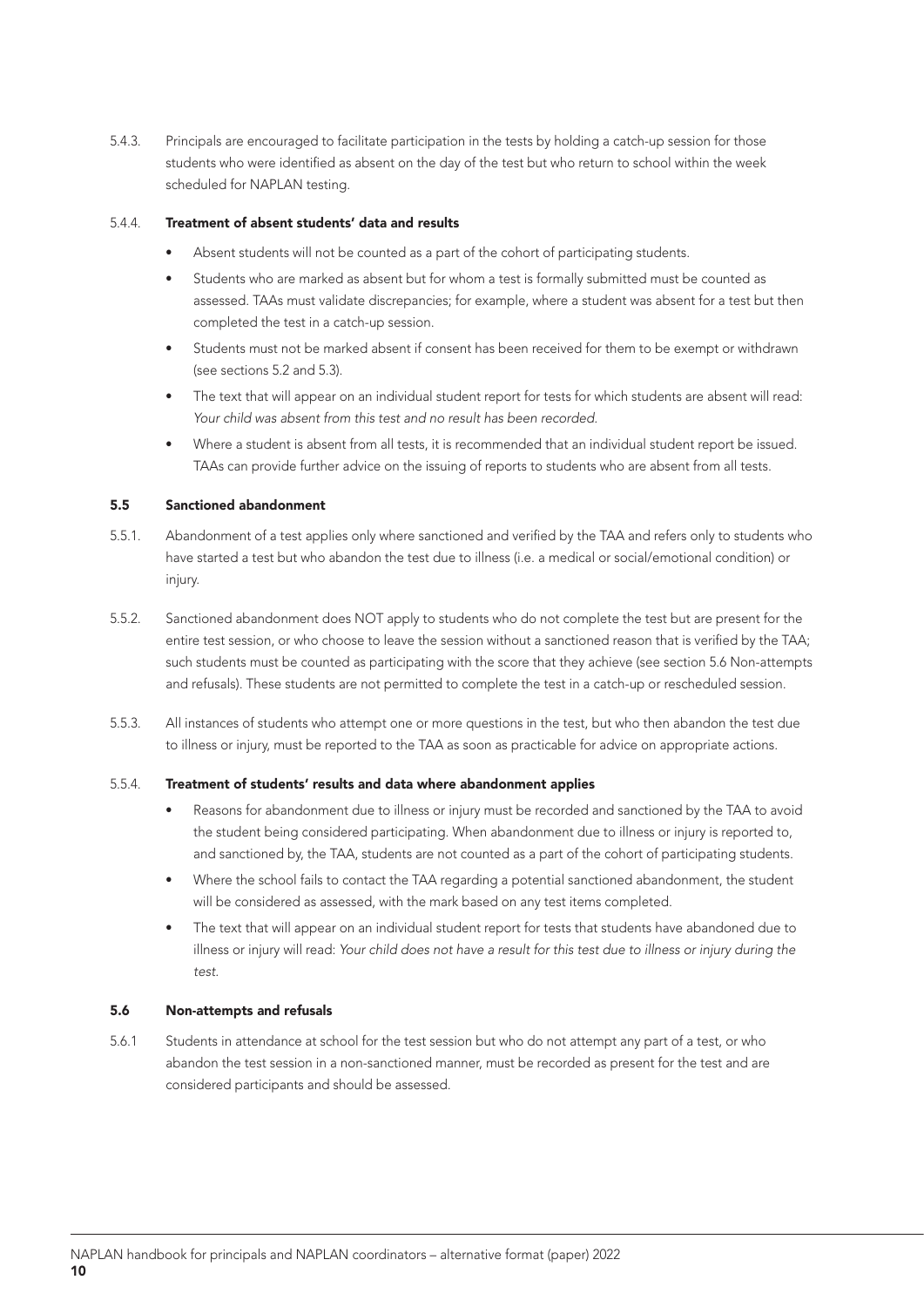#### 5.6.2 Treatment of students' results where the test is not attempted

- Students who are present for the entire test session but do not complete any part of the test must be counted as assessed students with a score of zero. Students who submit a blank test book must not be treated as absent.
- The text that will appear on the individual student report for tests where a student is marked as refused will read: *Your child was present for this test but did not complete any part of the test paper.*

#### 5.7 International fee-paying students

- 5.7.1 International fee-paying students (defined as students holding a student visa under the *Education Services for Overseas Students Regulations 2001*) are encouraged to participate in NAPLAN tests to facilitate classroom- and school-level learning outcomes; however, results are not recorded as a part of jurisdictional data for public policy purposes.
- 5.7.2 International fee-paying students are not included in jurisdiction data sets but will receive a student report.

#### 5.8 Hosted and visiting students

- 5.8.1 Students are expected to undertake the tests at the school in which they are enrolled. If a student is away from their regular location (e.g. visiting interstate), it may be possible for the student to be given an opportunity to take the NAPLAN tests in a scheduled test session at a school in the student's temporary location.
- 5.8.2 Principals of host schools are encouraged to facilitate the participation of visiting students. Principals are not required to offer a separate or catch-up session for these students. Principals should contact the relevant TAA for further information.
- 5.8.3 Tests should be taken on blank test books provided by the host school.
- 5.8.4 Where a student is visiting, the principal at the host school is responsible for sending the student's test books back to the TAA in the student's home state/territory by registered post (see section 12 for TAA postal details).
- 5.8.5 The student's results will be included in the dataset for their enrolled school and state/territory
- 5.8.6 The student will receive a student report through their own school.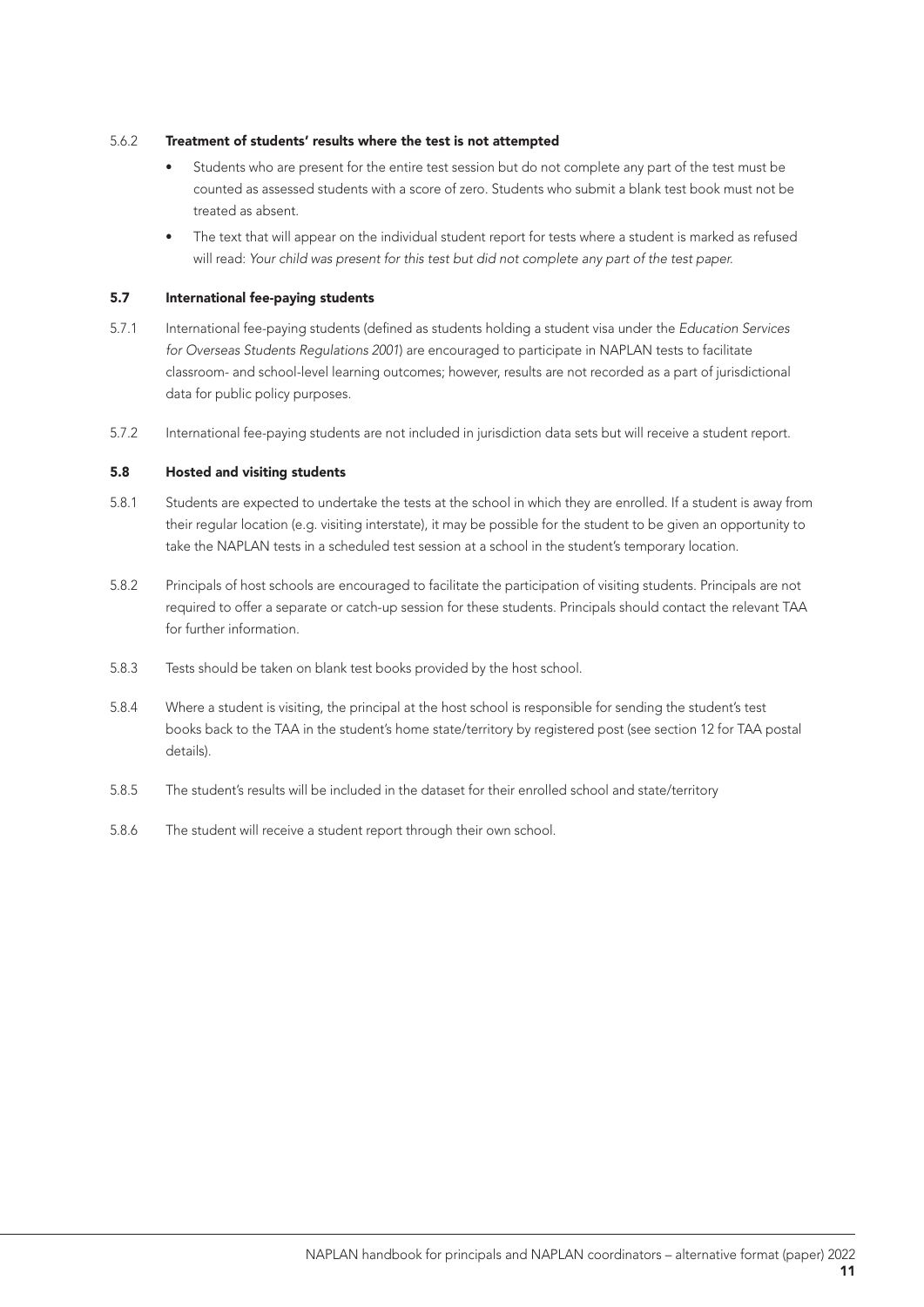## 6 ADJUSTMENTS FOR STUDENTS WITH DISABILITY

Student participation in NAPLAN is the joint responsibility of schools and TAAs, as outlined in these protocols.

Adjustments permitted in the tests are detailed in this section and apply only to students with disability as identified by the four NCCD categories physical; cognitive; sensory and social/emotional. Adjustments are permitted for students with disability to support their access to the tests and facilitate maximum participation. The adjustments accessed for NAPLAN should reflect those identified and documented in the student's personalised learning and support plan. For the NAPLAN program, disability is defined as per the *Commonwealth Disability Discrimination Act 1992*<sup>3</sup> .

Students with disability are allowed access to their usual standard non-educational facilities and furniture that form part of their everyday assessment adjustments under the *Disability Discrimination Act* and the *Disability Standards for Education 2005*. Standard provisions and furniture may include, for example, usual medication, food or medical equipment.

Adjustments for students with disability are intended to enable access to the tests on an equivalent basis as students without disability.

Adjustments for students with disability for NAPLAN should be determined in line with these protocols on a case-bycase basis by the school together with the relevant TAA, the parent/carer and the student. Examples of the application of these adjustments can be found in a set of 'scenarios'<sup>4</sup> published on the National Assessment Program website (www.nap.edu.au).

#### 6.1 *Disability Discrimination Act* and *Disability Standards for Education*

6.1.1 The *Disability Standards for Education* provide a framework to ensure that students with disability are able to access and participate in education on the same basis as students without disability. They outline the obligations of school education providers under the *Disability Discrimination Act*.

The *Disability Standards for Education* outline an obligation for education providers to make reasonable adjustments, where necessary, to ensure the maximum participation of students with disability. The framework provides for:

- consultation with the student (or an associate of the student)
- consideration of whether an adjustment is necessary
- identification of a reasonable adjustment if an adjustment is necessary
- making the reasonable adjustment.

The term 'reasonable adjustment' is described as a measure or action taken to assist a student with disability to participate in education on the same basis as students without disability. An adjustment is reasonable if it achieves this purpose while taking into account the student's learning needs and balancing the interests of all parties affected, including those of the student with the disability, the education provider, staff and other students.

#### 6.2 Adjustments, test requirements and student participation

6.2.1 Where disability impacts on access to the tests, reasonable adjustments may be granted to facilitate access to all or some of the tests.

<sup>3</sup>www.austlii.edu.au/au/legis/cth/consol\_act/dda1992264/

4 www.nap.edu.au/naplan/school-support/adjustments-for-students-with-disability/disability-adjustments-scenarios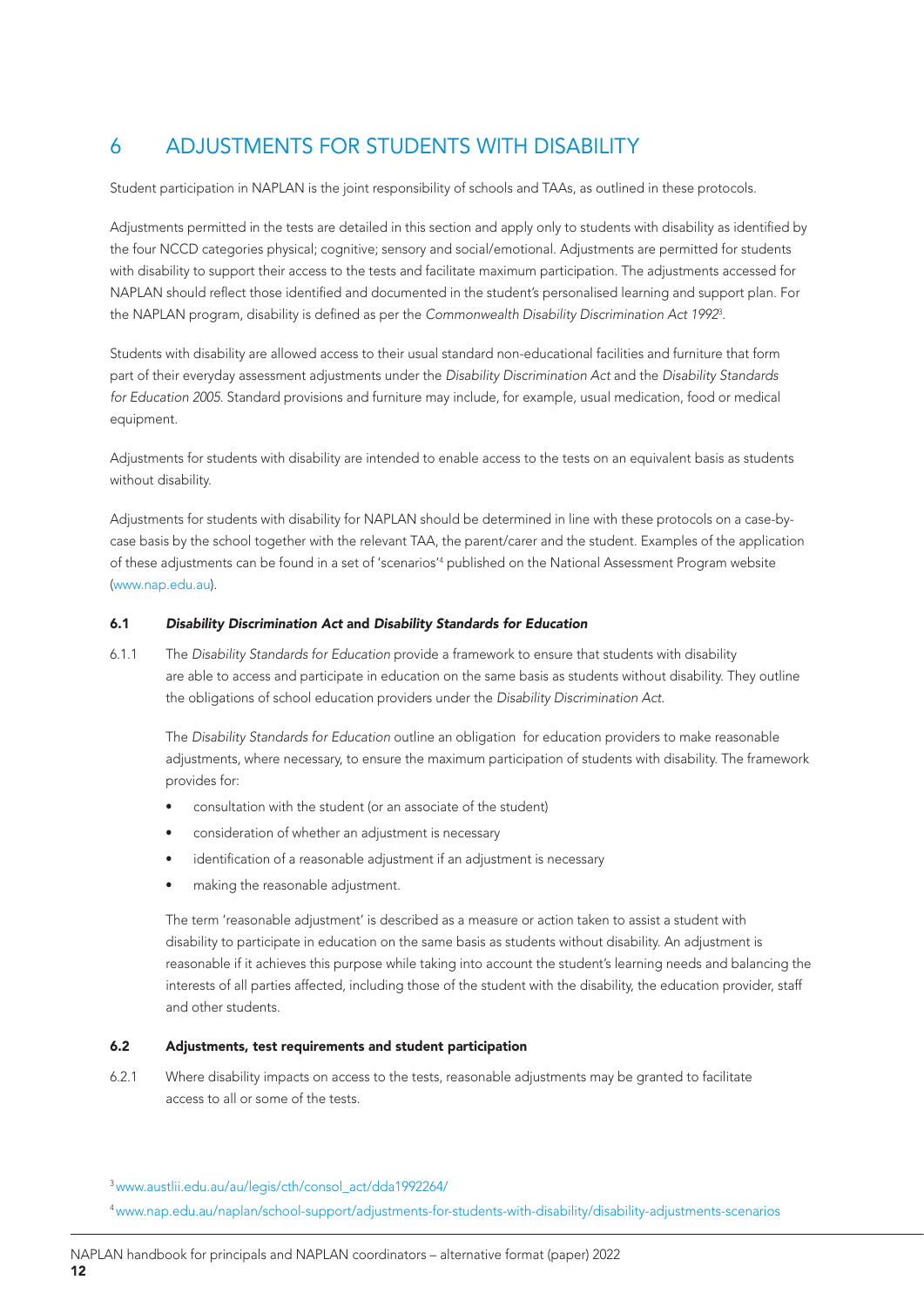- 6.2.2 Adjustments are based on the following equity principles and are designed to maximise participation in the NAPLAN tests:
	- Adjustments should allow students with disability to access and participate in NAPLAN tests.
	- A student may have access to more than one adjustment in any one test and different adjustments may be appropriate for different tests.
	- Adjustments should reflect the kind of support and assistance identified and documented in the student's personalised learning and support plan, and normally required for assessment in the classroom. This will allow the student to demonstrate what they know and can do, noting that adjustments that are appropriate in a learning environment may not be appropriate in an assessment environment.
	- Adjustments should not compromise the ability to assess the underlying construct and skills that are the objects of the assessments, as outlined in section 6.2.3.
- 6.2.3 The NAPLAN tests are designed to provide a summative, nationally comparable understanding of student performance in writing, reading, language conventions and numeracy. The tests are not designed as formative tools, and adjustments appropriate for learning environments may not be appropriate for NAPLAN. Adjustments are not appropriate (even if they are usually provided for the student in their classroom) if they compromise a student's ability to demonstrate the following constructs and skills:
	- Writing: The NAPLAN writing tests assess a student's ability to convey thoughts, ideas and information through an independent construction of a text in Standard Australian English.
	- Reading: The NAPLAN reading tests assess the ability of students to independently make meaning from *written* Standard Australian English texts, including those with some visual elements. Reading the stimulus material and/or questions aloud to a student during the reading test is therefore not appropriate or permitted.
	- Language conventions: The NAPLAN language conventions tests assess a student's ability to independently recognise and use correct Standard Australian English grammar, punctuation and spelling in *written* contexts. Reading questions aloud to a student during the language conventions test is therefore not appropriate or permitted.
	- **Numeracy:** The NAPLAN numeracy tests assess students' knowledge of mathematics, their ability to independently apply that knowledge in context, and their ability to independently reason mathematically. Explaining questions or interpreting diagrams in the numeracy test is therefore not appropriate or permitted. Reading any words, numbers or symbols embedded within text is permitted, but not any numbers or symbols that are not embedded within text.

For further information on appropriate and permitted behaviours, see section 8.8.

#### 6.3 Responsibilities of test administration authorities (TAAs)

- 6.3.1 Each TAA will:
	- comply with a consistent approach across all states and territories where students access any adjustments, as set out in the *NAPLAN national protocols for test administration – alternative format (paper)*
	- provide test materials in an alternative format (see section 11 for definitions) for those students who meet the criteria.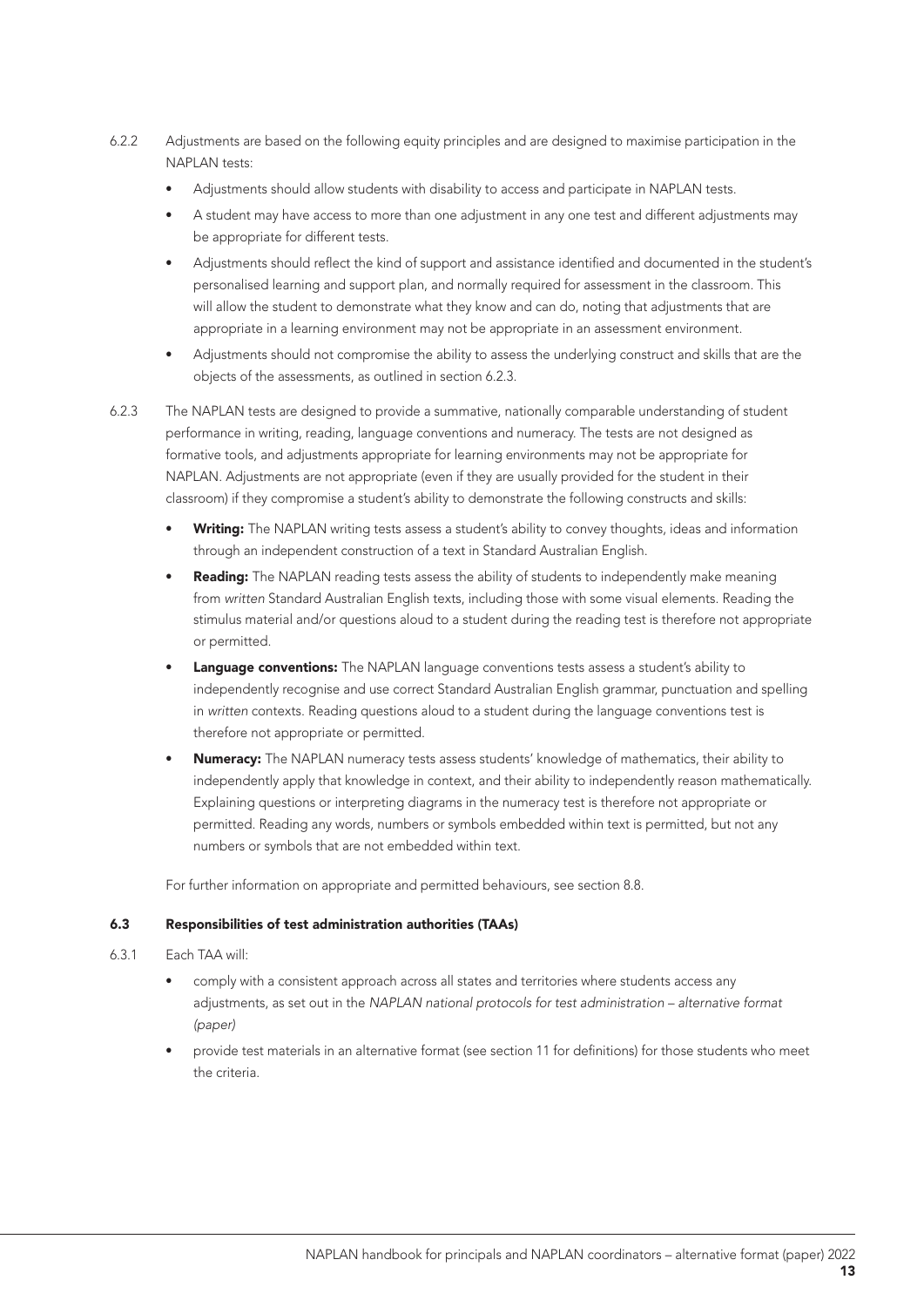#### 6.4 Responsibilities of principals

- 6.4.1 The principal must:
	- ensure documented plans and a range of strategies, including the student's personalised learning and support plan, have been used to identify adjustments required by students with disability and, where necessary, apply in writing to the relevant TAA for permission to access adjustments and/or alternative formats
	- ensure that parents/carers and students are informed about, and have agreed to, the nature of the adjustment(s) the student will receive
	- document all adjustment arrangements and keep a record of these for audit purposes
	- make arrangements at the school level to provide students with disability with the adjustments they require
	- apply for alternative format (disability adjustment) test materials to the relevant TAA, well in advance of the test
	- comply with the TAA requirements for requesting and reporting adjustments provided by the school
	- ensure that the test administrator supervising the test has a thorough understanding of the students' requirements, as well as protocols related to adjustments and their administration

#### 6.5 Summary of adjustments for students with disability

6.5.1 The following table outlines some of the types of adjustments that might be provided. This list is not exhaustive, and granting of a listed adjustment is not automatic: each application should be assessed individually according to the relevant state/territory process and a student's needs.

| <b>Disability adjustments</b>   | <b>Comments</b>                                                                                                                                                                                                                                                                                                                                                                                                |
|---------------------------------|----------------------------------------------------------------------------------------------------------------------------------------------------------------------------------------------------------------------------------------------------------------------------------------------------------------------------------------------------------------------------------------------------------------|
| Assistive technology /          | Students can use assistive technologies that are compatible with the test construct.                                                                                                                                                                                                                                                                                                                           |
| computers                       | Computer use may be permitted for all tests for students with disability who normally use<br>this adjustment for their usual classroom assessments and for students with temporary<br>injuries such as broken arms. Schools must follow TAA procedures.                                                                                                                                                        |
|                                 | Software providing text-to-speech outputs is permitted in the numeracy test only, to<br>enable students with disability who normally use this type of adjustment to access their<br>own responses, where appropriate. It may not be used in any other test.                                                                                                                                                    |
|                                 | Unacceptable aspects of assistive technology use include:                                                                                                                                                                                                                                                                                                                                                      |
|                                 | <b>x</b> word prediction<br>X spelling and grammar checking<br>X text-to-speech software for language conventions, writing and reading tests<br>X calculator use during the non-calculator numeracy section<br><b>X</b> internet / internal network access.                                                                                                                                                    |
| Black and white print<br>format | Black and white print test books are available for students who generally access their<br>classroom assessments in this manner. Black and white test books may be copied onto<br>coloured paper or used with coloured overlays. Schools are responsible for copying onto<br>coloured paper and providing the coloured overlays.<br>Black and white print materials must be ordered in advance through the TAA. |
| <b>Braille</b> format           | Braille test books are available for students who normally use braille in their classroom<br>assessments.<br>Braille materials must be ordered in advance through the TAA.<br>See section 6.6 for more details on braille format.                                                                                                                                                                              |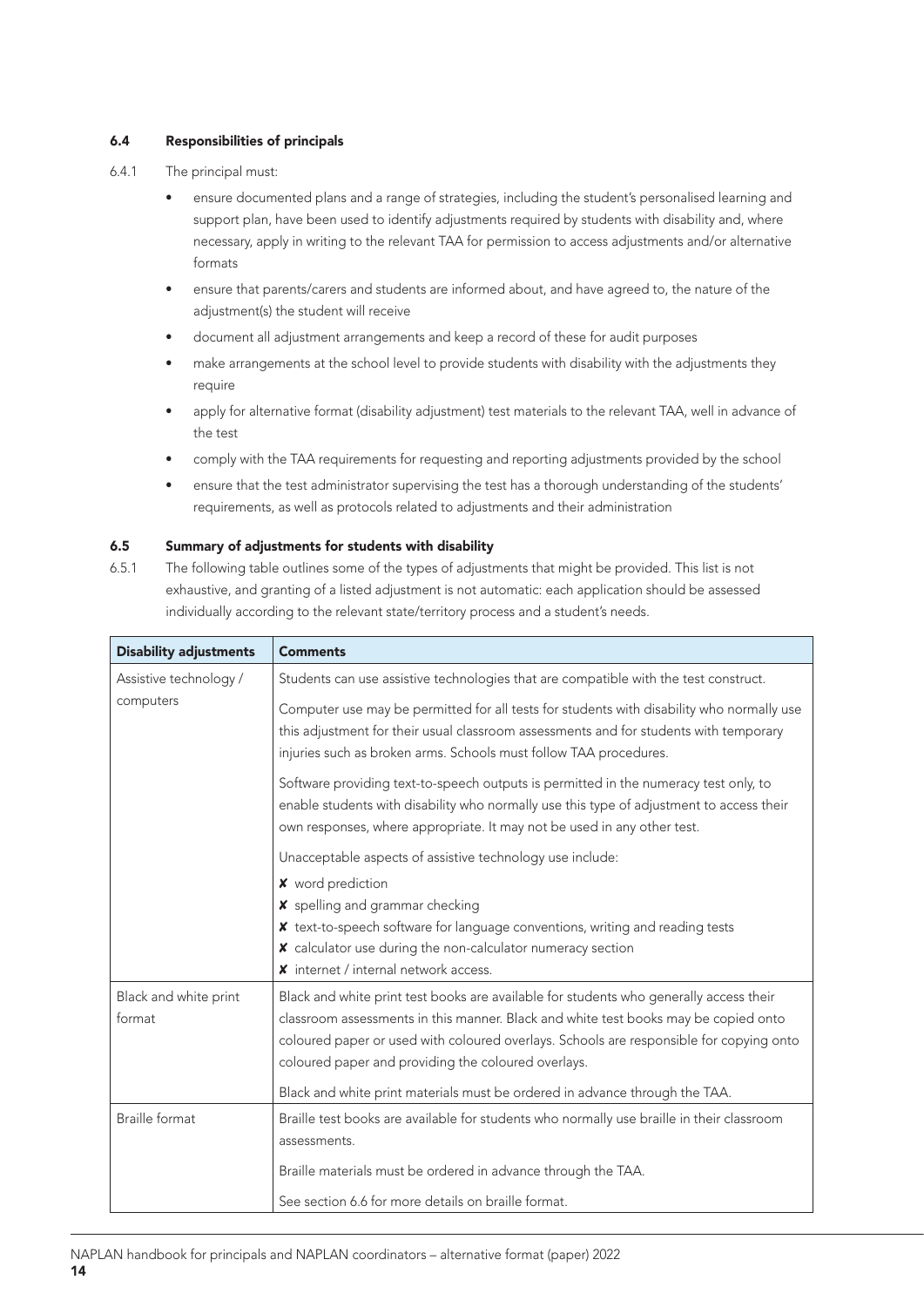| Electronic test format | This adjustment is an electronic pdf of the test booklet and is limited to those students<br>with disability who are unable to access the tests through any of the other adjustments<br>available including the use of assistive technology.<br>Electronic test format materials must be ordered in advance through the TAA.                                                                                                                                                                                                                                                                                                                                                                                                                                                                                                                                                                                                                                 |
|------------------------|--------------------------------------------------------------------------------------------------------------------------------------------------------------------------------------------------------------------------------------------------------------------------------------------------------------------------------------------------------------------------------------------------------------------------------------------------------------------------------------------------------------------------------------------------------------------------------------------------------------------------------------------------------------------------------------------------------------------------------------------------------------------------------------------------------------------------------------------------------------------------------------------------------------------------------------------------------------|
| Extra time             | Generally, it is recommended that no more than five minutes of extra time per half hour<br>of test time be granted; however, in some cases, up to an additional 15 minutes per half<br>hour of published test time may be provided. See also section 6.6.4 for extra time for<br>braille users.                                                                                                                                                                                                                                                                                                                                                                                                                                                                                                                                                                                                                                                              |
| Large print format     | Various formats of large print test books are available for students with a vision impairment<br>who generally access their classroom assessment in this manner.<br>Large print materials must be ordered in advance through the TAA. The formats available are:<br>A4, N18 font<br>A4, N24 font<br>A3, N18 font<br>A3, N24 font<br>A3, N36 font                                                                                                                                                                                                                                                                                                                                                                                                                                                                                                                                                                                                             |
| NAPLAN support person  | A NAPLAN support person may be either a teacher or a person officially engaged by the<br>school to assist students with disability to access the test. A NAPLAN support person can<br>shade bubbles indicated by the student or write short responses or answers dictated by<br>the student for the reading, language conventions and numeracy tests. See section 6.10 -<br>Use of a NAPLAN support person for non-writing domains.                                                                                                                                                                                                                                                                                                                                                                                                                                                                                                                          |
| Oral/sign support      | Students who are deaf, hard of hearing or have a hearing impairment may access oral<br>or signed communication (for example, Auslan). The support person must be a skilled<br>and familiar communication partner with the student and is permitted to read or sign the<br>instructions in all tests. Signing is permitted only for those sections of the tests that can be<br>read to all students. See section 8.8.12 - Reading aloud to students.                                                                                                                                                                                                                                                                                                                                                                                                                                                                                                          |
| Rest breaks            | When a rest break is taken, the test time is stopped, and resumed on completion of<br>the rest break. The student must not have access to the test paper, scrap paper, writing<br>implements, computer or text entry device during a rest break.<br>Generally, it is recommended that no more than 10 minutes of rest time per half hour of<br>test time be granted; however, in some cases, up to an additional 15 minutes per half<br>hour of published test time may be provided.                                                                                                                                                                                                                                                                                                                                                                                                                                                                         |
| Scribe                 | Scribes can be used for the writing test if this is the usual assessment practice in the<br>classroom. (See 6.7.2 for full eligibility criteria.)<br>$\checkmark$ A scribe is permitted for the writing test where the disability is of an enduring nature.<br>X A scribe is not permitted for students who have a temporary injury (such as a broken<br>arm) at the time of the writing test.<br>All scribes must be officially and regularly engaged by the school to carry out this function<br>and be aware of, and agree to adhere to, the NAPLAN scribe rules prior to commencing<br>duties. Scribe rules can be found in section 6.7.9.<br>A scribe may be a teacher, teacher's aide, or other appropriate person who is familiar with,<br>and adheres to, the NAPLAN scribe rules and who is able to write under direction of a<br>student. A parent/carer of the student must not act as their scribe. Another student must<br>not act as a scribe. |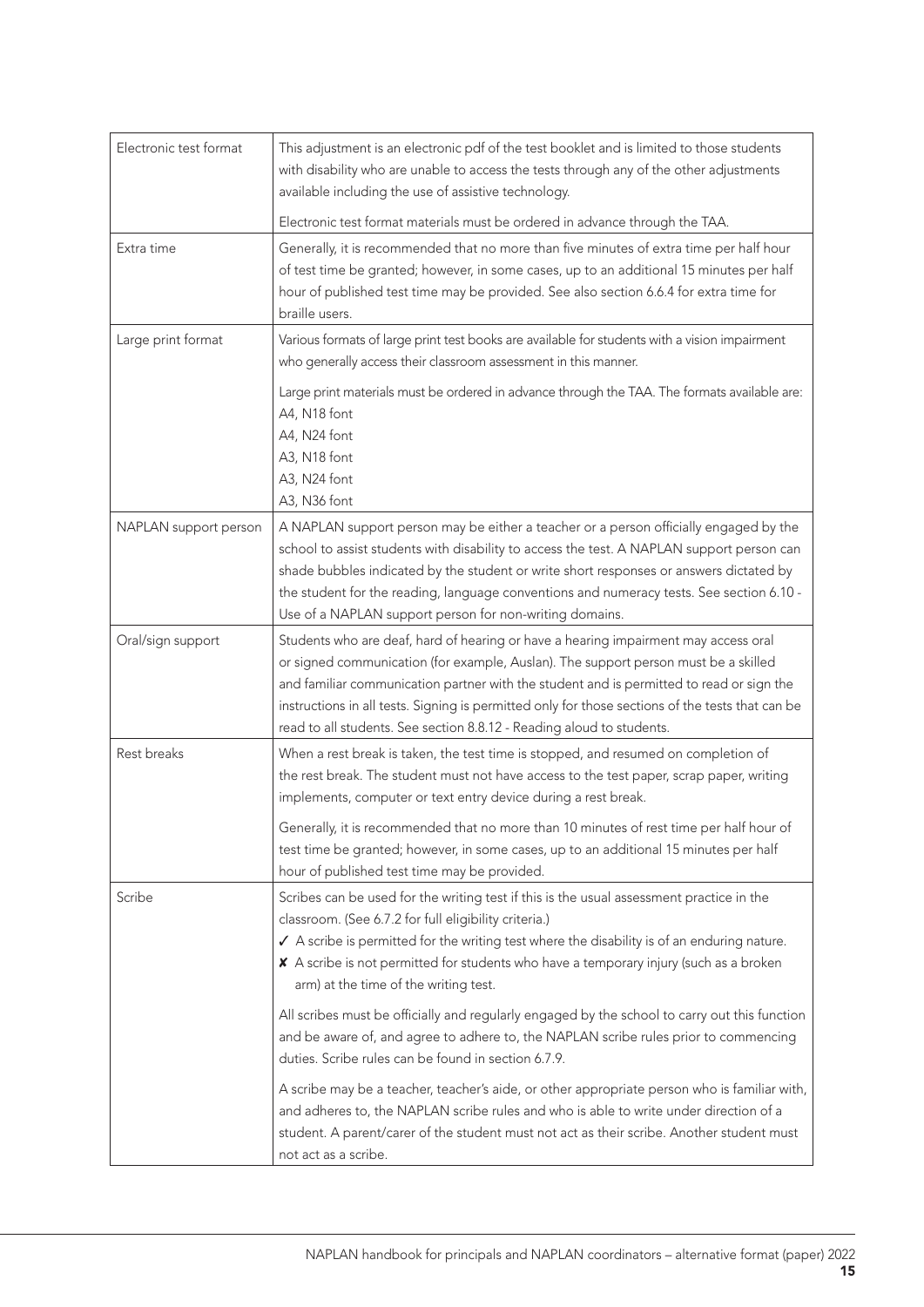#### 6.6 Braille (TAA approval required)

- 6.6.1 Braille test materials can be provided for students who use braille to access the curriculum. All test materials are produced in contracted single-line spaced braille. However, for students who lack proficiency or who are new braille users, the test materials can be provided in uncontracted or double-line spaced formats, on request.
- 6.6.2 Braille test materials will be provided for only those tests which are specified for a student by their school. For each test, the materials will include:
	- braille format of the test book and stimulus (where applicable)
	- a print transcript of the braille format of each braille test book and stimulus (where applicable)
- 6.6.3 Students completing the braille numeracy calculator-allowed test, who use standalone software and talking calculator options where answers are presented in an audible way, should access such devices via a headphone jack.
- 6.6.4 The logistics of using braille format warrant the provision of some extra time for all students accessing the test in this manner, regardless of their proficiency in this medium. For braille users, guidelines regarding the provision of extra time are as follows:
	- writing: 10 minutes per half hour
	- reading: 15 minutes per half hour
	- language conventions: 15 minutes per half hour
	- numeracy: 20 minutes per half hour.

These times are a guide only. The allocation of extra time for a braille user should be decided on a case-bycase basis.

- 6.6.5 Schools wishing to access this adjustment must apply to their TAA in line with these protocols.
- 6.6.6 Completed braille tests must be returned in the manner prescribed by the TAA.

#### 6.7 Use of a scribe: permitted for the writing test only (TAA approval required)

- 6.7.1 A scribe (as defined in these protocols in section 11) may be permitted to assist a student with disability to complete the writing test only. The role of a scribe is to provide access to the writing test, not to improve a student's performance in this test.
- 6.7.2 A scribe may be provided for a student with disability in the writing test who meets all of the following criteria:
	- has difficulty with the physical act of writing (this does not refer to a student's difficulty processing what they want to write) or fine motor control due to a disability, or experiences excessive fatigue of hands or upper limbs due to a disability; and
	- does not have fluency using alternative means of writing (for example, students who lack fluency using a computer); and
	- regularly works with a scribe in the classroom in the same way as outlined in this section; *and*
	- would be unable to access the writing test by any of the other adjustments available.
- 6.7.3 Scribes are only appropriate for students with disability for whom this is regular literacy assessment practice and where other adjustments are not sufficient or available. Poor handwriting in itself or a reluctance to write is not sufficient justification for the use of a scribe. Where appropriate, students should be encouraged to undertake the tests independently of a scribe, using alternative adjustments.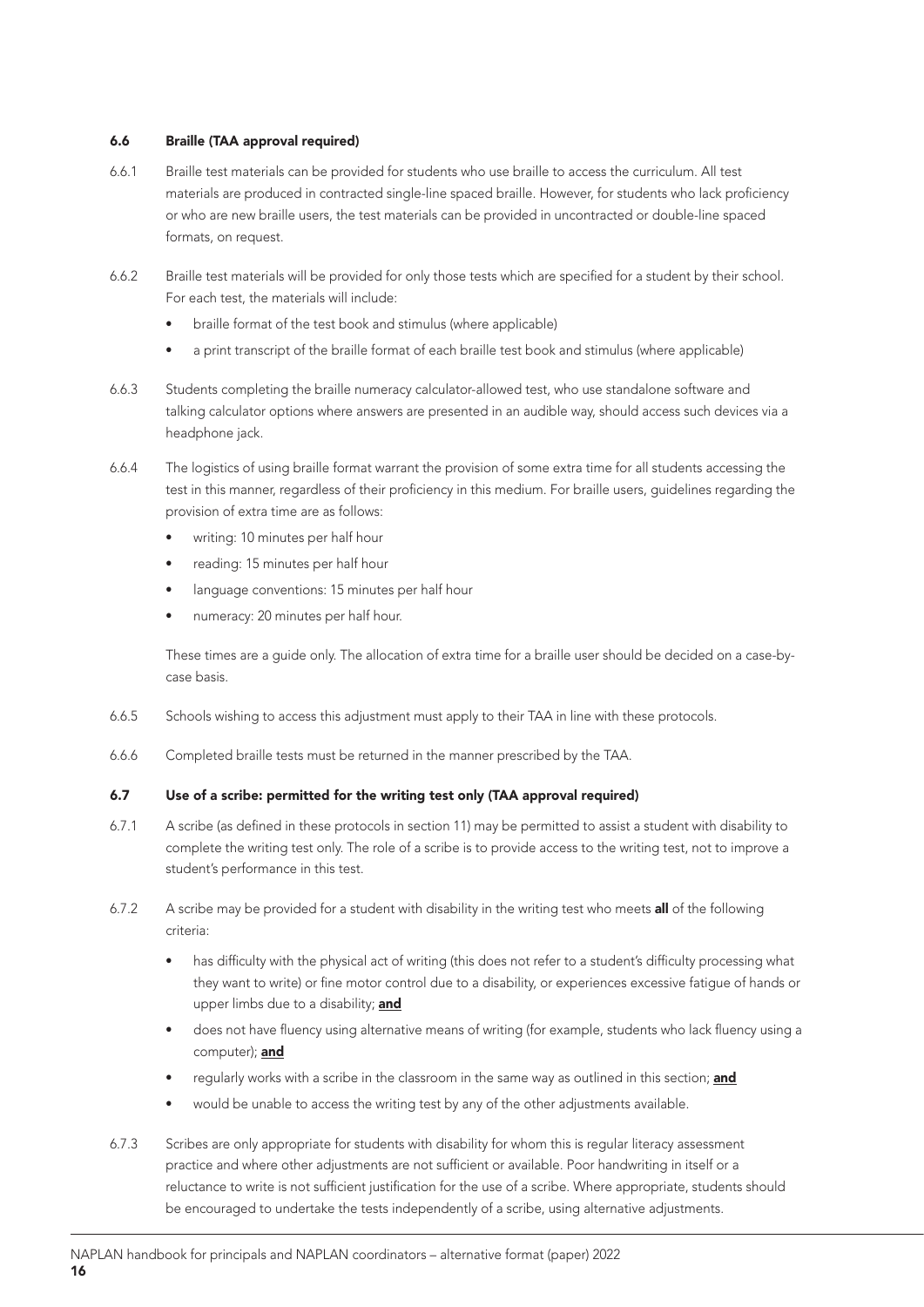#### 6.7.4 A NAPLAN scribe:

- must have experience working as a scribe; be an adult; be officially and regularly engaged by the school to carry out this function
- must be familiar with and agree to adhere to the NAPLAN scribe rules (section 6.7.9) prior to scribing the NAPLAN writing test for the student
- may be a teacher, teacher's aide, or other appropriate person. Another student or a parent/carer of the student must not act as their scribe. A scribe should, wherever possible, be familiar with the student in question.
- 6.7.5 A scribe may write a student's response.
- 6.7.6 A scribe is permitted for the writing test where the disability is of an enduring nature. A scribe is not permitted for a student who has a temporary injury (such as a broken arm) at the time of the writing test.
- 6.7.7 Students who use a scribe may be permitted the use of a NAPLAN support person for the other NAPLAN tests if appropriate (see section 6.10). Where necessary, students should access an appropriate amount of extra time (see section 6.11).
- 6.7.8 In order to ensure national consistency in the use of scribes and to ensure that the results are not compromised, prior written permission to use a scribe must be sought and given by the respective TAA. Failure to do so may result in test results being invalidated.
- 6.7.9 A scribe must be fully aware of, and adhere to, the test administration procedures and the following conditions (scribe rules):

#### Scribe rules

- Test instructions should be delivered exactly as outlined in the *NAPLAN test administration handbook for teachers – alternative format (paper).*
- The scribe must write the following words at the beginning of the document: *This student has approval for a scribe and all scribing rules are acknowledged.*
- After allowing a student time to reflect and consider, a scribe will write as the student dictates and must neither suggest ideas or words to use, nor prompt the student in any other way. The student must be aware of the need to advise the scribe to add punctuation.
- As the student dictates, the scribe will write word for word to reproduce the student's own language
- The scribe must print all words in lower case without any punctuation, except as and where dictated by the student.
- The student may read or request the scribe read the text back throughout the test for the purpose of maintaining continuity; however, the scribe should not lead the student to re-read the text.
- A spelling check must be performed before the student can be given the scribed text to proofread and edit. At the completion of the writing test time, the test administrator will need to add an appropriate amount of time for the spelling test.
- The scribe will select four (4) simple words, four (4) common words and four (4) difficult words that have been used in the text and ask the student to orally spell each one. The scribe will record the student's oral spelling of each these 12 words in a space below the text.
- When completed, the scribe must cover the scribed text and show the student only the 12 spelling words. The scribe must ask the student to check these words and indicate any change that the scribe should make.
- When the test is over, the scribe will write the selected words in brackets next to each of the words spelt by the student to avoid any confusion during the marking process.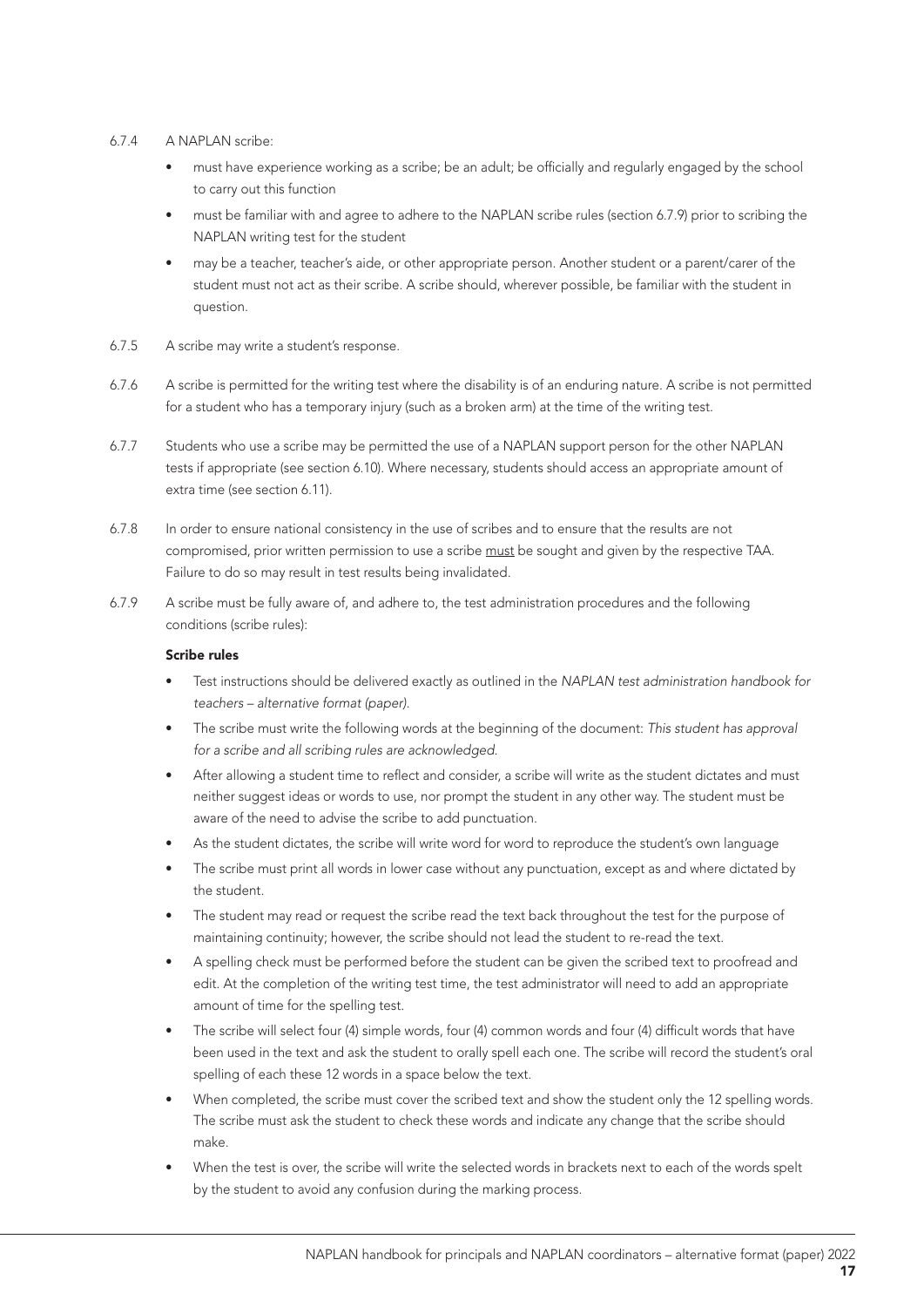- If necessary, the test administrator will add an appropriate amount of time for the student to edit their work. The test administrator should use their professional judgement when adding time. During the editing time, the scribed text is given to the student to proofread and to indicate where punctuation is to be placed, if not indicated by the student in their original dictation. The scribe will then mark capitals, full stops, paragraphs, etc. as directed by the student.
- During this time, the student may also indicate any changes or additions to the text, and the scribe will write these where indicated by the student.

#### 6.8 Assistive technology (TAA approval required)

- 6.8.1 Assistive technology may be used as an adjustment in line with equity principles (see section 6.2.2). TAA procedures for the granting of adjustments for the use of assistive technology, including a computer, must be followed. Schools must seek approval and follow advice from their TAA for this adjustment prior to testing.
- 6.8.2 Where a student with disability regularly uses a computer as a part of usual disability adjustments in classroom assessments, this adjustment may be appropriate for use during the tests. For example, students may type their response to items on a computer. These responses must then be printed and returned for processing in the manner prescribed by the TAA. TAAs manage the transcription of student responses.
- 6.8.3 Use of a computer must be in accordance with standard assessment practices: spell- and grammarcheck, dictionary, predictive text, etc. must be turned off. Access to the internet or internal networks must also be completely restricted. It is expected that a basic level of logistical support is provided to students permitted to use assistive technology in line with normal test conditions (for example, setting up of a computer).
- 6.8.4 Screen readers that provide text-to-speech outputs may be used by students to listen to their typed responses where appropriate in the numeracy test. Students using a screen reader may need to be supported by a support person to ensure that the screen reader only reads allowable parts of the test.

#### 6.9 Electronic test format (TAA approval required)

- 6.9.1 The electronic test is an electronic pdf of the test booklet which enables students to answer questions on screen. It may be an appropriate adjustment for students with disability who use a computer as a part of their usual adjustments when participating in classroom assessments. This is only available to students who are not able to access the tests through any of the other adjustments available, including the use of large print material or assistive technology as outlined above (section 6.8). For example, an electronic test format may be an appropriate adjustment for students with disability who have at least one of the following:
	- severe vision problems and are not braille proficient
	- severe physical disabilities which restrict movement.
- 6.9.2 Students accessing the tests in this format are likely to need extra time. The allocation of extra time should be decided on a case-by-case basis. Refer to section 6.11.1 for more details on allocating extra time.
- 6.9.3 Schools wishing to access this adjustment must apply to their TAA in line with these protocols.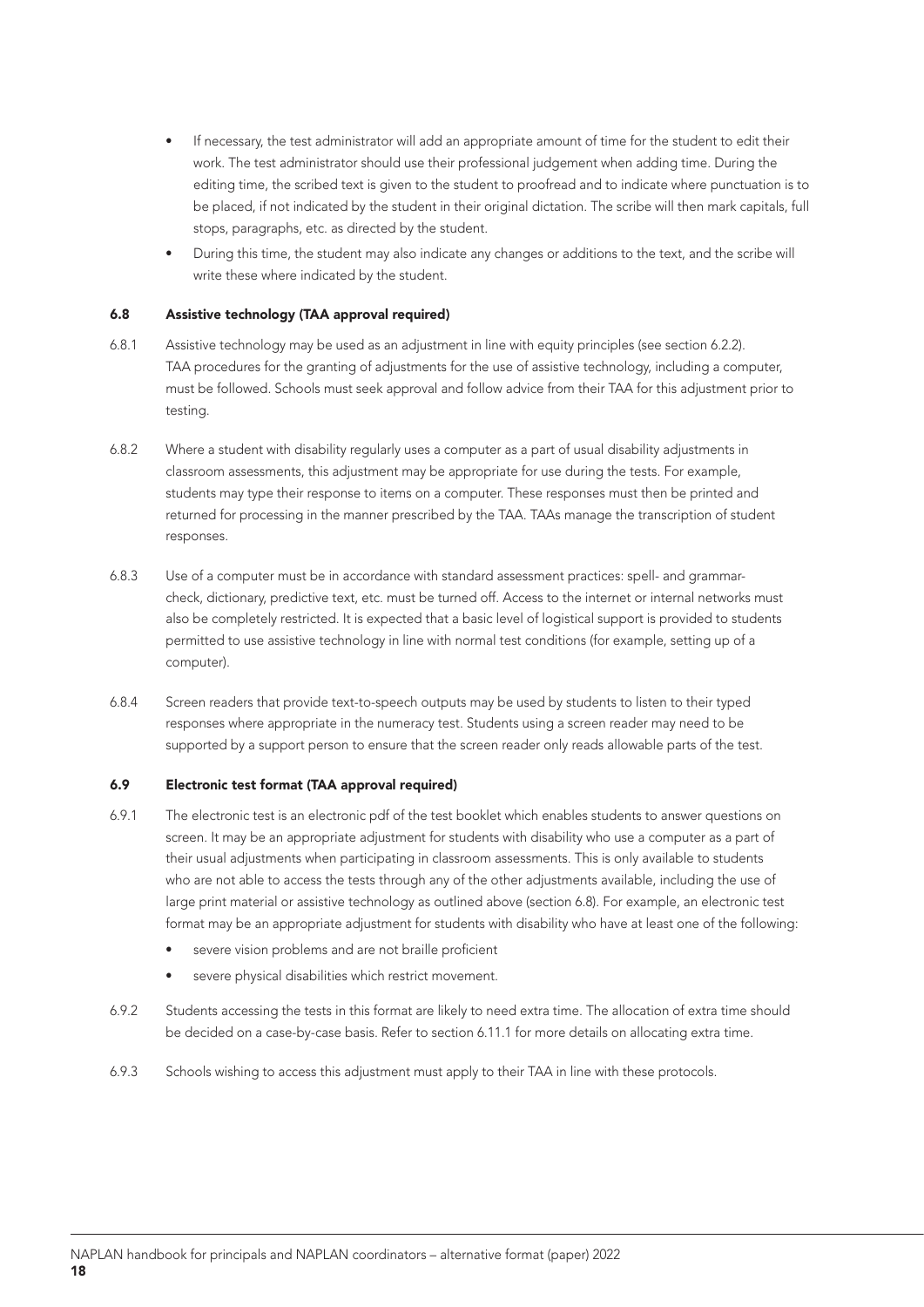#### 6.10 Use of a NAPLAN support person for non-writing domains (TAA approval not required)

- 6.10.1 A NAPLAN support person may be either a teacher or a person officially engaged by the school to carry out this function.
- 6.10.2 A NAPLAN support person may:
	- be permitted for students with disability to assist with access to the reading, language conventions and numeracy tests by shading bubbles indicated by the student, or writing short responses or answers dictated by the student for the tests
	- read aloud only those elements of the test that can be read to all students (see section 8.8.12)
- 6.10.3 The role of a NAPLAN support person is distinct and separate from the role of a test administrator (see definitions in section 11).
- 6.10.4 See section 6.7 for information on supported access to the writing test.
- 6.10.5 A NAPLAN support person is permitted only for those students with disability (including a temporary disability such as a broken arm) who experience difficulty in accessing the tests by any other adjustments available, including the 'use of a computer' (for example, due to fine motor difficulty), or who usually use such a support person to participate in classroom assessments.
- 6.10.6 A NAPLAN support person is permitted to provide access to the tests only and must adhere to the relevant requirements outlined in sections 6.10, 8.8 and 8.9. They may only provide the same access to test content that a test administrator can. Prompting, interpreting, paraphrasing, etc. are strictly prohibited practices.
- 6.10.7 Parents/carers and family members as a NAPLAN support person:
	- If a parent/carer or family member has a child at a school at which they are regularly employed and/or engaged by the school in the capacity of a support person, then they may be permitted to be a NAPLAN support person.
	- A NAPLAN support person cannot be the parent/carer or family member of any student in the class of students being tested.
	- If the parent/carer or family member is not employed by the school in a formal position, then they are not permitted to assist in the NAPLAN tests as a NAPLAN support person.
	- Principal and school discretion and common sense should be applied, and the TAA should be consulted if necessary.

#### 6.11 Extra time and rest breaks (TAA approval not required)

- 6.11.1 Extra time may be provided for students with disability who usually require additional time to complete assessment tasks. Rest breaks may be provided for students with disabilities who need regular breaks when completing assessment tasks.
- 6.11.2 It is recommended that no more than five minutes of extra time per half hour of test time be granted; however, depending on the level of disability, a longer time may be needed. The teacher and school are best placed to make the final decision based on the specific circumstances of the student in question, in line with TAA requirements.
- 6.11.3 Where relevant, rest breaks can be used as an alternative to extra time to avoid student fatigue, although there may be instances where both adjustments are necessary.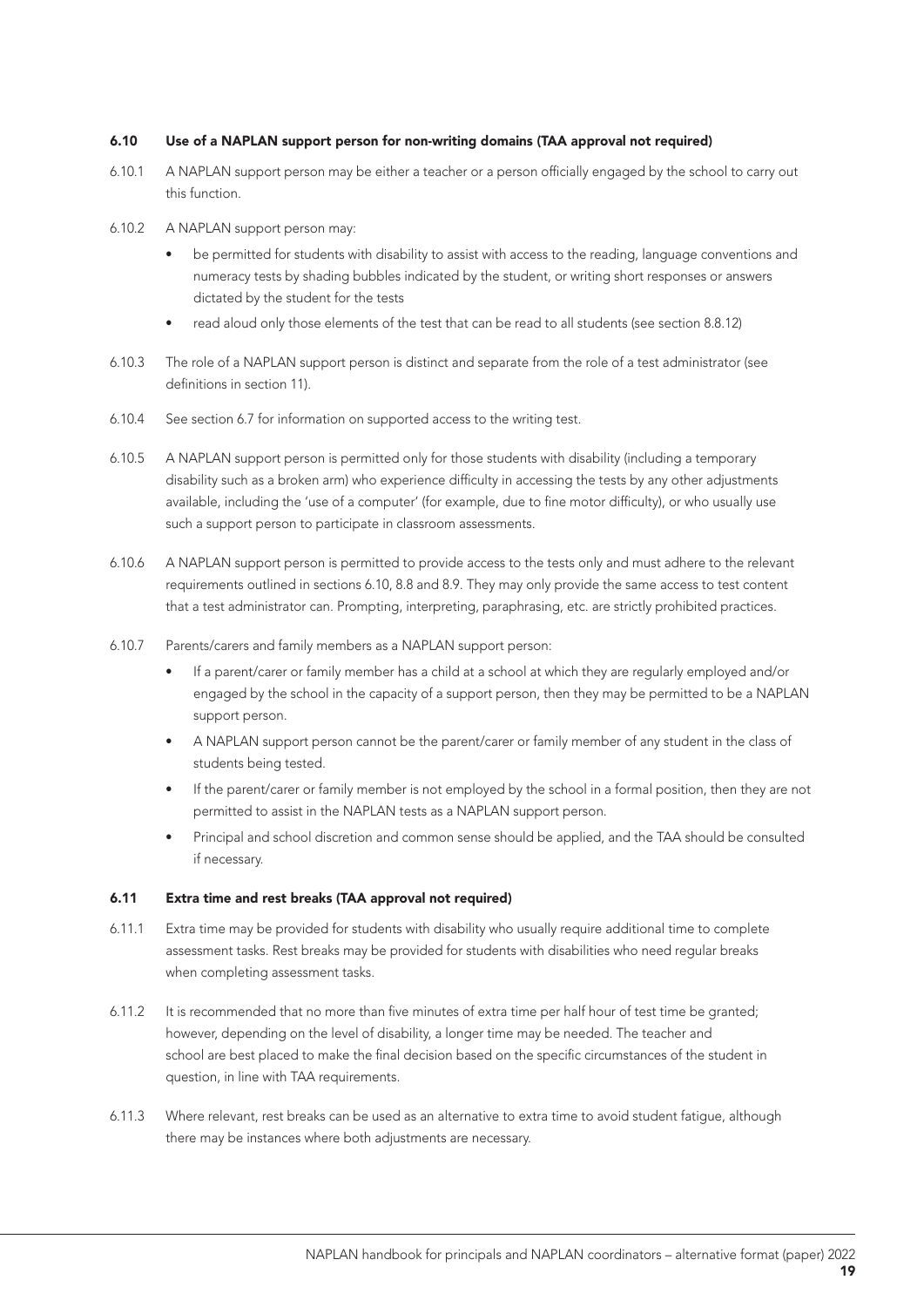- 6.11.4 Students are not permitted to have access to the test during rest breaks.
- 6.11.5 For students who are braille users, see section 6.6.

#### 6.12 Temporary injuries

- 6.12.1 Where a temporary injury, which impacts on a student's ability to access the tests independently, has been sustained prior to the test, the school may make appropriate disability adjustments. For example, a student with a temporary injury might be granted the use of a computer to assist with the writing test in line with section 6.8, or a NAPLAN support person to provide access to the other tests in line with section 6.10.
- 6.12.2 A scribe is not permitted for students who have a temporary injury (such as a broken arm) at the time of the writing test, as students are likely to be disadvantaged when not familiar with using one.
- 6.12.3 A doctor's certificate may be requested to support an application for adjustments (such as the use of a computer) for a student with a temporary injury (including a temporary disability such as a broken arm). It is not appropriate to request adjustments where these are not warranted by the nature of the injury.
- 6.12.4 Schools must ensure they obtain relevant approvals from their TAA for adjustments for students with temporary injuries, if required by these protocols.
- 6.12.5 If no available adjustment is appropriate to enable participation, and the student is unable to or cannot participate, the student must be marked absent from the test.

## 7 PREPARING STUDENTS FOR THE TEST

NAPLAN tests provide point-in-time information in relation to student performance. It is important that the results accurately reflect student ability. NAPLAN tests are not intended to be pass/fail type tests.

NAPLAN tests are intended to complement the existing range of school-based assessments. It is important that teachers ensure that students, while taking the NAPLAN tests seriously, are not overwhelmed by the experience. Students should be familiar with the test format and response types, but excessive practice is not recommended.

The provision of broad and comprehensive teaching and learning programs aligned to the Australian Curriculum is the best preparation that schools can provide for their students. Therefore, excessive coaching and test preparation are inappropriate.

#### 7.1 Practice for the NAPLAN writing test

- 7.1.1 It is appropriate for students to gain experience in producing writing scripts under timed test conditions using practice topics.
- 7.1.2 It is not appropriate for teachers to instruct students in the preparation of a common script for the purpose of reproducing it during the test. Where scripts from students at the same school are found to have significant commonalities such that they could be considered to be pre-prepared learned scripts, this may be considered a breach of protocol.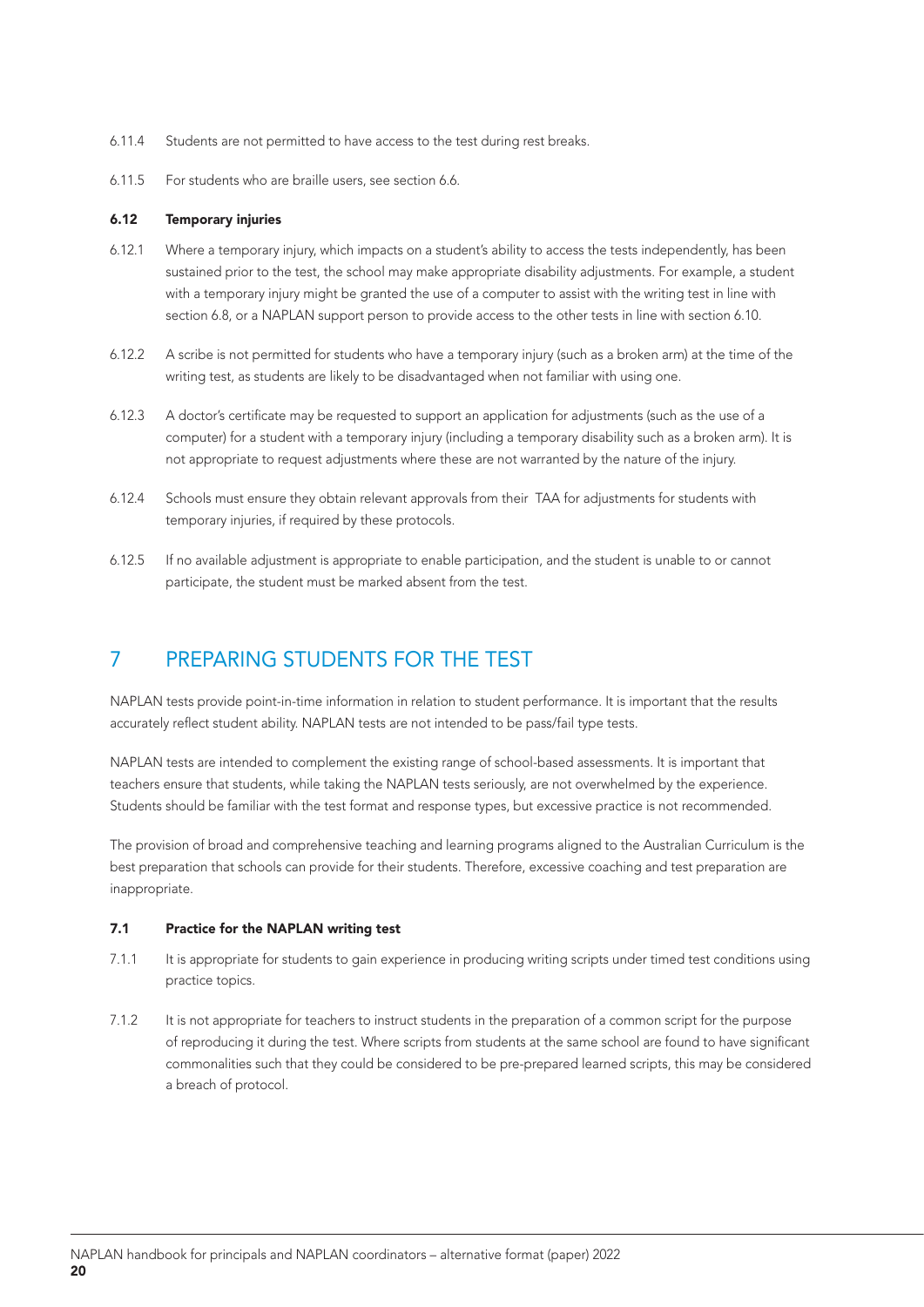#### 7.2 Practice for other NAPLAN tests

7.2.1 It is appropriate for students, particularly students participating in the NAPLAN tests for the first time, to be made familiar with the format, language, response types and time constraints of the reading, language conventions and numeracy tests before they take the tests. Students should understand that they must complete the tests without communicating with other students and without teacher assistance (except where adjustments for students with disability are deemed necessary).

## 8 ADMINISTERING THE TESTS

#### 8.1 Responsibilities of test administration authorities (TAAs)

Content for this section can be found in the complete *NAPLAN national protocols for test administration – alternative format (paper)*, on ACARA's NAP website www.nap.edu.au.

#### 8.2 Responsibilities of principals

- 8.2.1 Principals have overall responsibility for ensuring that these protocols are followed in their school, including when they have delegated duties.
- 8.2.2 Principals are responsible for the administration of the tests within their school, including when they have delegated duties.
- 8.2.3 Principals are responsible for the administration of arrangements for students undertaking catch-up tests and the conditions under which they are taken.

#### 8.3 Students registered for non-school-based locations

- 8.3.1 Arrangements for the administration of the tests for students who do not normally attend a regular school location will vary in accordance with the legislation, regulations and policies in each of the states and territories. These protocols do not override existing state and territory requirements, and may not reflect, or apply to, all situations.
- 8.3.2 In accordance with jurisdiction-specific legislation or policy, TAAs must ensure that students registered for non-school-based education are able to participate in the tests. Where participation in the tests can only occur in non-school locations, TAAs must ensure that measures are in place to assure the security of the tests.
- 8.3.3 Students registered in non-school-based locations who are unable to attend a centralised testing location or local school to complete NAPLAN should contact their TAA to arrange alternative access.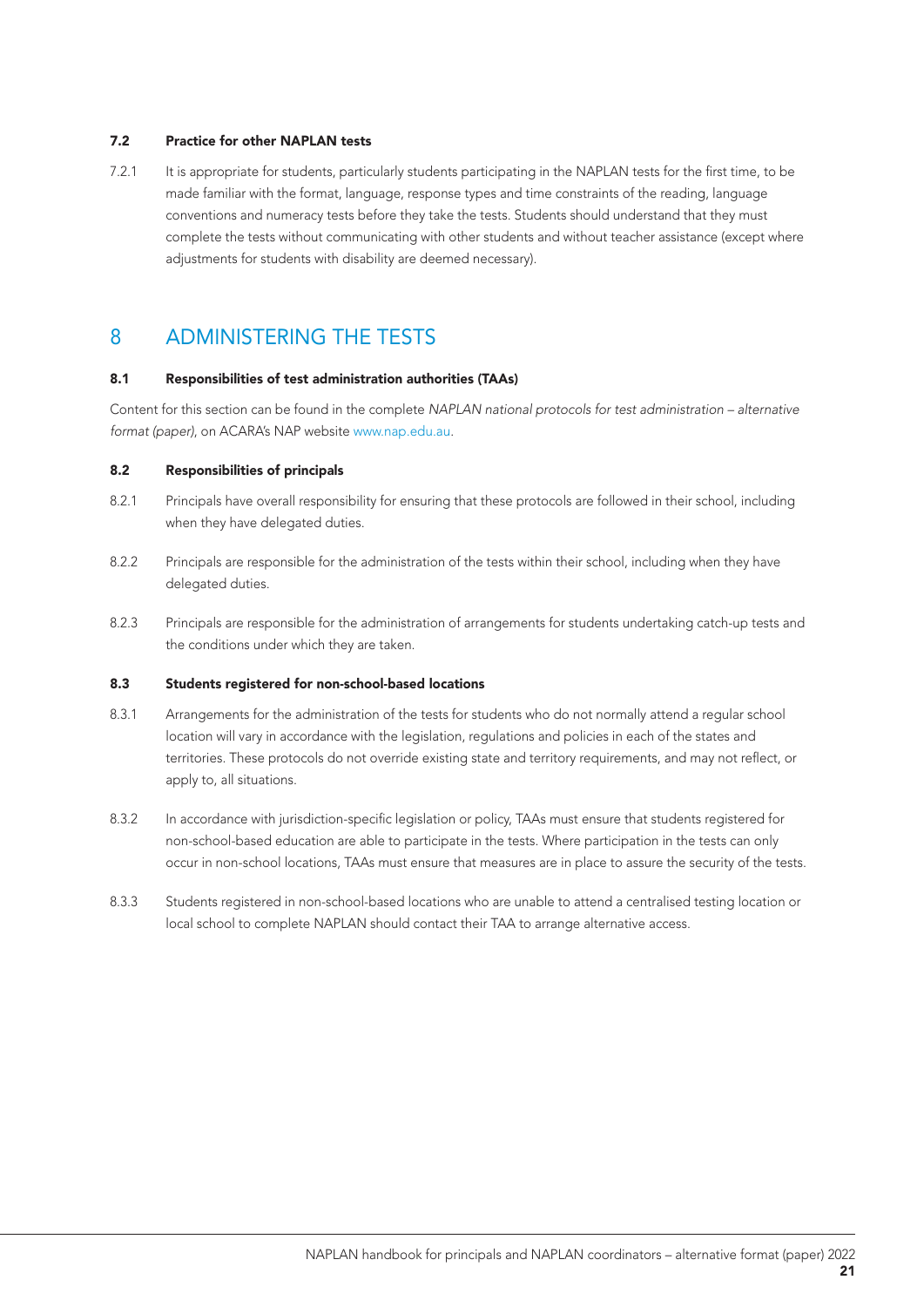#### 8.4 Duration of tests

| <b>Language conventions</b> | <b>Writing</b>  | <b>Reading</b> | <b>Numeracy</b> |
|-----------------------------|-----------------|----------------|-----------------|
| Year $3:45$ min             | Year 3: 40 min  | Year 3: 45 min | Year 3: 45 min  |
| Year 5: 45 min              | Year 5: 40 min  | Year 5: 50 min | Year 5: 50 min  |
| Year $7:45$ min             | Year 7: 40 min  | Year 7: 65 min | Year 7: 65 min  |
| Year $9:45$ min             | Year $9:40$ min | Year 9: 65 min | Year 9: 65 min  |

8.4.1 The following table shows the duration of each test:

#### 8.5 Test sequence by domain

8.5.1 Tests must NOT be conducted before the official test date under any circumstances. The alternative format (paper) test period starts on Tuesday, 10 May 2022 and finishes on Thursday, 12 May 2022. The test security period finishes on Friday, 3 June 2022. The tests must be conducted in the sequence shown in the test timetable. It is recommended that tests for each domain be completed by all classes at the same time, in the morning.

#### 8.5.2 The test timetable is below.

| <b>Monday</b><br><b>Tuesday</b><br>10 May<br>9 May |                                                                      | Wednesday<br>11 May                                                  | Thursday<br>12 May          | <b>Friday</b><br>13 May     |  |
|----------------------------------------------------|----------------------------------------------------------------------|----------------------------------------------------------------------|-----------------------------|-----------------------------|--|
|                                                    | Official test date                                                   | Official test date                                                   | Official test date          |                             |  |
| Preparation day - no<br>tests permitted            | Language<br>conventions                                              | <b>Reading</b>                                                       | <b>Numeracy</b>             |                             |  |
|                                                    | Writing                                                              |                                                                      |                             |                             |  |
|                                                    | catch-up tests<br>permitted                                          | catch-up tests<br>permitted                                          | catch-up tests<br>permitted | catch-up tests<br>permitted |  |
| <b>Monday</b><br><b>Tuesday</b>                    |                                                                      | Wednesday                                                            | Thursday                    | <b>Friday</b>               |  |
| 16 May                                             | 17 May                                                               | 18 May                                                               | 19 May                      | 20 May                      |  |
|                                                    |                                                                      | Test security must be maintained.                                    |                             |                             |  |
|                                                    |                                                                      | This week may only be used for testing with permission from the TAA. |                             |                             |  |
| <b>Monday</b>                                      | <b>Tuesday</b>                                                       | Wednesday                                                            | <b>Thursday</b>             | <b>Friday</b>               |  |
| 23 May                                             | 24 May                                                               | 25 May                                                               | 26 May                      | 27 May                      |  |
|                                                    |                                                                      | Test security must be maintained.                                    |                             |                             |  |
|                                                    | This week may only be used for testing with permission from the TAA. |                                                                      |                             |                             |  |
| <b>Monday</b>                                      | <b>Tuesday</b>                                                       | Wednesday                                                            | <b>Thursday</b>             | <b>Friday</b>               |  |
| 30 May                                             | 31 May                                                               | 1 June                                                               | 2 June                      | 3 June                      |  |
|                                                    |                                                                      | Test security must be maintained.                                    |                             |                             |  |

Please note that all tests must remain secure until 3 June 2022.

#### 8.6 Scheduling

- 8.6.1 The test must be conducted in the sequence shown in the test timetable.
- 8.6.2 Only schools with compelling reasons may be given permission by TAAs to schedule tests outside the NAPLAN test window, into the test security period. The reason must be of a serious order and outside the school or school system's control; for example, where a local public holiday occurs during the testing period. It must not include activities scheduled ahead of time, such as school excursions, camps or carnivals. It is only available to classes or groups, not individual students.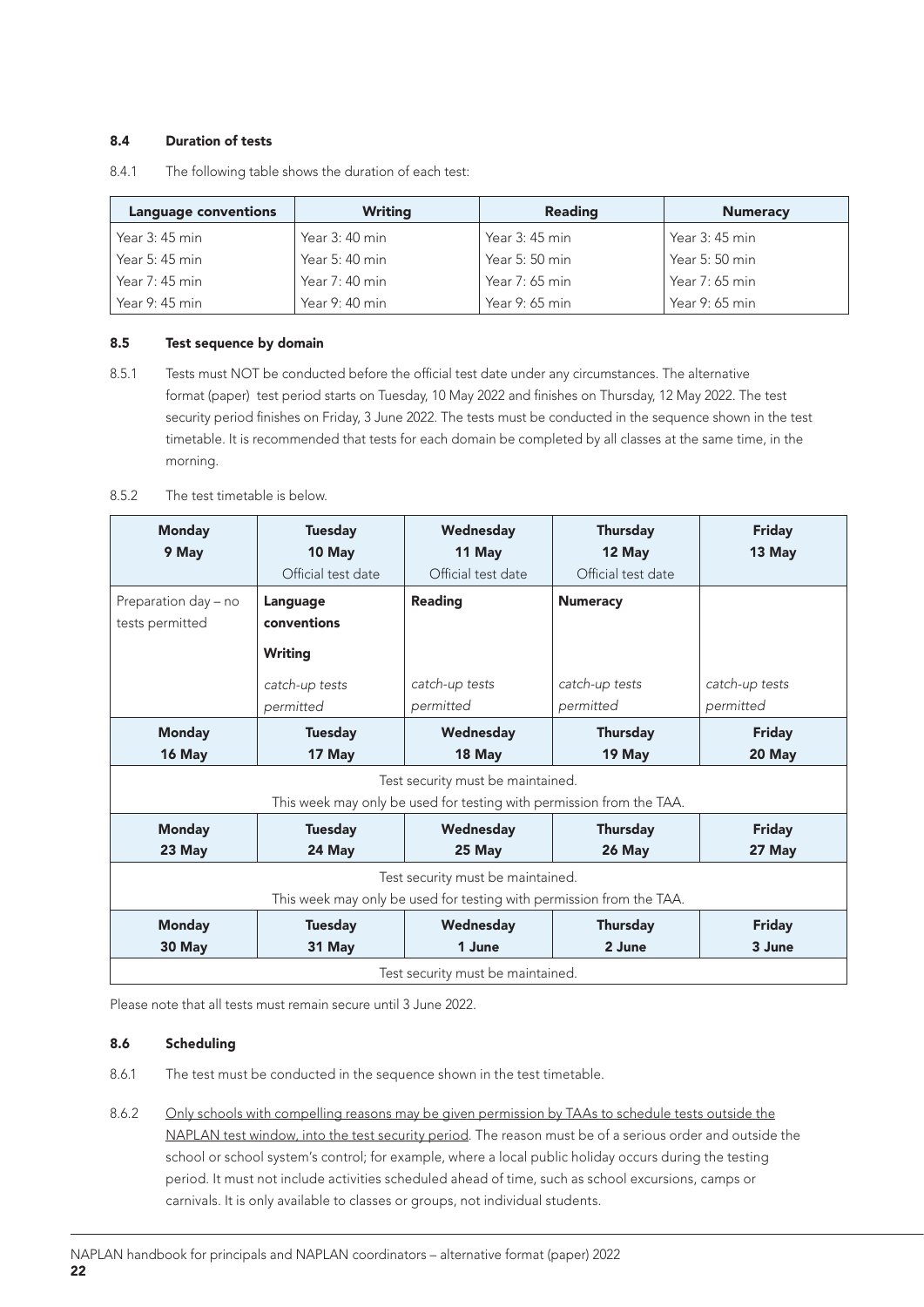- 8.6.3 Schools must schedule the tests so that they are undertaken in morning sessions on the official test dates. Schools must administer the tests in the sequence specified in section 8.5.2, including those days where two tests are conducted. Schools with permission to vary the test dates must follow the instructions provided by their TAA.
- 8.6.4 Where there is more than one test scheduled for any day, the order in the schedule in 8.4.1 must be adhered to, and a minimum of 20 minutes break time for students should be provided between the two test sessions.
- 8.6.5 Except in the case of individual students who have been granted rest breaks as disability adjustments or where test disruptions occur (see section 11 for definition), tests must be completed in a single uninterrupted session. See also section 8.10 for information on how to manage test disruptions.
- 8.6.6 Individual students are not able to undertake catch-up tests in the week following the national tests. They may undertake catch-up tests on the days in the test week only, after the scheduled test. These protocols also apply to test catch-up days and approved variations.

#### 8.7 Preparation for test administration

- 8.7.1 Responsibilities of the principal
	- The principal must determine and appoint, if required, relevant persons to act as test administrators.
	- The principal must ensure test administrators are provided with the relevant *NAPLAN test administration handbook for teachers – alternative format (paper)* and all assessment materials, and are familiar with the requirements of the role, including implementation of disability adjustments for relevant students.
	- Principals must obtain permission from their TAA, in accordance with TAA guidelines, where computers or network-enabled devices are used. Where permission to use computers is granted, the internet connection, spellchecker and grammar checker, and text prediction functions must be disabled.
	- The principal must ensure test administrators are provided with a copy of the code of conduct (section 2).
- 8.7.2 The principal must ensure that:
	- under no circumstances, any student undertakes a test before the specified test date
	- under no circumstances, any student undertakes a test without appropriate supervision. Appropriate supervision includes the delivery of the test administration script
	- during the test, students are not able to view material within the test area that could assist them to answer questions or assist with the writing test. Examples of such material include, but are not limited to, multiplication tables, spelling lists, and writing charts
	- spare or unused test books are not used as practice books for any students (regardless of year level) before the end of the test security period
	- test materials are not provided to any teachers (regardless of year level or subject area) before the end of the test security period.
- 8.7.3 The principal has the responsibility to adhere to and enforce the procedures outlined in the *NAPLAN handbook for principals and NAPLAN coordinators – alternative format (paper).*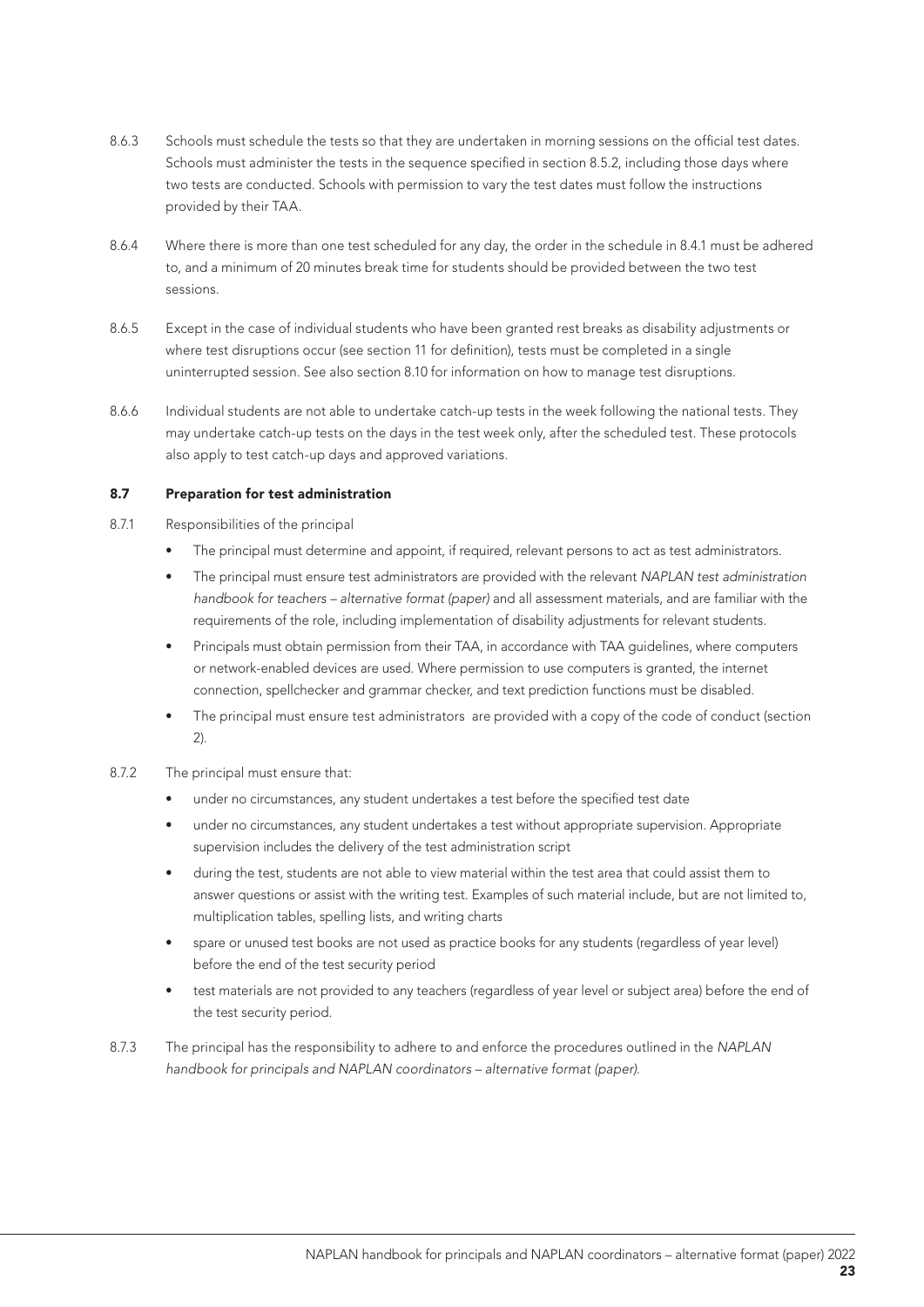#### 8.8 Administering the tests – appropriate behaviours

- 8.8.1 Test administrators must ensure that staff members demonstrate professional and ethical behaviour regarding all aspects of test administration. Any assistance that answers a test question for a student or advantages them in any way will be considered cheating (see also section 11).
- 8.8.2 'Cheating' refers to behaviour undertaken with the intent of conferring or obtaining unfair advantage in or from the assessment process.
- 8.8.3 In the case of a teacher, test administrator, or school, an advantage would generally be observed in the performance of the school or cohort, and cheating may include:
	- viewing test materials before the morning of the test and using this knowledge to prepare students
	- explaining, paraphrasing or interpreting questions (including translating questions into another language or dialect)
	- giving verbal or physical hints to students about the accuracy of their responses
	- reminding students about related work completed in class
	- providing extra time for students to complete a test unless authorised by the protocols (see section 6.11)
	- informing individual students or groups of students undertaking the test in a catch-up session of test content
	- changing student responses during or after the test
	- knowingly allowing students to engage in behaviour amounting to cheating.
- 8.8.4 Student cheating is not, in itself, considered a breach of these protocols, but may reflect a breach by test administrators. In the case of students, an advantage would generally be observed in their individual result. Acts of academic misconduct by students during the tests, such as cheating, are to be dealt with through schools' existing procedures. Cheating may include intentionally:
	- taking unauthorised equipment or prohibited information into the test room
	- communicating with any person other than an administrator during the test introduction time, planning time or during the test
	- looking at another student's work
	- working on the incorrect test in the 'flip' test book.
- 8.8.5 Where a student is found to have cheated, or is reasonably suspected of having done so, the TAA must be contacted as soon as possible.
- 8.8.6 During the tests, students should be seated so they are not able to read other students' work. If students take the tests in their classroom, the test administrator must be present at all times. If students are seated with a larger group (for example, in a hall), the student to test administrator ratio must be comparable to that of a regular classroom.
- 8.8.7 It is expected that test administrators will actively supervise students at all times, including walking around the room, to ensure that test conditions are maintained. When administering the tests in the 'flip' test books, test administrators must ensure that students are working on the correct test. The page borders in the test books have been shaded differently to assist this supervision.
- 8.8.8 Test administrators are responsible for ensuring that only permitted items are taken into the test area. This involves taking reasonable steps to ensure the security of the testing environment is maintained by students not bringing in cameras and mobile internet- or Bluetooth-enabled devices.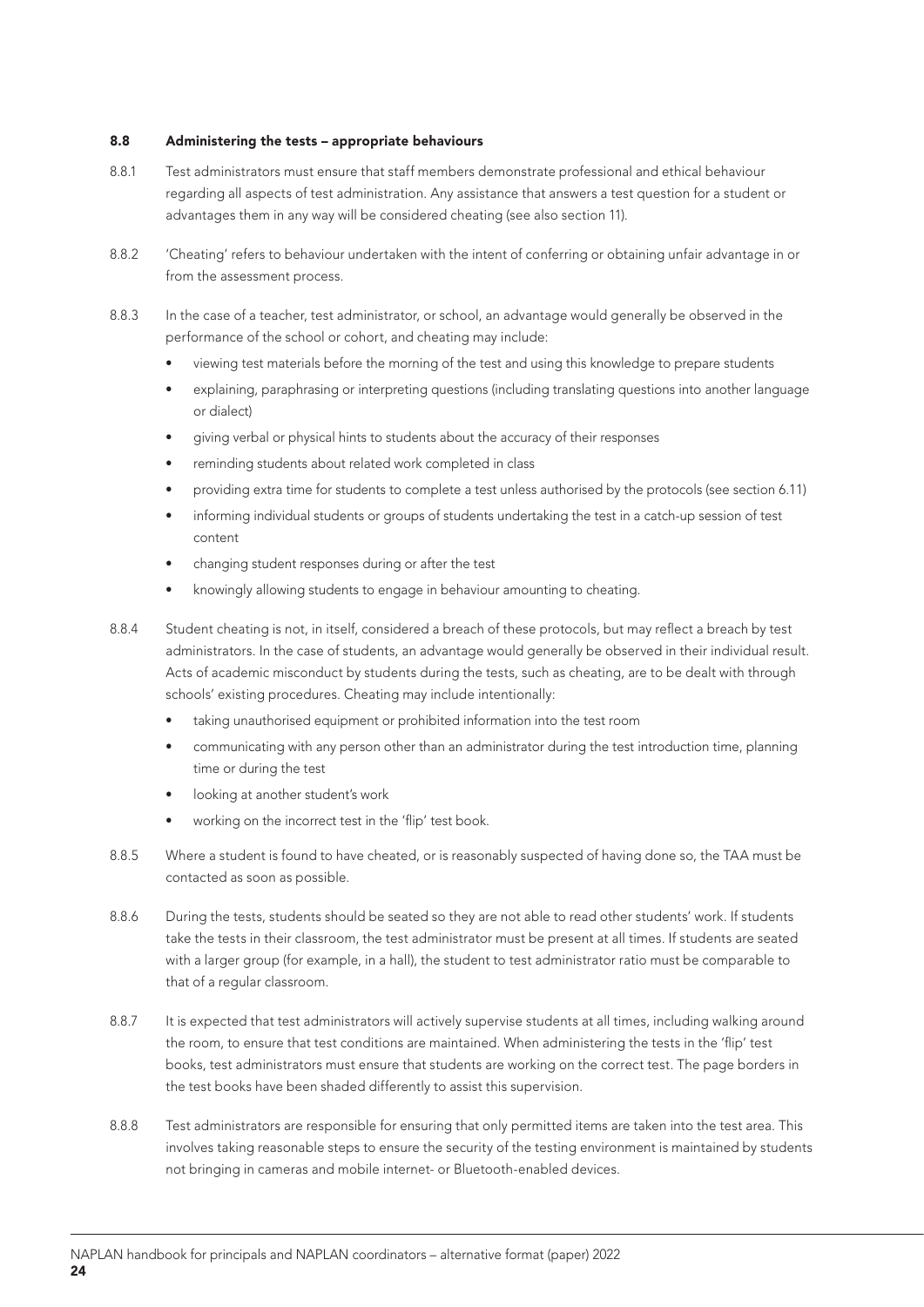- 8.8.9 The following items are NOT permitted in the test area under any circumstances:
	- mobile phones (principals must ensure that students are notified that mobile phones are not permitted)
	- electronic devices that are capable of receiving or transmitting information or electronic signals. This includes recorded music and video players, cameras, organisers, dictionaries, scanning pens and computerised watches or any other internet connectable device.
	- dictionaries
	- rulers
	- calculators for the non-calculator section.
- 8.8.10 Test administrators must ensure that students only have permitted items in the test area. The permitted items are:
	- pencils or pens (as specified by the TAA)
	- pencil sharpener
	- eraser
	- one blank piece of paper for each of the tests, which is to be collected by a test administrator at the end of the test
	- calculators for the Years 7 and 9 numeracy calculator-allowed part
	- where necessary, assistive technology as a disability adjustment, which may include a computer.
- 8.8.11 Test administrators are responsible for the use of calculators in the Years 7 and 9 numeracy tests.
	- Students will be permitted to take into the test the calculator that they currently use at school or with which they are most familiar, unless it is disallowed according to section 8.8.9.
	- Schools should ensure that they have a sufficient reserve supply of calculators.
	- Test administrators are responsible for ensuring that all calculators have been checked and that no information that might advantage a student has been stored on the calculator.
	- Test administrators are responsible for ensuring calculators are not accessible after the calculator-allowed part of the test.
	- Calculators do not include multifunction or internet accessible devices.

#### 8.8.12 Reading aloud to students

The literacy demands of the test should not exclude a student from accessing the numeracy tests; however, it is not intended that a test administrator leads the class through the numeracy test, question by question, unless the literacy standard of the whole class is a barrier to access.

| Test administrators are permitted to: |                                                                                  | Test administrators are NOT permitted to: |                                                                                 |
|---------------------------------------|----------------------------------------------------------------------------------|-------------------------------------------|---------------------------------------------------------------------------------|
|                                       | read the writing stimulus                                                        | x                                         | read questions or stimulus material in the                                      |
|                                       | read the text in numeracy questions                                              |                                           | reading or language conventions tests                                           |
|                                       | read numbers and symbols when they are<br>embedded in text in numeracy questions |                                           | read numbers and symbols that are not<br>embedded in text in numeracy questions |
|                                       | read the test instructions                                                       |                                           | interpret diagrams, or explain or rephrase                                      |
|                                       | read the practice questions.                                                     |                                           | questions                                                                       |
|                                       |                                                                                  | x                                         | paraphrase, interpret or give hints about<br>questions or texts                 |
|                                       |                                                                                  |                                           | translate any part of the paper into another                                    |
|                                       |                                                                                  |                                           | language.                                                                       |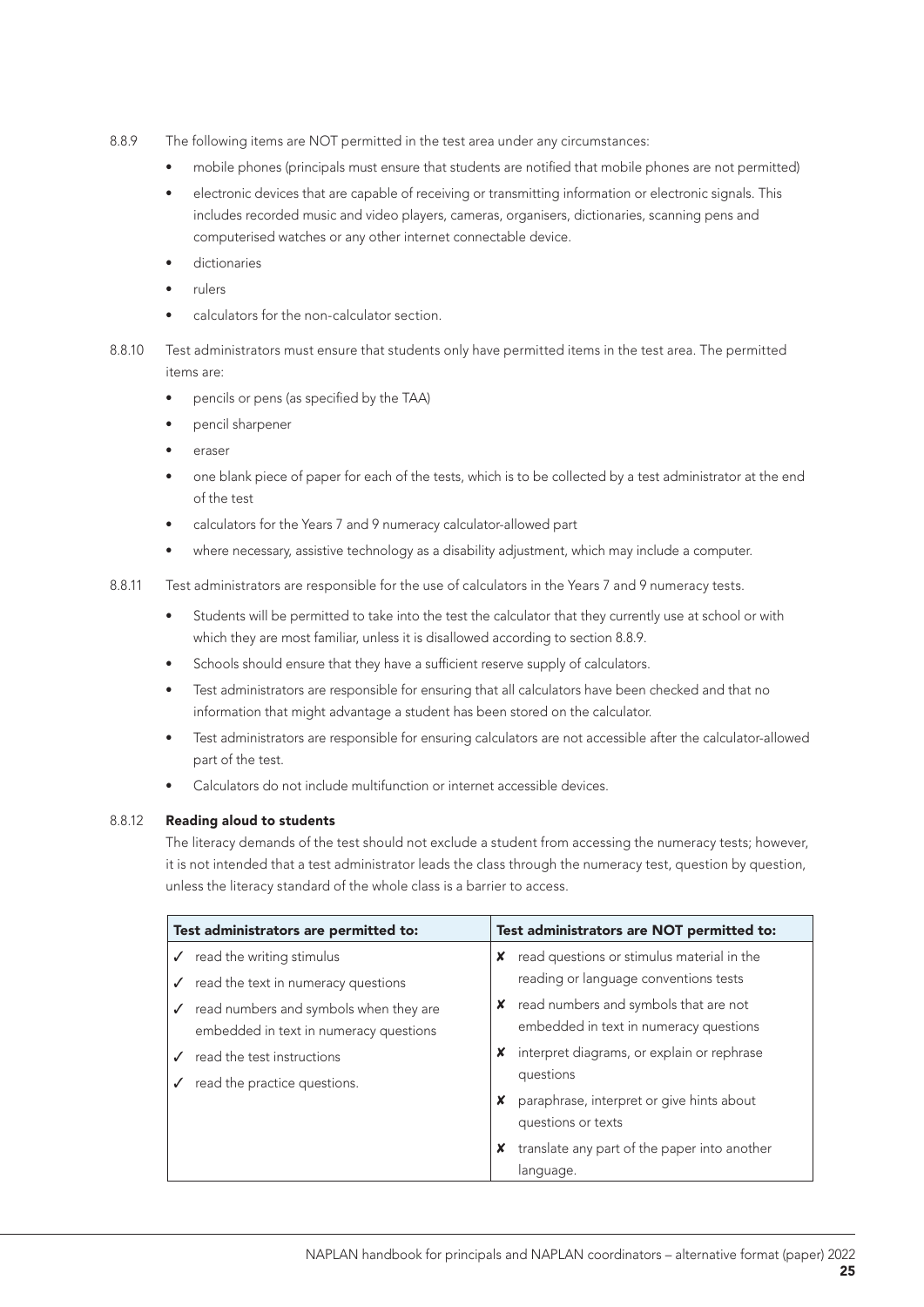#### 8.9 Instructions by test administrators

8.9.1 Test instructions must be delivered exactly as documented in the *NAPLAN test administration handbook for teachers – alternative format (paper)*. Instructions outside those specified in the *NAPLAN test administration handbook for teachers – alternative format (paper)* should be minimal.

Typically, these other instructions may be to:

- remind students of elapsed time
- maintain test conditions for all students
- remind students to check that they have completed all questions.
- 8.9.2 Under no circumstances is it appropriate to prompt students to record or change any response.

#### 8.10 Time taken to complete tests and test disruptions

- 8.10.1 All students must be allocated the standard time set for each test, unless they are granted extra time in accordance with the protocols.
- 8.10.2 Variations from the allocated time may be permitted only in cases where students have been granted extra time as a disability adjustment prior to the tests. These variations should be recorded as required by the TAA.
- 8.10.3 Schools should contact the TAA for advice as soon as possible where:
	- they believe a test disruption may impact on test results
	- they have had a significant or persistent test disruption and/or could not complete the test session.
- 8.10.4 If a student commences any test and, due to illness (i.e. a medical or social/emotional condition) or injury, is unable to finish the test during the official test session, the TAA must be contacted. If the TAA sanctions the reason for the student abandoning the test, the test book must be marked as abandoned. If the TAA does not sanction the reason for the student abandoning the test, the test book will be marked on the basis of any questions answered. The student is not permitted to complete the test in a catch-up session.
- 8.10.5 Where student behaviour during the tests is disruptive to the point where it might impact on one or more students' results, the assessment environment should be appropriately managed. Students removed from the test room for disciplinary reasons must either continue the test in a separate supervised room immediately, or be deemed to have finished the test.

#### 8.11 Collection of test materials and post-test procedures

- 8.11.1 At the end of the test session, test administrators must collect all test books and hand them immediately to the principal or principal's delegate for secure storage until returned for processing. All other material, including stimulus materials and unused test books, must also be collected from the test area and kept secure until the end of the testing period. No students, teachers (unless they are a test administrator) or any unauthorised persons should remove any test material from the test area.
- 8.11.2 Test books must be returned for processing in the manner specified by the TAA, by the specified date. The absence of the principal (or delegate) from the school is not a reason for the late return of test books. Schools should have an alternative plan in place if the principal or delegate is absent during the test period.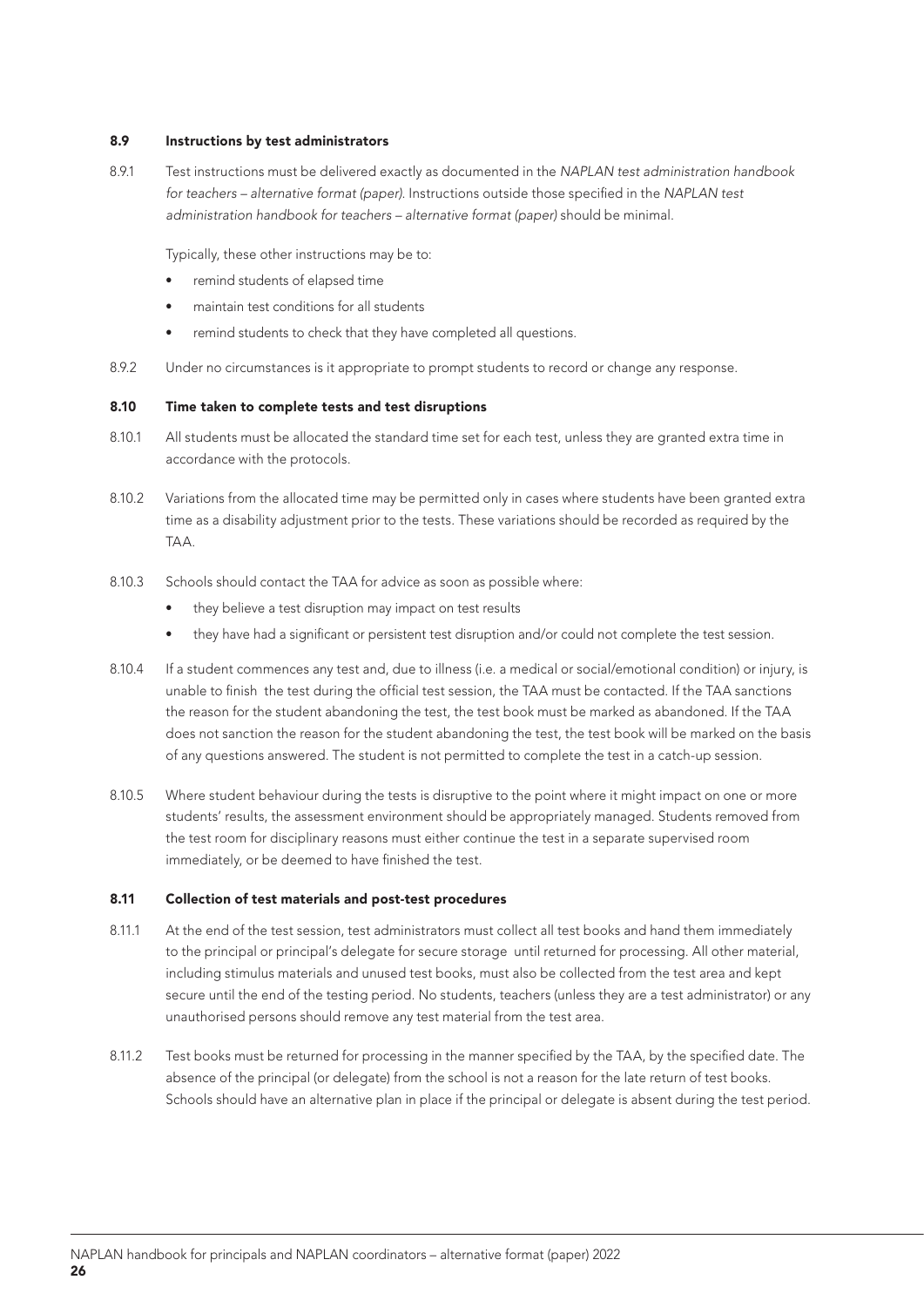- 8.11.3 Schools must not copy, transcribe or transmit student responses or cause responses to be recorded except as outlined by these protocols. This prohibition includes photocopying completed test books and/or asking students to record their answers separately from their response book (except as may be required for their disability adjustment).
- 8.11.4 Under no circumstances should test administrators mark any test books or provide results to teachers, parents/carers and/or students.
- 8.11.5 Test administrators are not to transcribe special print books unless advised by TAAs.
- 8.11.6 Schools are responsible for returning or destroying any unused paper test materials and other alternative format materials, following TAA instructions.

### 9 MARKING

#### 9.1 Responsibilities of ACARA

- 9.1.1 A common set of quality assurance procedures and processes to ensure comparable marking standards across the country has been set at the national level.
- 9.1.2 ACARA is responsible for the quality assurance procedures for marking.
- 9.1.3 The procedures include:
	- a common set of marking criteria for the writing test and questions requiring judgement on the quality of a response (for example, short response reading items). The three methods of marking include
		- 1. expert marking (marking requiring professional judgment on the value of the answer includes all partial credit questions)
		- 2. professional scoring (trained scorers who provide a score based on a defined set of acceptable responses)
		- 3. scoring electronically after editing (recording student responses by keying from paper or from screen or via a suitable technology such as Optical Character Recognition [OCR] or Intelligent Character Recognition [ICR])
	- common training procedures and materials for all tests: this will include common marker manuals, training materials and, for writing, training of lead markers from each TAA
	- agreed common minimum procedures for quality assurance that will apply across all TAAs.

#### 9.2 Responsibilities of test administration authorities (TAAs)

Content for this section can be found in the complete *NAPLAN national protocols for test administration – alternative format (paper)*, on ACARA's NAP website www.nap.edu.au.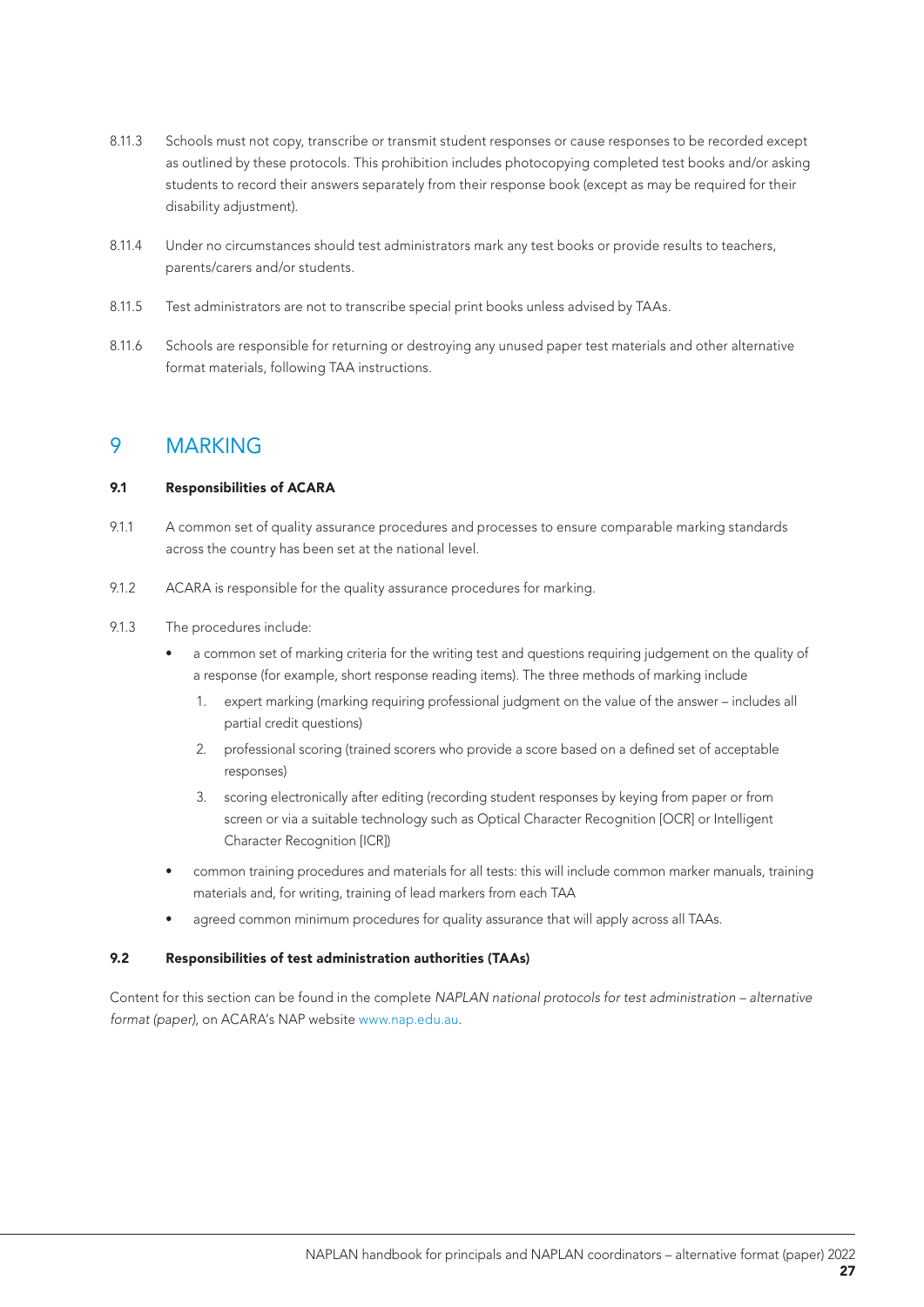## 10 BREACHES OF TEST PROTOCOLS

Any allegation of a situation or incident that contravenes these protocols, including the code of conduct, or is suspected of breaching these protocols, is taken seriously and must be investigated and managed in line with the *NAPLAN guidelines for managing test incidents in schools*, available on the NAP website (www.nap.edu.au).

Whether an allegation of a breach of these protocols amounts to cheating is a question of whether there was an intent on the part of the person responsible for the breach to effect or obtain an unfair advantage (on behalf of a student, a cohort of students, or a school). The question of intent, where relevant, should be determined during any subsequent investigation.

ACARA will publish an annual statement reporting NAPLAN test incidents to support the integrity of the testing process and to inform test administrators about appropriate behaviours.

#### 10.1 Reporting of incidents

- 10.1.1 All allegations of test incidents or breaches of these protocols must be reported immediately to the relevant responsible entity and TAA.
- 10.1.2 Where an incident is reported or suspected at a school level, the school is required to document the allegation and follow the actions outlined in the *NAPLAN guidelines for managing test incidents in schools* as soon as possible. Failure to do so is itself a breach of these protocols.
- 10.1.3 Where an incident is reported directly to a TAA, the principal(s) concerned and/or the appropriate school authority / school owners / school boards must be notified as soon as possible.

#### 10.2 Investigation of incidents

- 10.2.1 When a report alleging a breach of the protocols is received by a TAA, the relevant responsible entity will require that an investigation of the allegation is undertaken.
- 10.2.2 The investigation of an incident may involve other authorities in cases where the governance of the school does not reside with the state or territory education department or authority.
- 10.2.3 Similarly, any action taken against an individual or a school as the result of an investigation confirming a breach or cheating will be undertaken by the relevant authority or agency.
- 10.2.4 A record of all alleged incidents and breaches, together with the findings and subsequent outcome of the investigation, will be recorded in an incident register and reported to ACARA as soon as possible.

#### 10.3 Types of incidents

- 10.3.1 Situations or incidents cited in this document as examples are not inclusive of all possible situations or incidents. Any incident that compromises the security or integrity of NAPLAN testing, including behaviours listed as 'inappropriate', should be considered as a possible breach of protocol and reported accordingly for investigation.
- 10.3.2 States and territories may be liable for additional costs of printing, distribution and marking associated with test incidents.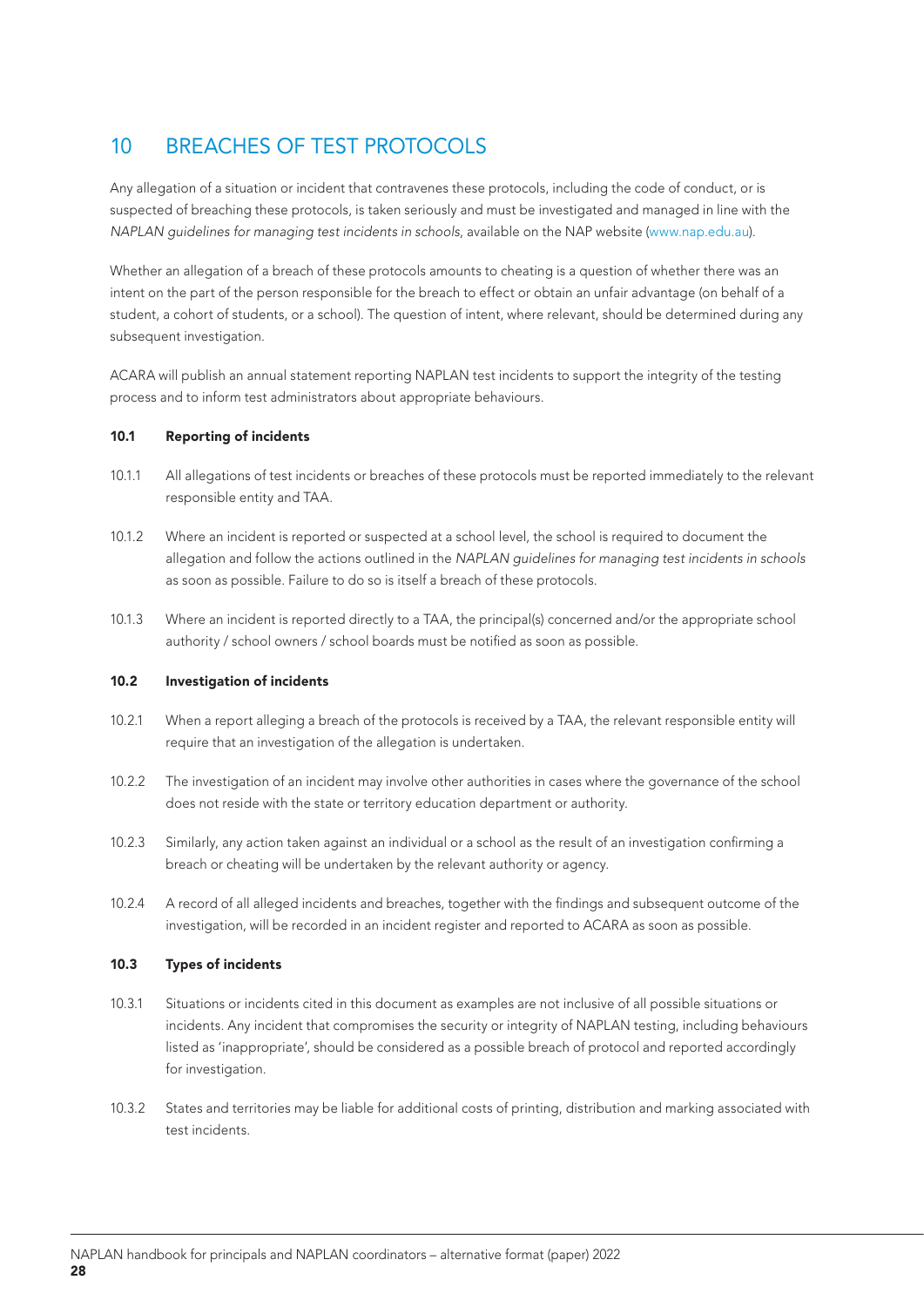#### 10.4 Breaches of security for the writing test

- 10.4.1 While it is important that the security of all NAPLAN tests is maintained until the test days, the content of the writing test is particularly sensitive, as each writing test is a one-item test. Any pre-publication of the content of the writing test poses a significant face validity issue.
- 10.4.2 If the writing topic is known to students in advance, and they have had opportunity to practise their writing, this exposure provides a significant advantage to students and may compromise the test data.
- 10.4.3 Any alleged breaches of writing test content must be immediately reported to ACARA. ACARA will have an action plan to deal with such incidents.

#### 10.5 Consequences of substantiated incidents

- 10.5.1 Any substantiated breach of protocol that is deemed to have affected the validity of any test data may result in a TAA or ACARA withholding these data.
- 10.5.2 The responsible entity for each school, be it the TAA, the education department or the school authority / school owners / school boards, is directly responsible for any disciplinary action in schools within its jurisdiction, which follows from inappropriate behaviour by school staff or students in relation to security of test material and/or of test administration.

| Absent student                                         | A student who did not take the test because they were not present when the test was<br>administered, and was not able to complete the test in a catch-up session (see section 5.4).                                                                                                                                              |
|--------------------------------------------------------|----------------------------------------------------------------------------------------------------------------------------------------------------------------------------------------------------------------------------------------------------------------------------------------------------------------------------------|
| Alternative format tests                               | A test provided in a format outside the online national assessment platform, either as a paper test<br>(e.g. Year 3 writing tests) or as a disability adjustment (e.g. Braille tests).<br>All alternative format tests, apart from Year 3 writing tests, require approval from the relevant TAA<br>in line with these protocols. |
| Alternative format<br>(paper) tests                    | Alternative format (paper) tests are provided for the Year 3 writing test, and for all domains for<br>schools with a TAA-approved alternative curriculum, where technology is not introduced until Year<br>5 or above.                                                                                                           |
| Alternative format<br>(disability adjustment)<br>tests | Alternative format (disability adjustment) tests refer to hard copy braille, large print, black and<br>white masters for photocopying, and electronic PDF tests.                                                                                                                                                                 |
| Breach of protocol                                     | Any breach of the NAPLAN national protocols for test administration - alternative format (paper)<br>that may relate to test security, cheating, or any other breach.                                                                                                                                                             |
| Breach of security                                     | Any breach of the NAPLAN national protocols for test administration - alternative format (paper)<br>that bears upon the security of the test materials prior to and during the test security period.                                                                                                                             |
| Catch-up session                                       | Test sessions made available for students who were identified by the school they are enrolled in<br>as absent for their scheduled NAPLAN test (see section 5.4). Catch-up sessions are not available<br>to visiting students attending a host school (see section 5.8).                                                          |
| Cheating                                               | Behaviour undertaken with the intent of conferring or obtaining unfair advantage in or from the<br>assessment process.                                                                                                                                                                                                           |
| Disability adjustments                                 | Adjustments intended to allow students with disability to participate in and access the tests on<br>an equivalent basis to students without disability, while upholding the integrity of the testing<br>process. See section 6 for disability adjustments permitted in the tests.                                                |

## 11 DEFINITIONS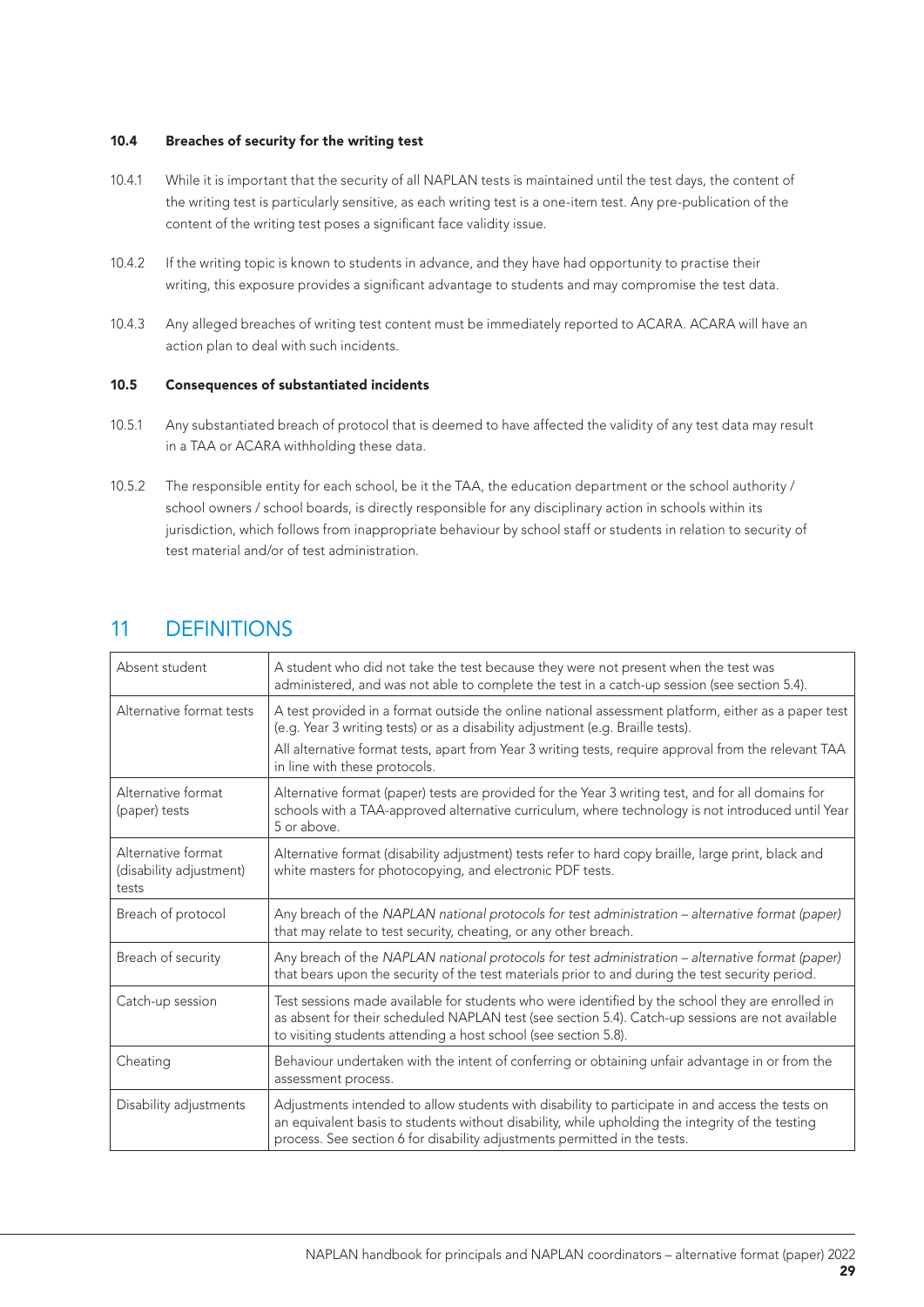| Exempt                                 | Students may be exempt from one or more of the tests (i.e. writing, reading, language<br>conventions, numeracy) on the grounds of English language proficiency or disability (see section<br>$5.2$ ).                                                                                                                                                                                                                                                |
|----------------------------------------|------------------------------------------------------------------------------------------------------------------------------------------------------------------------------------------------------------------------------------------------------------------------------------------------------------------------------------------------------------------------------------------------------------------------------------------------------|
| NAPLAN support<br>person               | A NAPLAN support person enables students with disability to access the test by shading bubbles<br>indicated by the student, or writing short responses or answers dictated by the student for the<br>reading, language conventions and numeracy tests. A NAPLAN support person is not used for<br>the writing test. A NAPLAN support person may read aloud only those elements of the test that<br>can be read to all students (see section 8.8.12). |
|                                        | A NAPLAN support person is not used for the writing test.                                                                                                                                                                                                                                                                                                                                                                                            |
|                                        | A NAPLAN support person may be either a teacher or an official support person engaged by the<br>school (not a parent/carer of the student or another student). The role of NAPLAN support person<br>is distinct and separate from the role of test administrator (see definition below).                                                                                                                                                             |
|                                        | See section 6.10 for more information on the use of a NAPLAN support person.                                                                                                                                                                                                                                                                                                                                                                         |
| Principal's role                       | The principal is accountable for NAPLAN administration at their school.                                                                                                                                                                                                                                                                                                                                                                              |
| Released test material                 | NAPLAN test materials that have been released for non-commercial educational use. For schools<br>doing online NAPLAN tests, these materials will be released to them in a secure manner after the<br>end of the test security period.                                                                                                                                                                                                                |
| Responsible entity                     | An entity that has authority in relation to any particular school or school system to receive and<br>assess initial reports of possible breaches of the protocols, for example, school board, system<br>authority, government department, depending on school type. See NAPLAN guidelines for<br>managing test incidents (www.nap.edu.au) for more information.                                                                                      |
| Sanctioned<br>abandonment              | Refers to an abandoned test attempt that has been sanctioned and verified by the TAA. It applies<br>only to a student who has started a test but who abandons the test due to illness (i.e. a medical or<br>social/emotional condition) or injury (see section 5.5). The student cannot sit a catch-up test.                                                                                                                                         |
| Scribe                                 | A person who assists a student with disability during the writing test. All other one-on-one<br>support granted as adjustments is covered under the term 'NAPLAN support person'.<br>Scribes are only appropriate for students with disability where all requirements in section 6.7.2 are                                                                                                                                                           |
|                                        | met and for whom access to a scribe is a regular literacy assessment practice.                                                                                                                                                                                                                                                                                                                                                                       |
|                                        | See section 6.7 for more information on the processes a scribe must follow, including the scribe<br>rules.                                                                                                                                                                                                                                                                                                                                           |
| Test administration<br>authority (TAA) | An education department or NAPLAN test authority in each state or territory, which has a<br>responsibility for administration of the tests in that jurisdiction. TAAs are listed in section 12.                                                                                                                                                                                                                                                      |
| Test administrator                     | A teacher, school staff member and/or school support staff involved in delivering (administering)<br>the NAPLAN tests to students.                                                                                                                                                                                                                                                                                                                   |
|                                        | Test administrators are not permitted to assist students by writing answers or shading in bubbles.<br>See section 6 for information on adjustments available for students with disability who require<br>assistance in order to access the tests.                                                                                                                                                                                                    |
| Test disruption                        | An unexpected disturbance that interrupts a test such as a fire alarm, electricity outage, technical<br>issue, toilet break and other test room disruptions. Technical issues are related to the use of<br>technology and might include technical failures.<br>Test disruptions may impact one or more students.                                                                                                                                     |
| Test materials                         | For the purposes of these protocols, test materials are all materials that must be kept secure<br>throughout the test security period. These are all versions of the tests including braille and all<br>alternative format tests.                                                                                                                                                                                                                    |
| Test period                            | The three official days of test administration for alternative format (paper) test delivery (Tuesday,<br>10 May - Thursday, 12 May 2022).                                                                                                                                                                                                                                                                                                            |
| Test security period                   | The period during which the NAPLAN tests remain secure. The test security period starts as<br>soon as secure test materials are received by, or released to, a school, and continues for 2 weeks<br>following the official test window for NAPLAN. (Refer to table in section 8.5.2.)                                                                                                                                                                |
| Test window                            | The test window encompasses the official days of test administration.                                                                                                                                                                                                                                                                                                                                                                                |
| Withdrawn                              | Students may be withdrawn from the testing program by their parent/carer on the basis of issues<br>such as religious beliefs and philosophical objections to testing.                                                                                                                                                                                                                                                                                |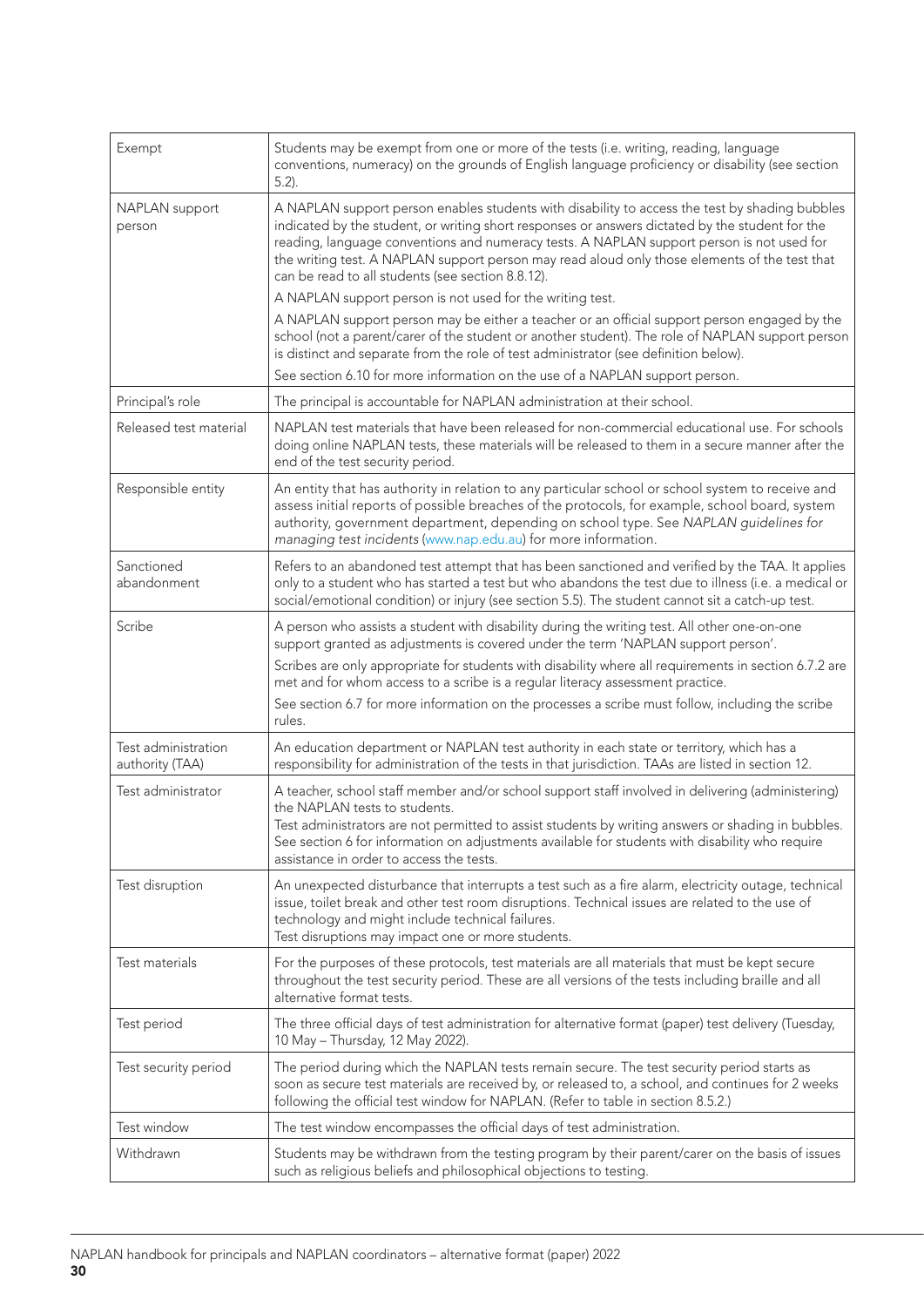## 12 TEST ADMINISTRATION AUTHORITY CONTACT DETAILS

TAAs should be contacted for questions and advice relating to the administration of the NAPLAN tests, including state- and territory-based practices, advice regarding the appropriate implementation of the protocols, and any issues arising during the administration of the tests.

#### **ACT**

Senior Manager, Performance and Systems Education Directorate GPO Box 158 Canberra ACT 2601 Tel.: (02) 6205 9317 Web: www.education.act.gov.au

#### **NSW**

NAPLAN Team NSW Education Standards Authority 117 Clarence Street Sydney NSW 2000 Tel.: 1300 119 556 / +61 9367 8382 Email: naplan.nsw@nesa.nsw.edu.au Web: educationstandards.nsw.edu.au

#### **NT**

Senior Manager National & Systemic Assessment Quality Teaching and Learning Department of Education GPO Box 4821 Darwin NT 0801 Tel.: (08) 8944 9245 Email: naplan@education.nt.gov.au Web: www.education.nt.gov.au

#### Qld.

Manager, NAPLAN Queensland Curriculum and Assessment Authority PO Box 307 Spring Hill QLD 4004 Tel.: (07) 3864 0396 Email: NAPLAN@qcaa.qld.edu.au Web: www.qcaa.qld.edu.au

#### **SΔ**

NAPLAN team Education Assessments and Collections 31 Flinders Street Adelaide SA 5000 Tel.: 1800 316 777 Web: www.education.sa.gov.au

#### Tas.

Director Education Performance and Review Department of Education GPO Box 169 Hobart TAS 7001 Tel.: (03) 6165 5914 Email: naplan@education.tas.gov.au Web: www.education.tas.gov.au

#### Vic.

Manager, Assessment Programs Victorian Curriculum and Assessment Authority Assessment Programs Unit Level 7, 2 Lonsdale Street Melbourne VIC 3000 Tel.: 1800 648 637 Email: vcaa.naplan.help@education.vic.gov.au Web: www.vcaa.vic.edu.au

#### **WA**

Manager, K–10 Testing School Curriculum and Standards Authority PO Box 816 Cannington WA 6987 Tel.: (08) 9442 9442 Email: naplan@scsa.wa.edu.au Web: www.scsa.wa.edu.au

#### ACARA

ACARA can be contacted for general queries about the NAPLAN program by submitting an online enquiry to www.acara.edu.au/online-enquiry

Level 13, Tower B, Centennial Plaza | 280 Elizabeth Street, Sydney NSW 2000 Web: www.nap.edu.au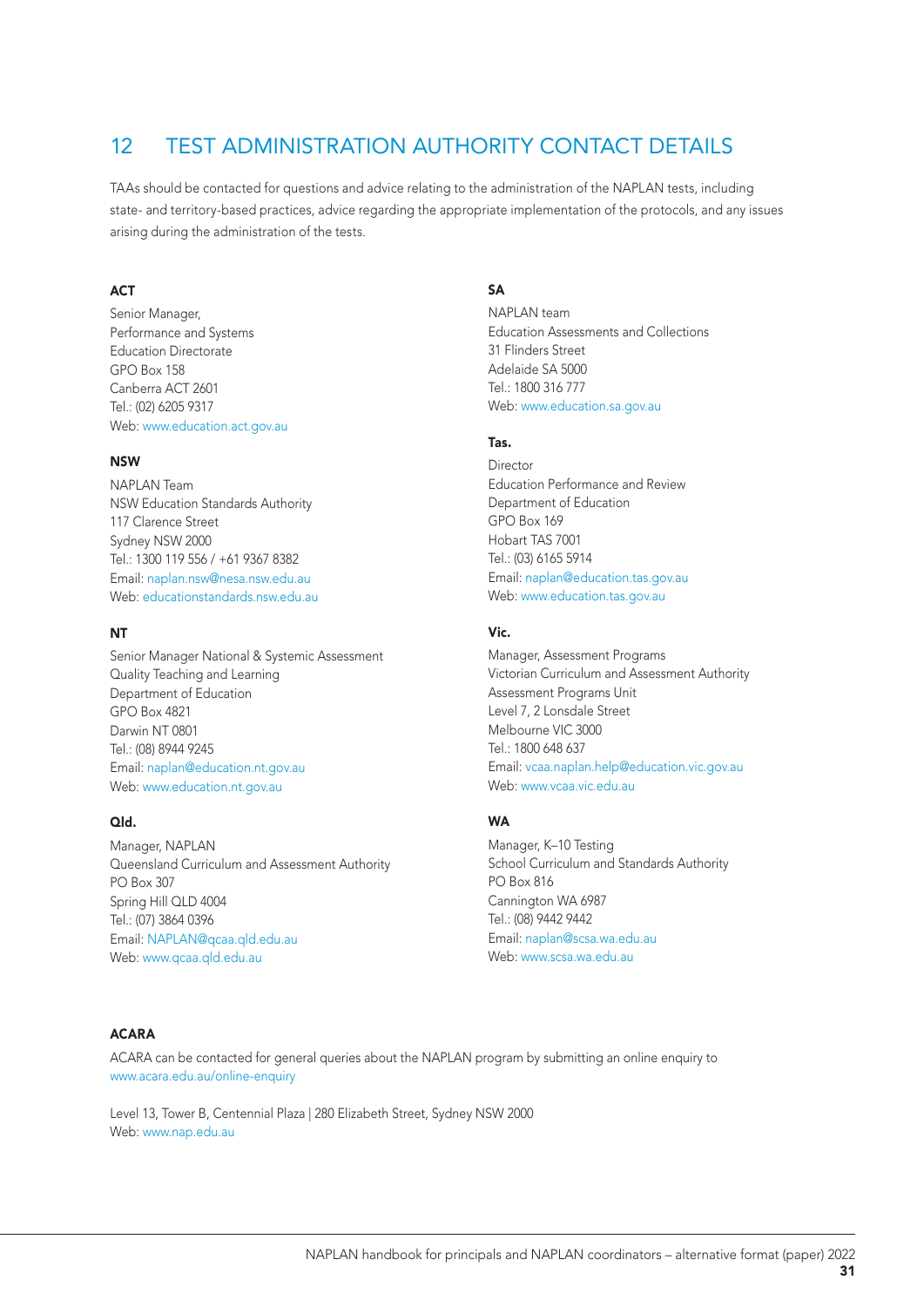## PART B: Operational Instructions

## TERM 1 SCHEDULE AND CHECKLIST

| <b>TASK: NAPLAN PREPARATION</b>                                                                                                                                                                                                                                                                                                                                                                                                                                                                                                                                                                                                                                                                                                                                                                                                                                                                                                                                                                                                                                                                                                                                                                                                                                                                        | <b>Key Dates</b>                 | V |
|--------------------------------------------------------------------------------------------------------------------------------------------------------------------------------------------------------------------------------------------------------------------------------------------------------------------------------------------------------------------------------------------------------------------------------------------------------------------------------------------------------------------------------------------------------------------------------------------------------------------------------------------------------------------------------------------------------------------------------------------------------------------------------------------------------------------------------------------------------------------------------------------------------------------------------------------------------------------------------------------------------------------------------------------------------------------------------------------------------------------------------------------------------------------------------------------------------------------------------------------------------------------------------------------------------|----------------------------------|---|
| Check for delivery of pre-test materials: NAPLAN Handbook for principals and NAPLAN<br>coordinators 2022, Information for parents and carers brochures and an information letter for<br>principals. If these materials have not been received by Thursday, 17 February please<br>contact 1800 665 627.                                                                                                                                                                                                                                                                                                                                                                                                                                                                                                                                                                                                                                                                                                                                                                                                                                                                                                                                                                                                 |                                  |   |
| On receipt of the pre-test materials, carry out the following initial tasks:<br>Read the NAPLAN Handbook for principals and NAPLAN coordinators 2022 which outlines<br>$\overline{\phantom{0}}$<br>protocols, responsibilities and procedures. [Principals must formally acknowledge their<br>responsibilities in the NAPLAN process through the Pearson Student registration and<br>participation website (www.pearsononline.com.au) when it opens on Tuesday, 22 February.]<br>Secure the accompanying letter as it contains the password and help desk number for the<br>$\overline{\phantom{0}}$<br>Pearson website (information on the username is provided in NAPLAN 2022 Update 1).<br>These will be needed until NAPLAN testing is finalised at the end of May.<br>Appoint a NAPLAN coordinator if this is the process being used in your school. The<br>nominated NAPLAN coordinator:<br>must occupy a position of suitable responsibility and have a clear understanding of the<br>role of the management of NAPLAN in the school<br>should not be a classroom teacher of any class sitting the tests, except in special<br>$\bullet$<br>circumstances where the size of the school precludes this.<br>Provide the NAPLAN coordinator with all relevant materials, including this checklist. | <b>Begin</b><br>31 January       |   |
| Inform all staff of the NAPLAN testing period and discuss preparation and implementation.                                                                                                                                                                                                                                                                                                                                                                                                                                                                                                                                                                                                                                                                                                                                                                                                                                                                                                                                                                                                                                                                                                                                                                                                              |                                  |   |
| Advise staff that NAPLAN writing marker applications must be completed <b>online</b> on the School<br>Curriculum and Standards Authority website. To apply, go to<br>http://k10outline.scsa.wa.edu.au/home/assessment/testing/naplan/markers.<br>The final date for submission of applications is Friday, 1 April 2022.                                                                                                                                                                                                                                                                                                                                                                                                                                                                                                                                                                                                                                                                                                                                                                                                                                                                                                                                                                                |                                  |   |
| Notify parents and carers of test dates and distribute Information for parents and carers brochure.                                                                                                                                                                                                                                                                                                                                                                                                                                                                                                                                                                                                                                                                                                                                                                                                                                                                                                                                                                                                                                                                                                                                                                                                    |                                  |   |
| Identify students who qualify for adjustments for disability or exemption.                                                                                                                                                                                                                                                                                                                                                                                                                                                                                                                                                                                                                                                                                                                                                                                                                                                                                                                                                                                                                                                                                                                                                                                                                             |                                  |   |
| Liaise with parents and carers of students who qualify for adjustments for disability or exemption.                                                                                                                                                                                                                                                                                                                                                                                                                                                                                                                                                                                                                                                                                                                                                                                                                                                                                                                                                                                                                                                                                                                                                                                                    |                                  |   |
| Submit applications for alternative test formats: braille, large print, electronic pdf format and<br>black & white masters. Forms are downloadable at<br>http://k10outline.scsa.wa.edu.au/home/assessment/testing/naplan<br>The final date for submission of applications is Thursday, 10 February.                                                                                                                                                                                                                                                                                                                                                                                                                                                                                                                                                                                                                                                                                                                                                                                                                                                                                                                                                                                                    | <b>End</b><br><b>10 February</b> |   |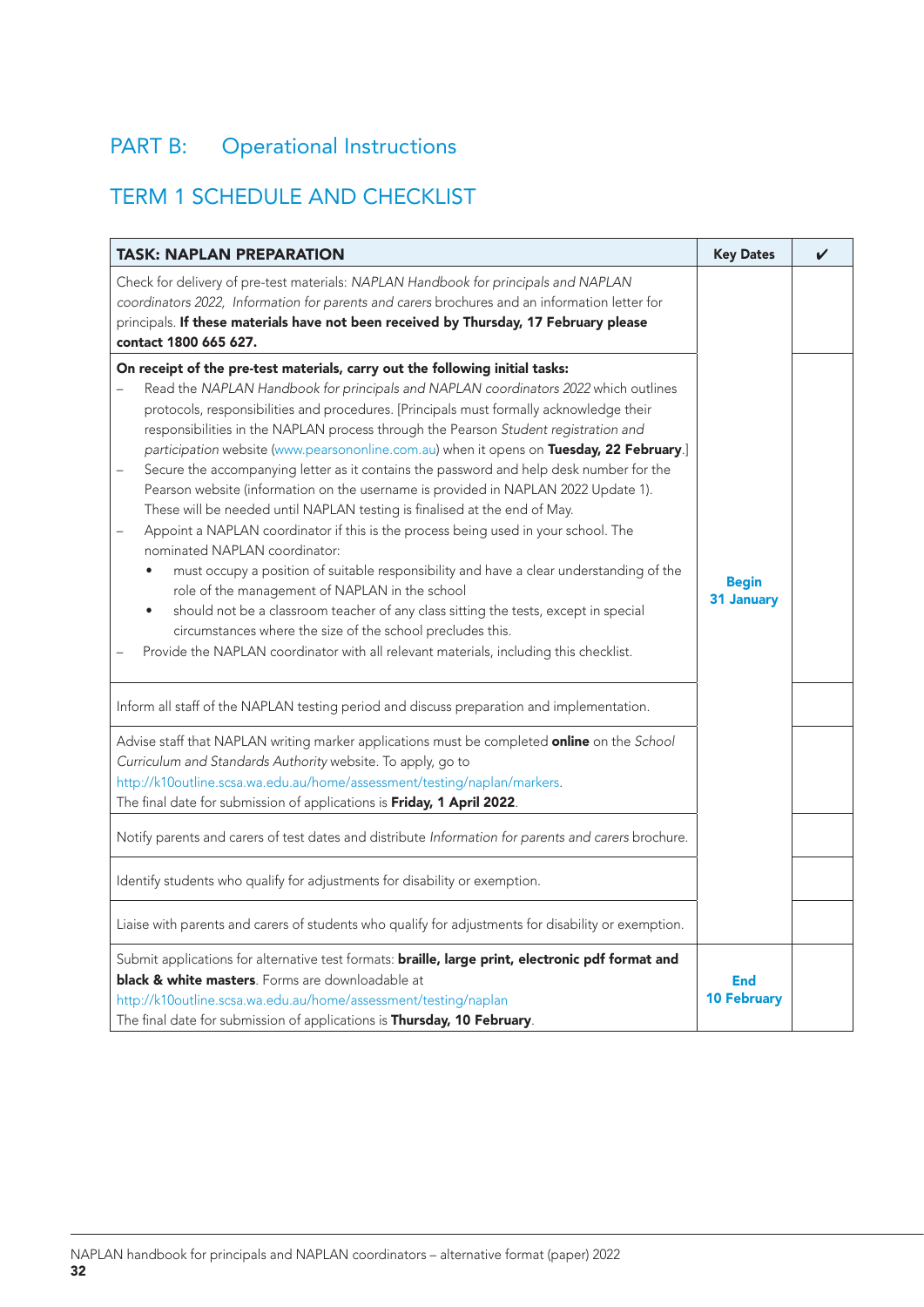| <b>TASK: NAPLAN PREPARATION</b>                                                                                                                                                                                                                                                                                                                                                                                                                                                                                                                                                                                                                                                                                                                                                                                                                                                                                                                                                                                                                                                                                                                                                                                                                                                                                                                                                                                                                                                                                                                                                                                                                                                                                                                                                                                                                                                                                                                                                                                                                                                                                                                                                                                                                                                                                                                                                                                                                                                                                                                                                                                                                                                                                                                                                                           |                                                             | V |
|-----------------------------------------------------------------------------------------------------------------------------------------------------------------------------------------------------------------------------------------------------------------------------------------------------------------------------------------------------------------------------------------------------------------------------------------------------------------------------------------------------------------------------------------------------------------------------------------------------------------------------------------------------------------------------------------------------------------------------------------------------------------------------------------------------------------------------------------------------------------------------------------------------------------------------------------------------------------------------------------------------------------------------------------------------------------------------------------------------------------------------------------------------------------------------------------------------------------------------------------------------------------------------------------------------------------------------------------------------------------------------------------------------------------------------------------------------------------------------------------------------------------------------------------------------------------------------------------------------------------------------------------------------------------------------------------------------------------------------------------------------------------------------------------------------------------------------------------------------------------------------------------------------------------------------------------------------------------------------------------------------------------------------------------------------------------------------------------------------------------------------------------------------------------------------------------------------------------------------------------------------------------------------------------------------------------------------------------------------------------------------------------------------------------------------------------------------------------------------------------------------------------------------------------------------------------------------------------------------------------------------------------------------------------------------------------------------------------------------------------------------------------------------------------------------------|-------------------------------------------------------------|---|
| The Pearson Student registration website (www.pearsononline.com.au) opens on<br>Tuesday, 22 February.<br>Student information has been uploaded by the sector authorities. Use this website to check<br>student registration details and to download forms to apply for exemptions, withdrawals and<br>disability adjustments. A User manual is on the website. For more assistance call the Pearson help<br>desk on 1800 665 627.<br>The registration stage of the website remains open until Friday, 4 March.<br>NB: Test books will be pre-printed with student details for all students who are registered<br>on this date, including those not withdrawn or exempted by 4 March.<br>Acknowledge by ticking the relevant box on the Pearson website that Part A and Part B of this<br>handbook have been read by the principal and NAPLAN coordinator, as required in section 3.3.3.<br>Verify or amend student details on the Pearson Student registration website.<br>Add new students and check for accuracy and spelling of names, dates of birth and year<br>levels.<br>Indicate participation status: participating, left school, exempt, withdrawn, deleted, and any<br>adjustments for disability requiring TAA approval that have been applied for<br>On the Pearson Student registration website, allocate students into the groups or classes in which<br>they will sit the tests. Test books will be packaged into these groups to assist with distribution of<br>materials.<br>Each class may be assigned an identifier following its year level, e.g. 3.1, 3.2, 5.R, 5.J,<br>7 Blue, 7 Gold, 9 Health, 9 Music. These do not need to be sequential.<br>The class identifiers can be different for each test session or learning area.<br>If students are not allocated to classes, test materials will be supplied in alphabetical order<br>for each year level.<br>Print the Test Participation and summary report if desired.<br>Submit forms for exemption, adjustments for disability and withdrawal as soon as possible for<br>processing. Go to the Pearson website (www.pearsononline.com.au) for pre-populated forms or<br>the http://k10outline.scsa.wa.edu.au/home/assessment/testing/naplan for blank forms.<br>The final submission date for exemption and adjustments for disability applications is<br>Friday, 8 April, the last day of Term 1. Withdrawal forms must be signed by the principal and the<br>parent/carer and be submitted by Monday, 2 May.<br>The Pearson Student registration website closes on Friday, 4 March. The student data in the<br>website on that date will be used to pre-print test books with student details. No further<br>registration updates can be made until the website reopens for the participation stage on<br>Monday, 14 March. | <b>Begin</b><br><b>22 February</b><br><b>End</b><br>4 March |   |
| Cut-off date: finalise student registration details for overprinting personalised test booklets.<br>Books will be printed for all students NOT withdrawn or exempted.                                                                                                                                                                                                                                                                                                                                                                                                                                                                                                                                                                                                                                                                                                                                                                                                                                                                                                                                                                                                                                                                                                                                                                                                                                                                                                                                                                                                                                                                                                                                                                                                                                                                                                                                                                                                                                                                                                                                                                                                                                                                                                                                                                                                                                                                                                                                                                                                                                                                                                                                                                                                                                     | <b>4 March</b>                                              |   |
| The Pearson Student registration and participation website (www.pearsononline.com.au) reopens<br>on Monday, 14 March.<br>Go to the website to update student information. If required:<br>make corrections to student details as necessary<br>add any new students<br>check that approvals for exemptions, adjustments for students with disability and<br>withdrawals have been confirmed<br>print the updated Test participation and summary report<br>Remind teachers that writing marker applications are due Friday, 1 April.                                                                                                                                                                                                                                                                                                                                                                                                                                                                                                                                                                                                                                                                                                                                                                                                                                                                                                                                                                                                                                                                                                                                                                                                                                                                                                                                                                                                                                                                                                                                                                                                                                                                                                                                                                                                                                                                                                                                                                                                                                                                                                                                                                                                                                                                        | <b>Begin</b><br>14 March<br>1 April                         |   |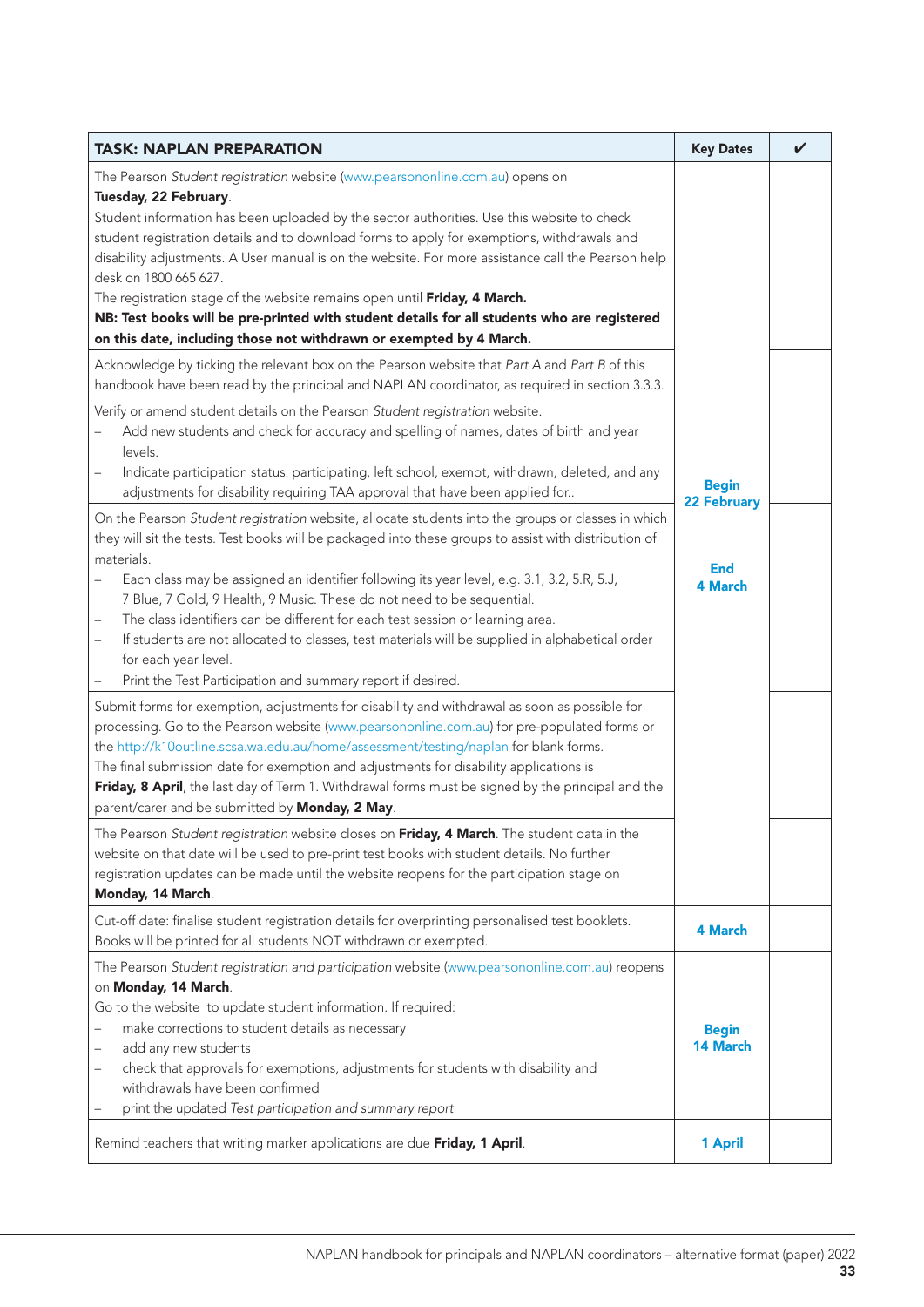## TERM 2 SCHEDULE AND CHECKLIST

| <b>TASK: NAPLAN PREPARATION</b>                                                                                                                                                                                                                                                                                                                                                                                                                                                                                                                                                                                                                                                                                                                                                                                                                                                                                                                                                                      |                     | V |
|------------------------------------------------------------------------------------------------------------------------------------------------------------------------------------------------------------------------------------------------------------------------------------------------------------------------------------------------------------------------------------------------------------------------------------------------------------------------------------------------------------------------------------------------------------------------------------------------------------------------------------------------------------------------------------------------------------------------------------------------------------------------------------------------------------------------------------------------------------------------------------------------------------------------------------------------------------------------------------------------------|---------------------|---|
| Ensure all applications for exemption and adjustments for disability have been submitted no<br>later than Friday, 8 April.<br>Note: Approvals for exemption, adjustments for disability and withdrawal will be confirmed on<br>the Pearson website after application forms have been received and processed.<br>See section 5 of this handbook for information about student participation cohorts.<br>TAA approval is needed for use of a writing test scribe and use of a computer<br>Parent/carer consent is required for exemption and withdrawal and forms must be signed by<br>both the principal and the parent/carer.<br>TAA approval is NOT needed for extra time, rest breaks, and use of a support person.<br>—                                                                                                                                                                                                                                                                           | 8 April             |   |
| Prepare for receipt of NAPLAN test materials from Australia Post from Tuesday, 26 April to<br>Monday, 2 May. Advise all staff that anyone collecting or taking receipt of materials must:<br>sign for them legibly<br>notify the NAPLAN coordinator and principal immediately.<br>Country and remote schools: plan to collect materials from the nearest Australia Post office or<br>depot as per normal mail routines.<br>Check daily for delivery of materials.<br>Organise the secure storage of the test materials.                                                                                                                                                                                                                                                                                                                                                                                                                                                                              | 26 April -<br>2 May |   |
| Ensure all applications for withdrawal have been submitted by Monday, 2 May.                                                                                                                                                                                                                                                                                                                                                                                                                                                                                                                                                                                                                                                                                                                                                                                                                                                                                                                         | 2 May               |   |
| On receipt of NAPLAN test materials, open boxes. Retain boxes for return of completed test<br>books. DO NOT OPEN TAMPER-EVIDENT PACKS.<br>Check contents against Step 4 Receipt of NAPLAN materials on the Pearson website<br>(www.pearsononline.com.au) and the Test participation and summary report.<br>Ensure that the test materials received include:<br>eParcel labels with unique Australia Post Article ID numbers for return of materials<br>$\qquad \qquad -$<br>copies of the Test administration handbook for relevant year levels<br>$\qquad \qquad -$<br>test books for each day, pre-printed with student details on the front cover<br>$\qquad \qquad -$<br>a reading magazine for each student<br>$\qquad \qquad -$<br>a writing stimulus page for each student<br>extra sets of test materials (these books are not pre-printed with student details)<br>special return envelope for alternative format tests.<br>If any materials are missing, contact 1800 665 627 immediately. |                     |   |
| Store the test materials securely on delivery.                                                                                                                                                                                                                                                                                                                                                                                                                                                                                                                                                                                                                                                                                                                                                                                                                                                                                                                                                       |                     |   |
| Acknowledge receipt of test materials and request additional supplies on the Pearson<br>website: www.pearsononline.com.au by Monday, 2 May.                                                                                                                                                                                                                                                                                                                                                                                                                                                                                                                                                                                                                                                                                                                                                                                                                                                          | 2 May               |   |
| If materials have not arrived by Tuesday, 3 May report by phoning 1800 665 627.                                                                                                                                                                                                                                                                                                                                                                                                                                                                                                                                                                                                                                                                                                                                                                                                                                                                                                                      | 3 May               |   |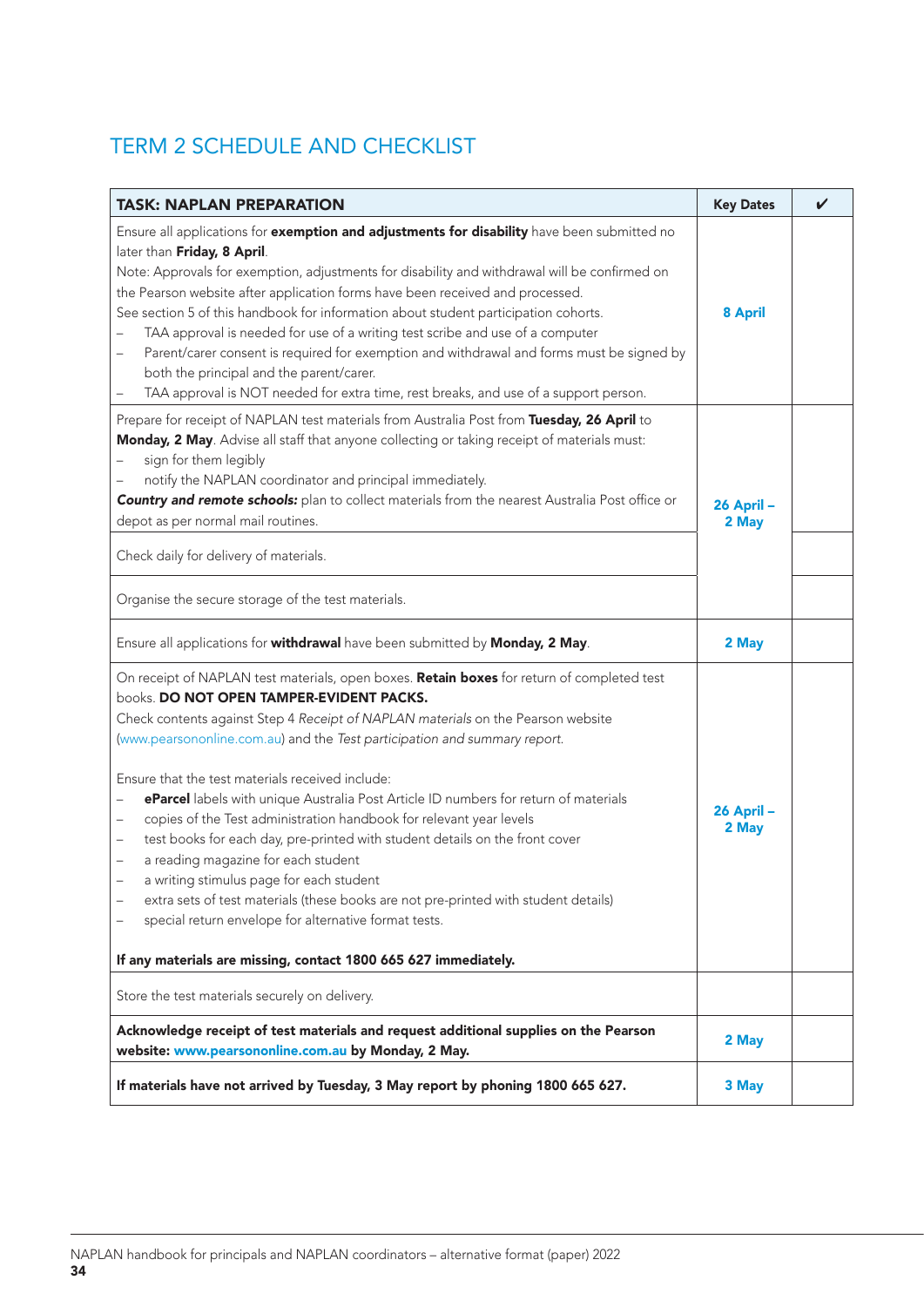| <b>TASK: NAPLAN PREPARATION</b>                                                                                                                                                                                                                                                                                                                                                                                                                                                                                                                                                                                                                                                                                                                                                                                                                                                                                                                                                                                                                                                                                                                                                         | <b>Key Dates</b> | ✔ |
|-----------------------------------------------------------------------------------------------------------------------------------------------------------------------------------------------------------------------------------------------------------------------------------------------------------------------------------------------------------------------------------------------------------------------------------------------------------------------------------------------------------------------------------------------------------------------------------------------------------------------------------------------------------------------------------------------------------------------------------------------------------------------------------------------------------------------------------------------------------------------------------------------------------------------------------------------------------------------------------------------------------------------------------------------------------------------------------------------------------------------------------------------------------------------------------------|------------------|---|
| Brief all test administrators and support persons emphasising the following points (see section 8<br>of this handbook):<br>The Test administration handbook must be read carefully and followed exactly.<br>Incidents such as late arrival, illness, disruptions, refusal or abandonment must be recorded.<br>$\overline{\phantom{m}}$<br>Test books with missing or disordered pages should be replaced with spare books.<br>$\overline{\phantom{m}}$<br>The Test participation and summary report must be accurately completed.<br>$\overline{\phantom{m}}$<br>Copying or transcribing partly or wholly completed test books is prohibited.<br>$\overline{\phantom{a}}$<br>Students must be allocated their individual pre-printed book<br>$\overline{\phantom{m}}$<br>Care must be taken with 'flip' books (language conventions/writing; Years 7 and 9 Calculator/<br>$\overline{\phantom{m}}$<br>Non-calculator).<br>Rules for adjustments for students with disability must be followed (see section 6 of this<br>$\overline{\phantom{0}}$<br>handbook).<br>Visiting or hosted students should be provided with blank (unnamed) test books (see section<br>5.8 of this handbook). | 9 May            |   |
| Distribute Test administration handbook and Test participation and summary report to test<br>administrators.                                                                                                                                                                                                                                                                                                                                                                                                                                                                                                                                                                                                                                                                                                                                                                                                                                                                                                                                                                                                                                                                            |                  |   |
| Advise test administrators of students who are exempt, withdrawn, visiting or need adjustments<br>for disability.                                                                                                                                                                                                                                                                                                                                                                                                                                                                                                                                                                                                                                                                                                                                                                                                                                                                                                                                                                                                                                                                       |                  |   |
| Ensure that all Years 7 and 9 students have access to a calculator for the calculator-allowed part<br>of the numeracy test.                                                                                                                                                                                                                                                                                                                                                                                                                                                                                                                                                                                                                                                                                                                                                                                                                                                                                                                                                                                                                                                             | 9 May            |   |
| Ensure there are enough 2B pencils, erasers and blank paper available.                                                                                                                                                                                                                                                                                                                                                                                                                                                                                                                                                                                                                                                                                                                                                                                                                                                                                                                                                                                                                                                                                                                  | 9 May            |   |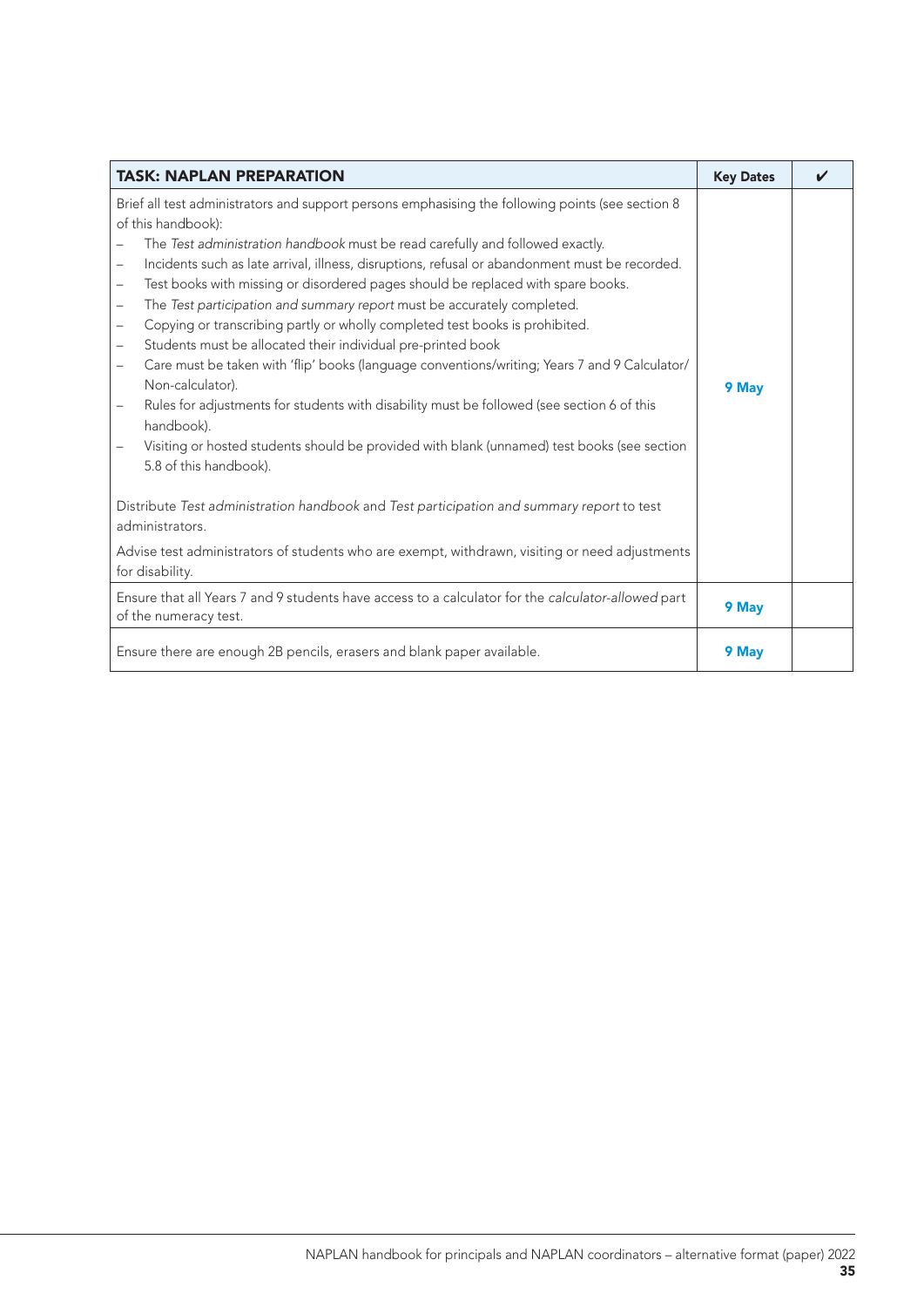## TEST WEEK SCHEDULE AND CHECKLIST

| <b>TASK: NAPLAN DELIVERY</b>                                                                                                                                                                                                                                                                                                                                                                                                                                                                                                                                                                                                                                                                                                                                                                                                                                                                                                         | <b>Key Dates</b> | V |
|--------------------------------------------------------------------------------------------------------------------------------------------------------------------------------------------------------------------------------------------------------------------------------------------------------------------------------------------------------------------------------------------------------------------------------------------------------------------------------------------------------------------------------------------------------------------------------------------------------------------------------------------------------------------------------------------------------------------------------------------------------------------------------------------------------------------------------------------------------------------------------------------------------------------------------------|------------------|---|
| Advise teachers to prepare rooms for test conditions, including removal of charts and printed<br>material.                                                                                                                                                                                                                                                                                                                                                                                                                                                                                                                                                                                                                                                                                                                                                                                                                           | 9 May            |   |
| Sort and collate test materials for distribution to classes. Return to secure storage until the testing<br>day.                                                                                                                                                                                                                                                                                                                                                                                                                                                                                                                                                                                                                                                                                                                                                                                                                      | 9 May            |   |
| Apply for adjustments for students with an injury or temporary disability. Go to<br>http://k10outline.scsa.wa.edu.au/home/assessment/testing/naplan to download forms.                                                                                                                                                                                                                                                                                                                                                                                                                                                                                                                                                                                                                                                                                                                                                               | $9 - 13$ May     |   |
| NAPLAN testing period. Administer tests.                                                                                                                                                                                                                                                                                                                                                                                                                                                                                                                                                                                                                                                                                                                                                                                                                                                                                             | $10 - 12$ May    |   |
| Collect test materials (including all working out paper) at the completion of each test session.<br>Collect Test participation and summary reports from test administrators.                                                                                                                                                                                                                                                                                                                                                                                                                                                                                                                                                                                                                                                                                                                                                         | $10 - 12$ May    |   |
| Check that student and school information on test books is accurately completed.<br>Make any necessary corrections in 2B pencil.<br>Store test materials securely after each test.                                                                                                                                                                                                                                                                                                                                                                                                                                                                                                                                                                                                                                                                                                                                                   | $10 - 12$ May    |   |
| Administer catch-up tests for individual students.                                                                                                                                                                                                                                                                                                                                                                                                                                                                                                                                                                                                                                                                                                                                                                                                                                                                                   | $10 - 13$ May    |   |
| Administer final catch-up tests for individual students.                                                                                                                                                                                                                                                                                                                                                                                                                                                                                                                                                                                                                                                                                                                                                                                                                                                                             | 13 May           |   |
| Report any test breaches to the Test Administration Authority (SCSA) by telephoning 9442 9460.                                                                                                                                                                                                                                                                                                                                                                                                                                                                                                                                                                                                                                                                                                                                                                                                                                       | $10 - 13$ May    |   |
| Carry out the instructions below for braille, electronic pdf tests and typed scripts.<br><b>Braille</b><br>Collect all braille test materials for return with the regular tests. Do not transcribe any<br>braille tests at the school.<br>Electronic pdf tests and typed scripts<br>Print out responses typed by students for each test.<br>For the writing test, trim pages to fit inside the writing space in the student's pre-printed test<br>$\qquad \qquad -$<br>book.<br>Use clear sticky tape to stick the printed script into the test book. Do not use glue, staples or<br>$\qquad \qquad -$<br>paper clips.<br>Typed responses for all other tests should be stuck onto the first inside pages of the<br>student's pre-printed book.<br>Put all large print, electronic pdf tests and other alternative formats in the special return envelope.<br>Place on top of the regular test materials in one of the return boxes. | $10 - 13$ May    |   |
| Use Test participation and summary reports to update the student participation status on the<br>Pearson participation website. Adjust records as necessary to indicate the following:<br>absent<br>left<br>exempt<br>withdrawn<br>adjustments for disability.<br>Add new students. Correct any other errors such as misspelt names.<br>Retain the Test participation and summary reports for future reference. Do not return this with<br>test books.<br>Note: Do not add visiting or hosted students to the Pearson website.                                                                                                                                                                                                                                                                                                                                                                                                        | $10 - 13$ May    |   |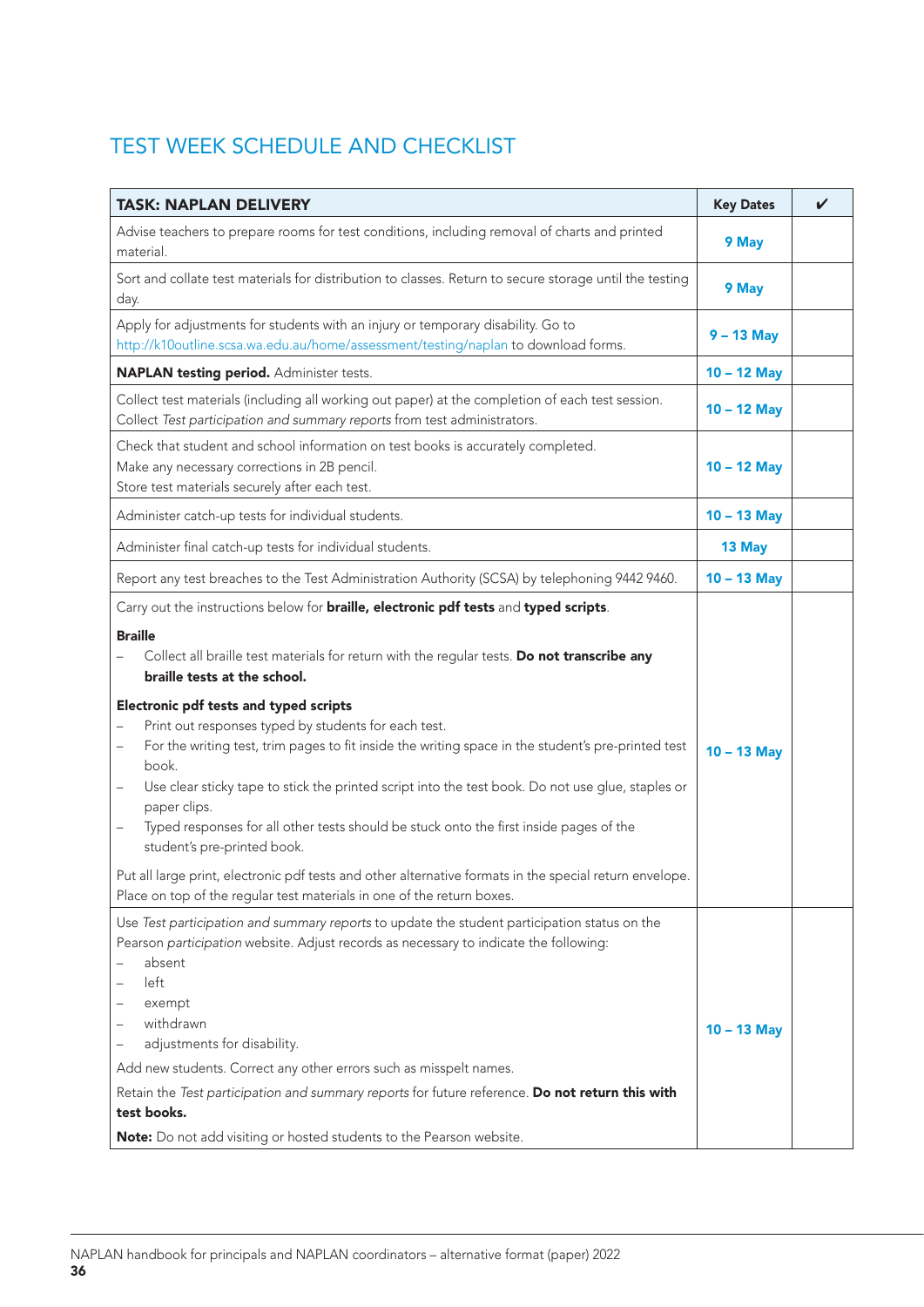| <b>TASK: RETURN OF NAPLAN TEST MATERIALS</b>                                                                                                                                                                                                                                                                                                                                                                                                                                                                                                                                                                                                                                                                                                                                                                                              | <b>Key Dates</b>     | ✔ |
|-------------------------------------------------------------------------------------------------------------------------------------------------------------------------------------------------------------------------------------------------------------------------------------------------------------------------------------------------------------------------------------------------------------------------------------------------------------------------------------------------------------------------------------------------------------------------------------------------------------------------------------------------------------------------------------------------------------------------------------------------------------------------------------------------------------------------------------------|----------------------|---|
| Count all test books pre-printed with names including:<br>completed books<br>partly completed books<br>unused books<br>books for exempted, withdrawn and absent students.<br>Store any unused blank (unnamed) test books and stimulus materials securely.<br>Please note: The NAPLAN national protocols for test administration and Part A of this Handbook<br>state that no materials are to be released to parents, carers or the wider community at any time or<br>by any means during or after test completion.<br>Enter Returning test materials details at Step 11 on the Pearson website.<br>(www.pearsononline.com.au)<br>Pack test books into the boxes. You may not need all the boxes originally received. Ensure all<br>braille, large print, electronic tests and other alternative formats (and any attached printouts) are | $13 - 17$ May        |   |
| included as per instructions.<br>Attach one <b>eParcel</b> return label to each box <b>over the top</b> of original school address labels.<br>You may not need all the labels supplied.<br>If eParcel labels are missing see page 39 to request replacement labels.                                                                                                                                                                                                                                                                                                                                                                                                                                                                                                                                                                       |                      |   |
| Dispatch test materials to NAPLAN Processing Centre by Tuesday, 17 May.<br>Please note it is essential materials are mailed back on time. Retain receipt from Australia Post.<br>Public schools (metropolitan and Mandurah): use Australia Post<br>Public schools (country): deposit with local Australia Post office or agency<br>Catholic schools: deposit with local Australia Post office or agency<br>Non-government independent schools: deposit with local Australia Post office or agency                                                                                                                                                                                                                                                                                                                                         | 17 May               |   |
| Return test books for visiting or hosted students:<br>to the TAA of their home state or territory for interstate students.<br>to the WA TAA (SCSA) for WA students.<br>See section 12 of this handbook for details.                                                                                                                                                                                                                                                                                                                                                                                                                                                                                                                                                                                                                       | 17 May               |   |
| Confirm dispatch of materials on the Pearson website (www.pearsononline.com.au):<br>Indicate the number of boxes sent and specify which labels were used.<br>Print this page for your records.                                                                                                                                                                                                                                                                                                                                                                                                                                                                                                                                                                                                                                            | 13 - 17 May          |   |
| Access the Pearson website to sort students into groups for convenient issue of reports.<br>If student report groups are not allocated, reports will be supplied in alphabetical order within<br>each year level.<br>Ensure that the name in which each student report is to be issued is correct.                                                                                                                                                                                                                                                                                                                                                                                                                                                                                                                                        | <b>End</b><br>20 May |   |
| Pearson Participation website closes Friday, 20 May.                                                                                                                                                                                                                                                                                                                                                                                                                                                                                                                                                                                                                                                                                                                                                                                      | 20 May               |   |
| All retained test materials must be kept secure up to and including Friday, 3 June, when<br>the test security period ends.<br>Test materials may be used within the school AFTER 3 June, only in accordance with section<br>4.3.13 and 4.3.14 in this Handbook.                                                                                                                                                                                                                                                                                                                                                                                                                                                                                                                                                                           | 3 June               |   |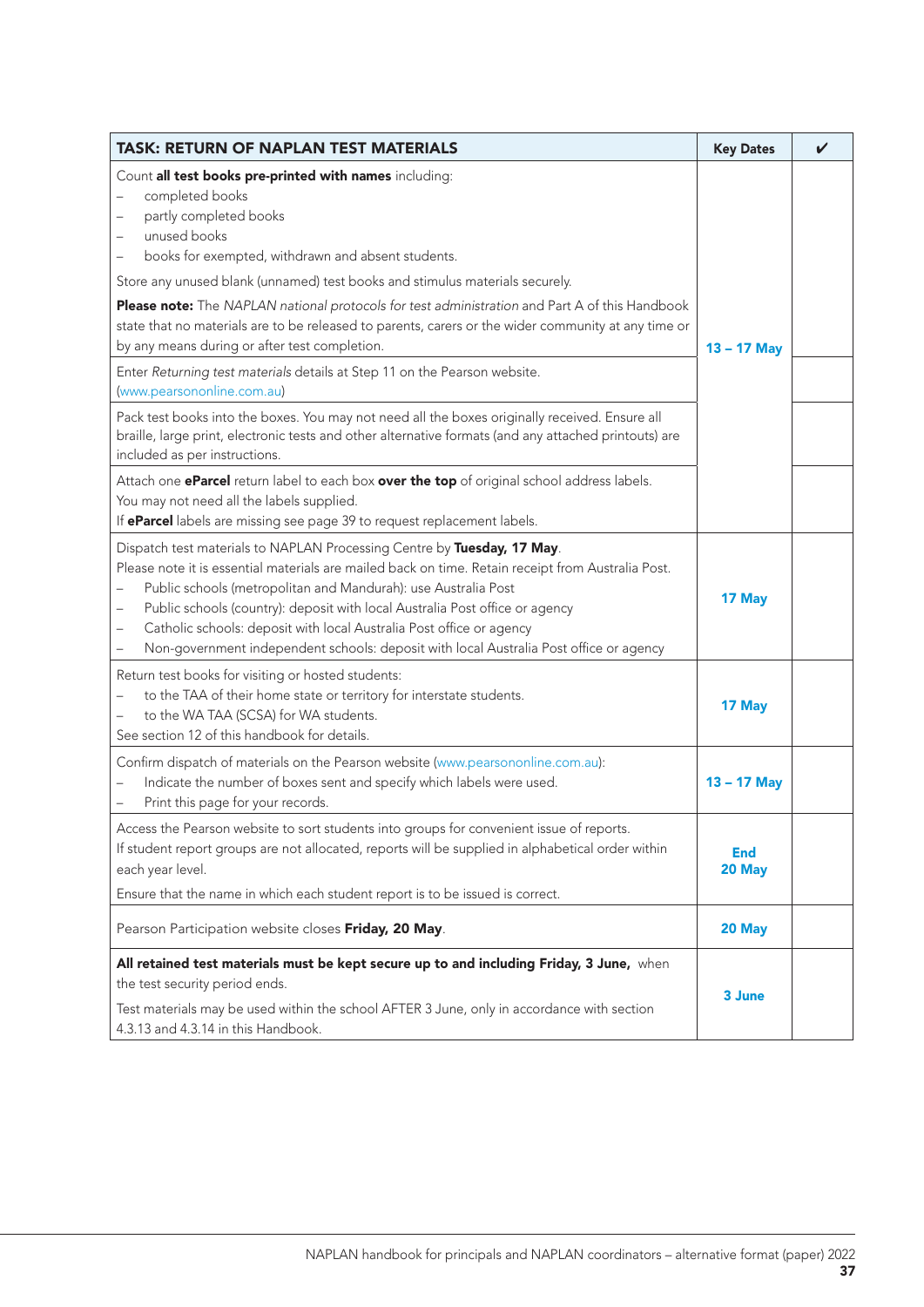## POST-TEST PERIOD SCHEDULE AND CHECKLIST

| <b>TASK: MARKING AND REPORTING</b>                                                                                                                                                                                                                                                                                                                                                                                                                                                                                                                                                         | <b>Key Dates</b>                                  |  |
|--------------------------------------------------------------------------------------------------------------------------------------------------------------------------------------------------------------------------------------------------------------------------------------------------------------------------------------------------------------------------------------------------------------------------------------------------------------------------------------------------------------------------------------------------------------------------------------------|---------------------------------------------------|--|
| <b>Marking</b><br>Marking of writing and short-response questions takes place in each state and territory by<br>professional markers who are trained to mark the specific NAPLAN tasks.                                                                                                                                                                                                                                                                                                                                                                                                    | 18 May<br>to<br>11 June<br>(TBC)                  |  |
| Analysis of data and preparation of reports takes place.                                                                                                                                                                                                                                                                                                                                                                                                                                                                                                                                   | $May -$<br><b>August</b>                          |  |
| Schools will receive the following:<br>individual student reports (ISRs) for distribution to parents and carers<br>$\overline{\phantom{0}}$<br>information brochure for parents and carers<br>$\overline{\phantom{0}}$<br>Administrator's guide to reporting handbook<br>-<br>electronic copies of students' writing scripts and PDFs of all ISRs<br>—<br>The principal should ensure that the writing scripts and ISRs are stored securely, and saved to a<br>secure computer for backup.<br>School data will be available electronically through the relevant sector's reporting system. | <b>September</b>                                  |  |
| Schools check all ISRs and data.                                                                                                                                                                                                                                                                                                                                                                                                                                                                                                                                                           | September                                         |  |
| Schools distribute the ISRs to parents and carers within a week of receipt.                                                                                                                                                                                                                                                                                                                                                                                                                                                                                                                | <b>September</b>                                  |  |
| Request:<br>replacement of missing reports<br>checking of results and re-marking<br>by email to naplan@scsa.wa.edu.au, clearly outlining the basis for the request, by<br>Monday, 5 September.                                                                                                                                                                                                                                                                                                                                                                                             | End of<br>term <sub>3</sub><br>(23)<br>September) |  |
| Release of 2022 NAPLAN National report.                                                                                                                                                                                                                                                                                                                                                                                                                                                                                                                                                    | <b>December</b>                                   |  |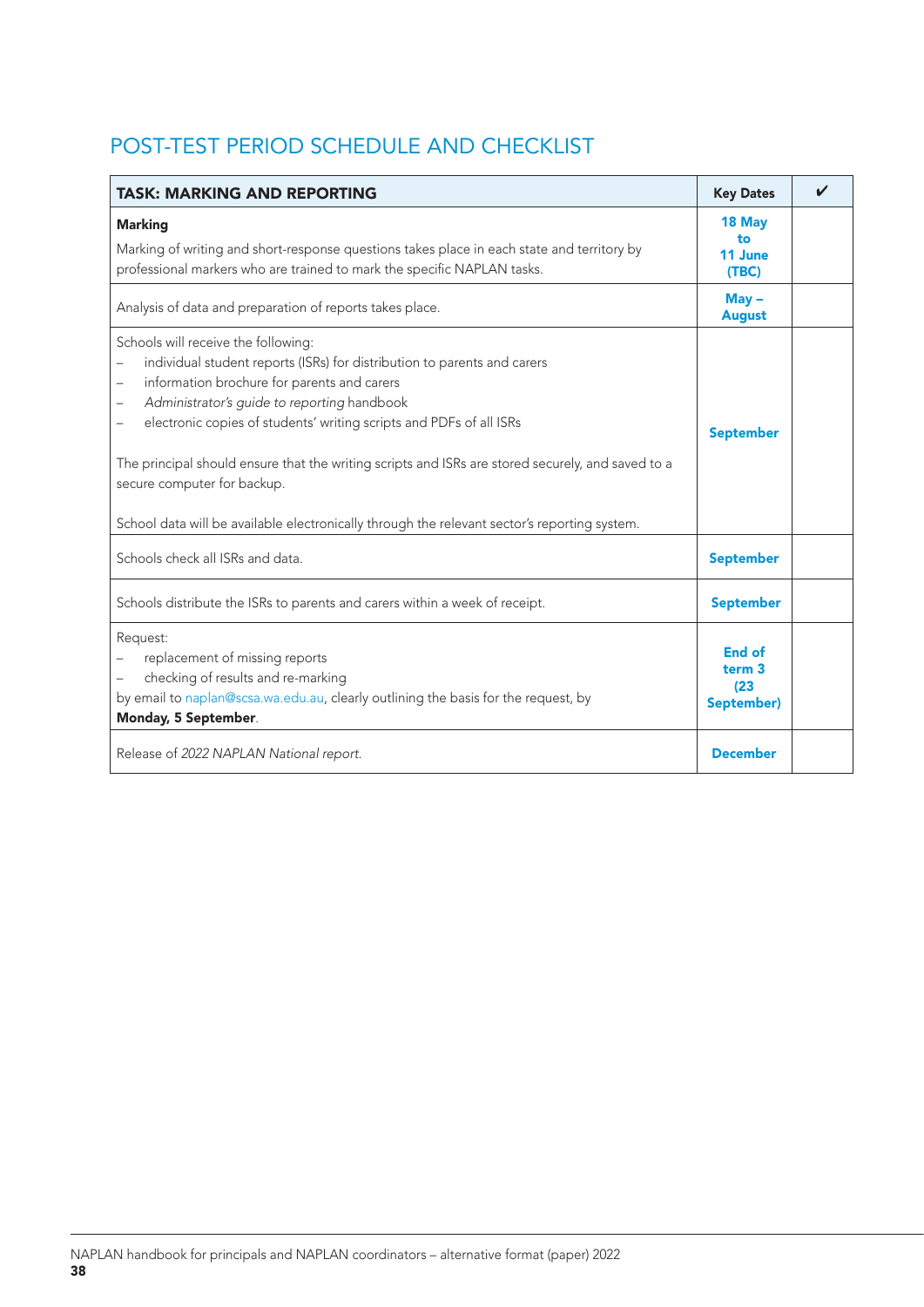## ADDITIONAL INFORMATION

#### 2022 Writing test – important information to note

- As in previous years, the writing genre will not be disclosed before the test. Schools are encouraged to teach a balanced writing curriculum. There is an equal possibility that the writing test will require students to write a response in the persuasive or narrative genre. There will not be a choice of genre.
- There will be one writing prompt for students in Years 3 and 5, and a second different writing prompt for students in Years 7 and 9. However, both prompts will be of the same genre and the results will be reported on a single NAPLAN scale.
- The year levels will be printed on the writing prompts (stimulus sheets). It is very important that schools check test materials carefully to ensure that students are given the correct writing stimulus.
- The test administration handbooks contain instructions for teachers and students to check that the correct stimulus sheet has been provided.
- To ensure consistency of marking for each topic, the line spacing used for Year 5 writing test booklets will be the same as that used for Year 3 writing test booklets.

#### Emergencies

Only schools with compelling reasons will be able to request permission from their Test Administration Authority to conduct testing in the week following the scheduled NAPLAN period. See section 8.6.2.

#### Requests to host visiting students (see section 5.8)

Principals of host schools are encouraged to facilitate the participation of visiting students, where the student's regular location and the host school are delivering the same mode of testing.

Do not add details for any visiting interstate students to the Pearson registration and participation website.

Test books for visiting interstate students must be returned to the appropriate TAA. Test books for visiting WA students should be returned to the WA TAA. See section 12 of this handbook for details.

#### Test materials

Please note: The *NAPLAN national protocols for test administration* and *NAPLAN handbook for principals and NAPLAN coordinators* Part A, sections 4.3.13 and 4.3.14, state that no materials are to be released to parents, carers or the wider community at any time or by any means during or after the test security period. Schools may retain all stimulus materials and unused test booklets for use within the school only.

Under no circumstances may any worked or partly worked student test books be copied (see sections 2.4.6 and 8.11.3). All schools will receive electronic (PDF) copies of students' writing scripts with the student reports.

#### Lost or missing eParcel labels

Test materials should be returned with the eParcel labels which are printed with the return address. If eParcel labels are missing, contact 1800 665 627. Where no eParcel labels are available return the test materials to the address below:

Sarah Blackwood Scanning and Logistics Manager Unit 4, 100 Station Street Nunawading, VIC Australia 3131